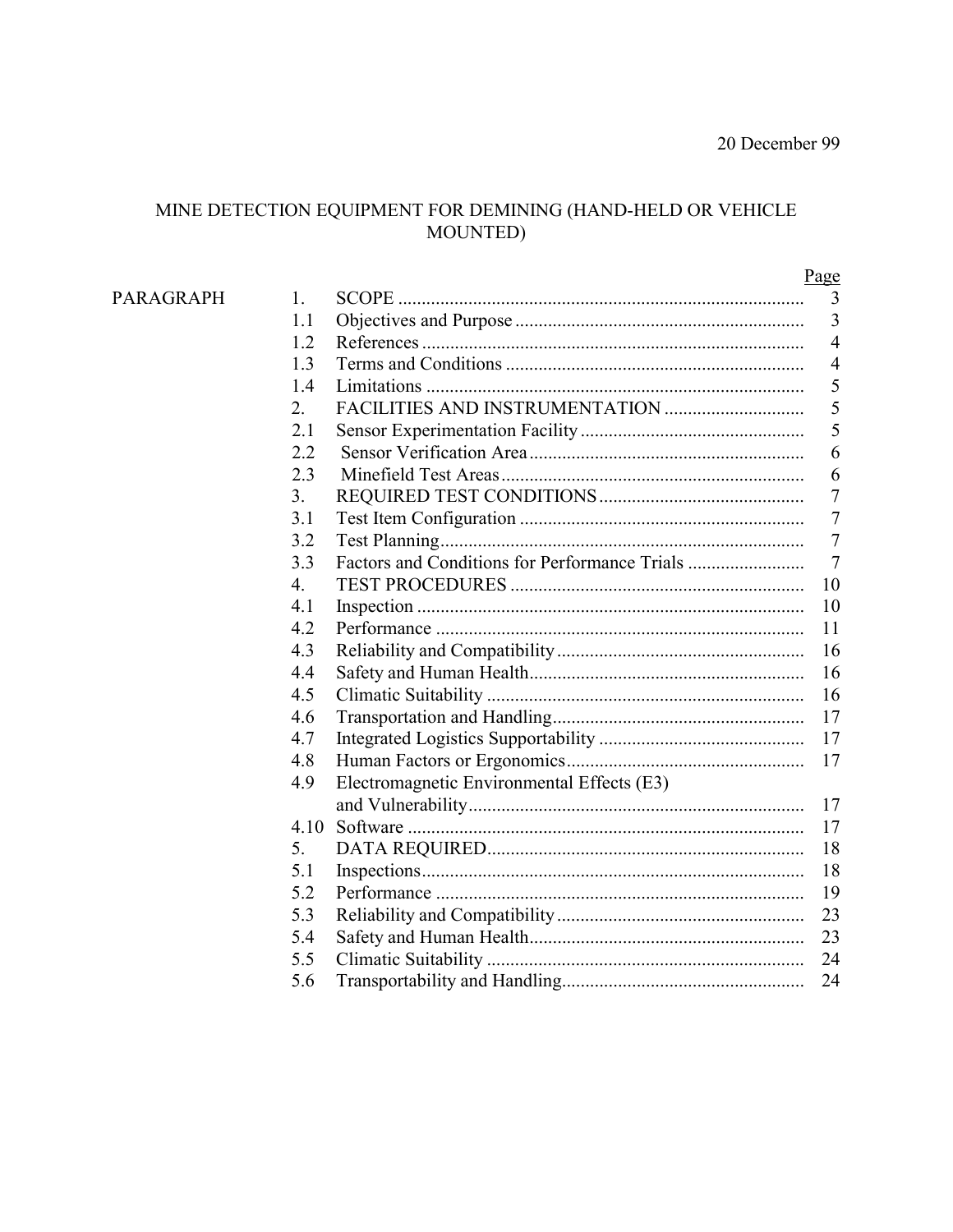| 5.7                         |                                        |    |
|-----------------------------|----------------------------------------|----|
| 5.8                         |                                        |    |
| 5.9                         | Electromagnetic Environmental Effects  |    |
|                             |                                        | 30 |
|                             |                                        | 31 |
| 6.                          |                                        | 31 |
| <b>APPENDIX</b><br>A1       | SAMPLES OUTLINE FOR SYSTEM PERFORMANCE |    |
|                             | TRIALS, PLANNING AND TEST EXECUTION    |    |
|                             |                                        |    |
| A2                          | SAMPLE TEST DESIGN FOR EXPERIMENTAL    |    |
|                             | TRIALS OF MAGNETIC AND GROUND          |    |
|                             |                                        |    |
| B                           |                                        |    |
| $\mathcal{C}_{\mathcal{C}}$ | DEFINITIONS OF SENSOR PERFORMANCE AND  |    |
|                             |                                        |    |
| D                           |                                        |    |
|                             |                                        |    |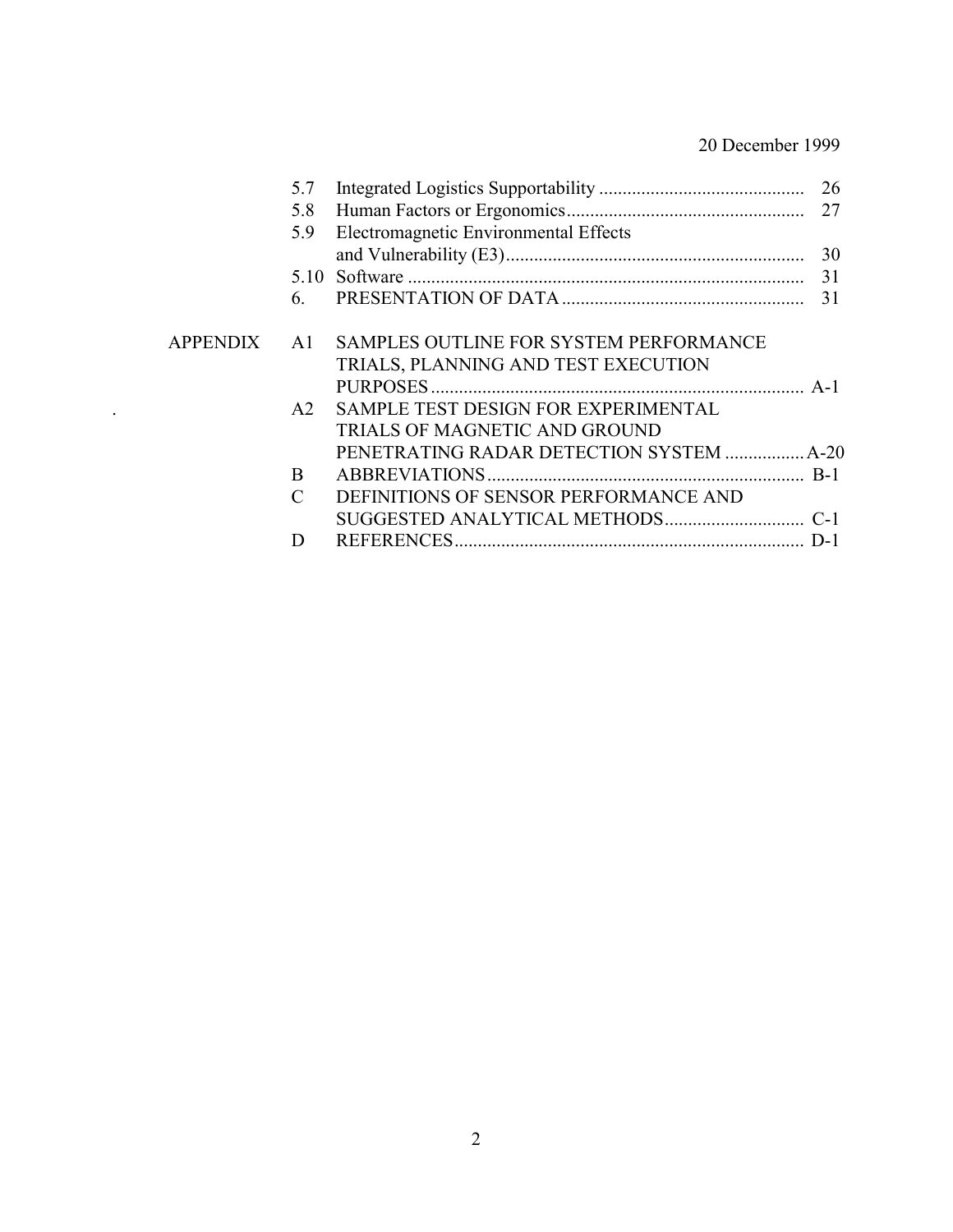# 1. SCOPE.

1.1 Objectives and Purpose.

1.1.1 The principal objective of this document is to aid in defining the acceptability of mine detection systems (hand-held human platforms) or ground vehicle-mounted (vehicle platforms) and to determine if the systems:

a. Can effectively detect surface laid or buried individual mines minefields, or unmanned target activated weapons (UTAW) arrays;

b. Are affected by minefield background, time of day, weather, or other common battlefield conditions;

c. And are better than existing fielded systems or improve team concepts involving multiple items.

1.1.2 Secondary objectives and benefits of this document are as follows:

a. It provides the basis for comparing present techniques and instrumentation and also for improving and optimizing existing technologies (in terms of sensor efficiency and effectiveness, reduction of false alarm rate, time required for operations, ...). However, this document is seen as a crucial aspect also for the development of new technologies and it is recognized that this document will positively contribute to increase the credibility when a new prototype is introduced on the market.

b. This document can be used to help users to find the key technique or the key combination of techniques most adapted to given mine detection and identification operations whether the operations are applied to demining, or unexploded ordnance (UXO) remediation.

1.1.3 In general, this procedure provides the structure necessary to determine whether an item is suitable for standard use (ready for production) and does not dictate how an item is to proceed through early developmental testing. General guidance for testing non-performance aspects such as environments during operation, transport and storage is covered within this document primarily by reference to document "General test requirements for demining testing", and its references.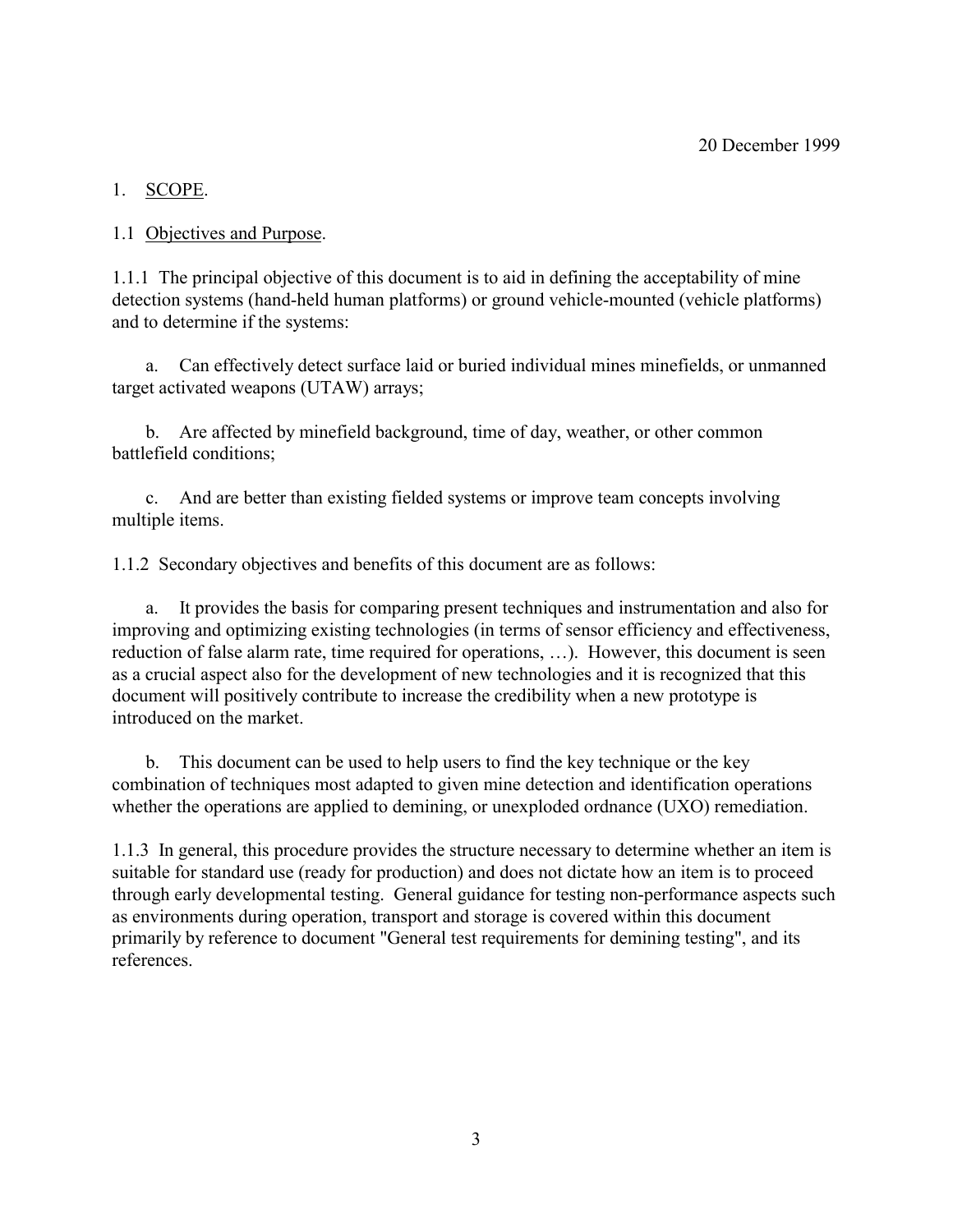## 1.2 References.

Refer to documents "Target Standardization for Demining Testing", and "General test requirements for demining testing""General Test Requirements for Demining testing". The former is a critical test control element that influences the validity of all demining testing. The latter provides a general, convenient framework to examine all categories of demining equipment and other potential test data topics governing different design considerations. It also provides a convenient matrix of test procedure references that may be used for non-performance oriented testing (Human Factors, Integrated Logistics Supportability, Reliability, Transportability, et al). These two documents should be read and consulted prior to proceeding further to understand their complementary nature.

Where appropriate, material has been applied based upon investigations by other panels or groups, to ensure greater applicability of use and broader acceptance. This includes incorporation of key elements of papers prepared for the European Union Humanitarian Demining Activities by the Advanced Techniques Unit, "Workshop on Identification of Standard Methodologies in the Context of Anti-Personnel Landmines Localization and Identification"<sup>3</sup>; the Swiss Federal Institute of Technology, Demining Technology Center "Building a Sandbox with a Cartesian Gantry for Sensor Testing"<sup>4</sup>; and the U.S. Naval Postgraduate School, "Sensors for the Detection of Land-Based Munitions."<sup>5</sup> Additionally, other useful papers are referenced in Appendix D where methodologies or background are relevant to or influenced this document.

## 1.3 Terms and Conditions.

This document specifically applies to Mine Detection Equipment either hand-held or vehicle mounted. It is intended that this document be used for appraisal of mine detection equipment used for demining. While mine detection equipment may vary from probes to highly sophisticated devices featuring sensor fusion, it is intended that this document be used for appraising the adequacy of mine detection equipment featuring electronic sensors and associated processing equipment. Additionally, detection equipment may include integrated displays to ease not only detection, but also identification and electronic or physical marking. Detection equipment has to function in a diverse array of world-wide climates, terrain, soils, and vegetation. Mines that must be detected vary in shape, size, metallic content, emplacement pattern and density, burial depth, sensor/fuse type, kill mechanism, explosive type, and explosive quantity. It is within this framework of variables that the detection equipment must function and perform. Detection equipment may feature multiple active or passive sensors working singly or in combination. These sensors may be magnetic (induction), infrared, vapor, radar, neutron absorption, and/or hyperspectral. Definitions of and methods of analysis of sensor performance are provided in Appendix C.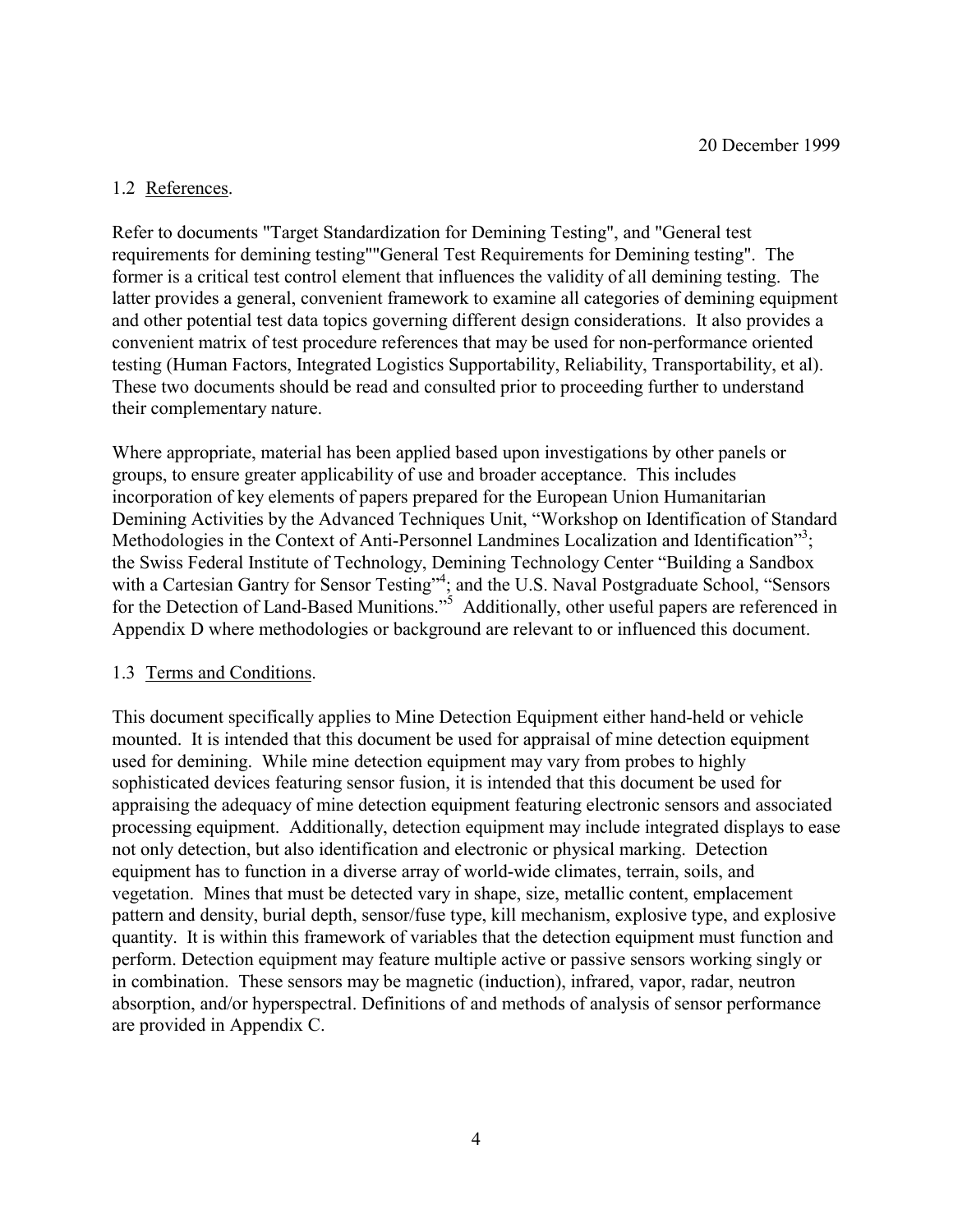# 1.4 Limitations.

The inclusion of specific test data topics in this document does not mandate that each included topic be addressed specifically through testing. It is the intent of this document to serve a logical structure, with the specific need to test determined based upon a careful review of the design; prior history of similar design components or subsystems; test strategy; and the complementary consideration of modeling and simulation. This is especially true when examining the relevance of certain test data topics to demining purposes where climatic suitability, tempo, or other factors may not be as important in determining overall utility.

## 2. FACILITIES AND INSTRUMENTATION.

All instrumentation used for test must be calibrated in accordance with national standards. Since many nations have unique capabilities and instrumentation for testing mine detection equipment, types of facilities and instrumentation are discussed in general form. Due to the large variety of sensor technologies currently in development and those emerging technologies, highly specialized facilities are beyond the scope of this document. Facilities for judging performance of mine detection equipment falls into three general categories: Sensor Experimentation Facility; Sensor Verification Area; and minefield test areas.

## 2.1 Sensor Experimentation Facility.

This type of facility is designed to provide for performance characterization under highly controlled conditions of soil, soil moisture content, light conditions, and/or temperature conditions. Soils are normally homogeneous, pristine soils (sand, clay, loam, etc). Guidance has been suggested in reference 7, Appendix D that different types of soils be used for experimentation proceeding from homogeneous to heterogeneous samples. That is,

a. Homogeneous soil samples, chemically and physically well characterized, in particular having well defined electromagnetic (EM) properties (electrical permittivity and conductivity, magnetic permeability,  $\dots$ );

- b. Soils made of layers of types above, each layer having distinct EM properties;
- c. Mixtures of soils above (paragraph 2.1.1).
- d. Real soil samples; that is soils in regions or minefields of interest.

Moisture content may be controlled through various means. To effect this type of control, soils are normally contained within a deliberately constructed soil bin. Lighting may be artificially induced if covered. This type of facility is normally used to screen multiple candidates under a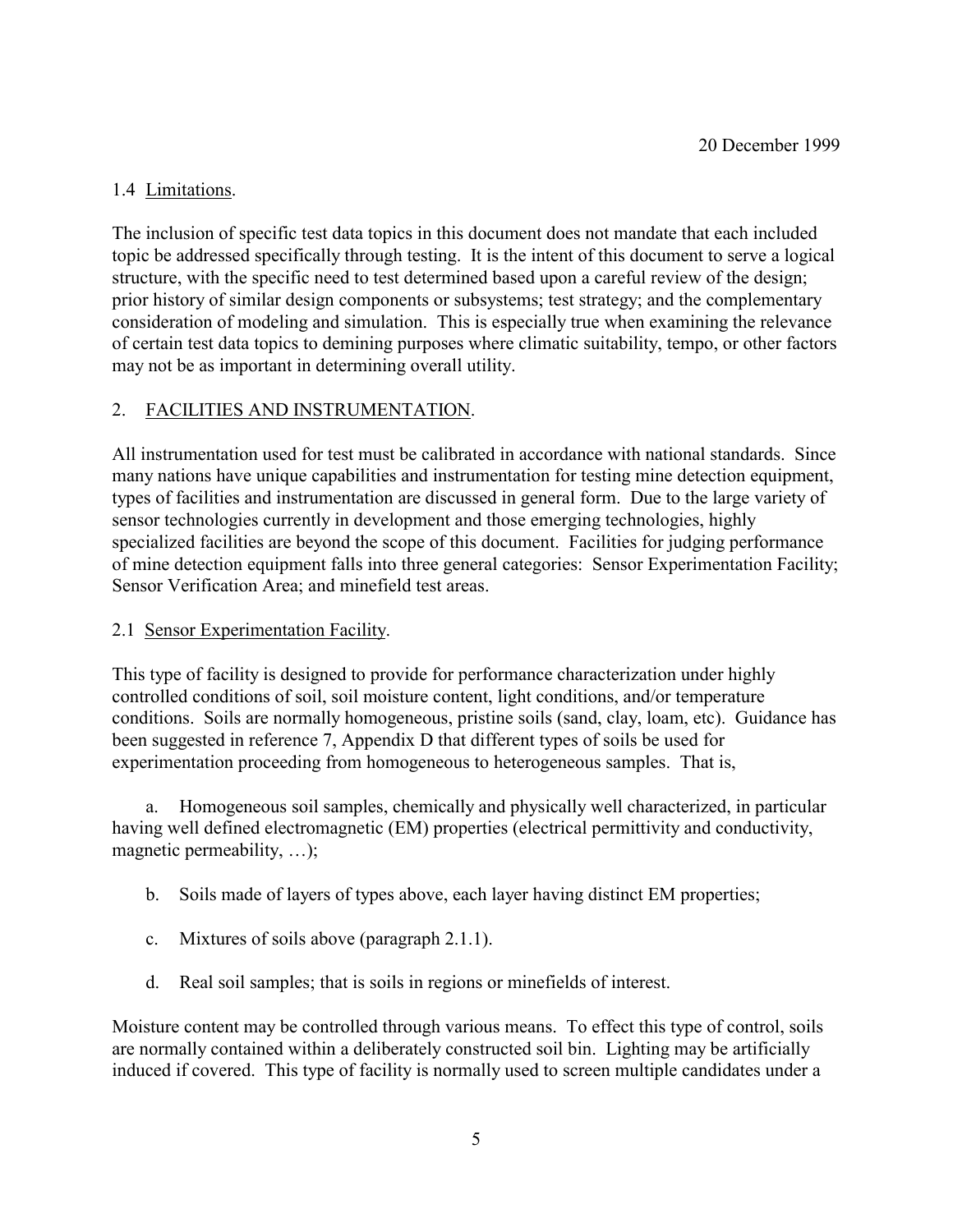very narrow set of conditions. It is suggested that this be used prior to Sensor Verification Trials or system performance trials discussed in paragraph 4.2. This type of facility is of most utility when applied to multiple candidates, to characterize limits of or to benchmark performance. This type of facility may have means to move detector heads at controlled velocities, directions, tilt, and heights to evaluate the effects of these conditions independent of platform (human or vehicle) for each set of environment conditions examined. Cartesian gantries (x, y, z) may be used to provide a controlled method of maintaining these vector and scalar parameters.

Care should be taken to ensure that the sizing of and construction of this type of facility does not compromise test results. That is, certain types of sensors may be very sensitive to either facility (soil bin), size (height, width, and depth), or construction materials. Depending upon the type of sensors, edge effects may occur at the sides of the soil bin, limiting the useful scan area. Additionally, for certain types of sensors, inadequate depth may induce unwanted or spurious reflects. If devices such as Cartesian gantries are used, nonmetallic or other suitable materials should be used for the carriage, to ensure results are not compromised.

## 2.2 Sensor Verification Area.

As a test control, and as an aid in diagnostics, it is recommended that a special minefield test area be dedicated to calibrating, training, and/or verifying operation of the detection equipment sensors.

## 2.3 Minefield Test Areas.

Minefield test areas should be representative of the environmental categories and conditions that the detection equipment is intended to be used in. document "Target standardization for demining testing" provides guidelines for test target selection and emplacement within the minefield test area. Two basic approaches are suggested for selection of minefield test areas: a global classification approach and a simplified approach. In the global approach, a list of typical soils found in mine affected countries or threat countries should be developed from existing databases (such as the UNESCO database). These soils should be prioritized by independent experts in terms of probability of encounter or percentage of occurrence. The soils should then be grouped by similar physical properties using a soil classification method. Once accomplished, minefield test areas should be selected that represent the highest probability of encounter (nominal) with possible off-nominal conditions selected, if time permits. In the simplified approach, a narrow set of soils (suggested by reference 3, Appendix D) should be selected that represent the expected boundary conditions of performance for a specific sensor from worst to best. Appendix A1 shows an example of the selection process for soils. Other methods of selecting soils are presented in reference 7, Appendix D.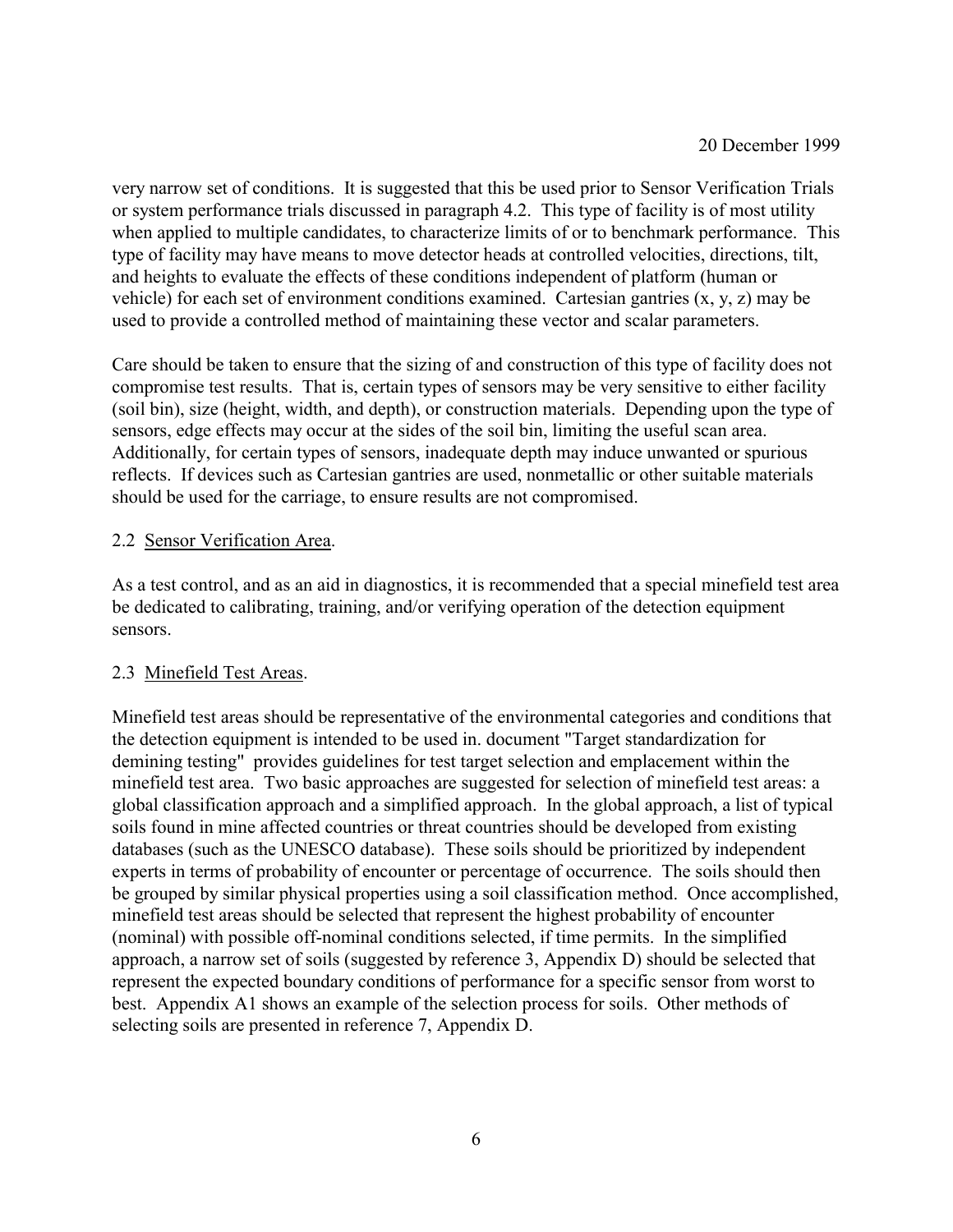## 3. REQUIRED TEST CONDITIONS.

## 3.1 Test Item Configuration.

In general, the item should be tested at system level unless it can be shown that system integrity does not contribute to the specific results.

Specially instrumented subsystems may be included to provide a real-time record of detection trials. As an example, an Electronic Detection Reporting System (EDRS) can be embedded by design or installed as special test instrumentation to provide integrated reporting of detection alerts or marks as a function of geodetic position. Instrumented systems or subsystems should be used to enhance quality assurance, in-test inspections, failure analysis or diagnostics, and data acquisition, where it can be shown that results are not compromised or that results are better quantified. Care should be taken to ensure that integral instrumentation is sufficiently rugged to withstand and operate following natural and induced environments. Additionally, care should be taken to ensure that the presence of instrumentation does not interfere with the man-machine interface regardless of platform (human or vehicle) or bias human factors appraisals.

## 3.2 Test Planning.

The general approach to test planning is described in document "General test requirements for demining testing". $\frac{1}{1}$ 

## 3.3 Factors and Conditions for Performance Trials.

a. Trials shall be designed to collect system performance data over a variety of minefield types, backgrounds, and time-of-day conditions. To the extent possible, the trials will be controlled and executed such that the systems' performances are directly comparable to existing systems to be replaced or competing systems. Since climate cannot be fully controlled in outdoor test conditions consider how data between test samples at different sites, locations or times can be compared effectively. The trials will be conducted with conditions tabulated in Table 1.

b. A matrix of conditions should be established with a finite number of mine encounters planned considering each condition. The total number of trials will drive the duration of test. Therefore, it is incumbent upon the test planner to limit the test conditions to a period in which all conditions can be practically addressed. The test planner should ensure that for each human participant/system combination, a corresponding minimum number of repetitions of background, system type/vehicle combination, Mine Test Area, etc., occur to provide a statistically relevant set of system performance trials. See Appendix A1 and A2 for useful examples to aid in outlining trials to enable assessment of a broad range of factors and conditions; specific sensor detector types of a narrow range; or a specific performance characteristic of interest.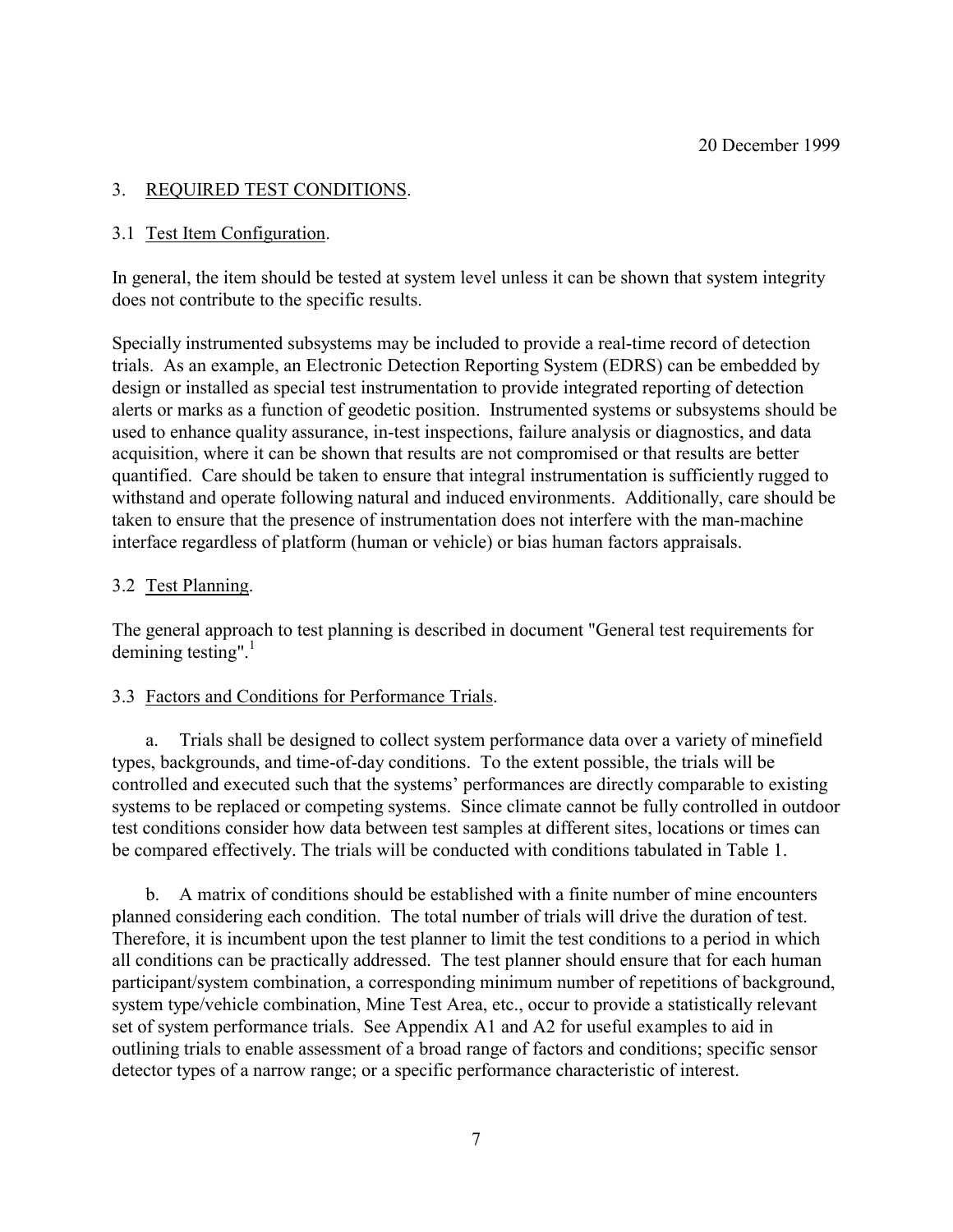| Factor                 | Control                                                                                                                                                                                              | Condition                                                                                                                                                                                                                                                            |
|------------------------|------------------------------------------------------------------------------------------------------------------------------------------------------------------------------------------------------|----------------------------------------------------------------------------------------------------------------------------------------------------------------------------------------------------------------------------------------------------------------------|
| Minefield Type         | Systematic, Doctrinally<br>Driven or Current<br>Intelligence                                                                                                                                         | Replicate threat or friendly<br>pattern and density; burial<br>depth; scattering method;<br>surface preparation and<br>emplacement techniques                                                                                                                        |
| Mine Type              | Systematic, Doctrinally<br>Driven or Current<br>Intelligence<br>See document "Target<br>standardization for<br>demining testing". Ensure<br>that Sensors/Processors are<br>appropriately challenged. | See document "Target<br>standardization for<br>demining testing".                                                                                                                                                                                                    |
| Background             | Systematic, Select<br>Backgrounds that<br>appropriately characterize<br>range of performance                                                                                                         | Grass; plowed; surface<br>water; scattered trees/brush;<br>bare ground with multiple<br>soil conditions; battlefield<br>detritus; and include<br>weathering factors.<br>Weathering factors will be<br>determined by whether<br>detection equipment is HD,<br>or UXO. |
| Time-of-day            | Systematic; Ensure diurnal<br>cycle spans all conditions of<br>solar radiation and thermal<br>input                                                                                                  | Break up the diurnal cycle<br>into defined intervals. i.e.<br>Daytime (1000-1800);<br>Evening (1800-2200); Night<br>$(2200-0600)$ ; and Morning<br>$(0600 - 1000)$                                                                                                   |
| Climate and Obscurants | Ensure that test sites<br>provide full synergy's of or<br>range of climates. Test in<br>those conditions required in<br>requirements document.                                                       | Use host nations standards<br>to characterize envelope of<br>climatic conditions. Select<br>test sites based upon range<br>of conditions. Ensure that                                                                                                                |

Table 1. Matrix of Trial Factors, Controls, and Conditions.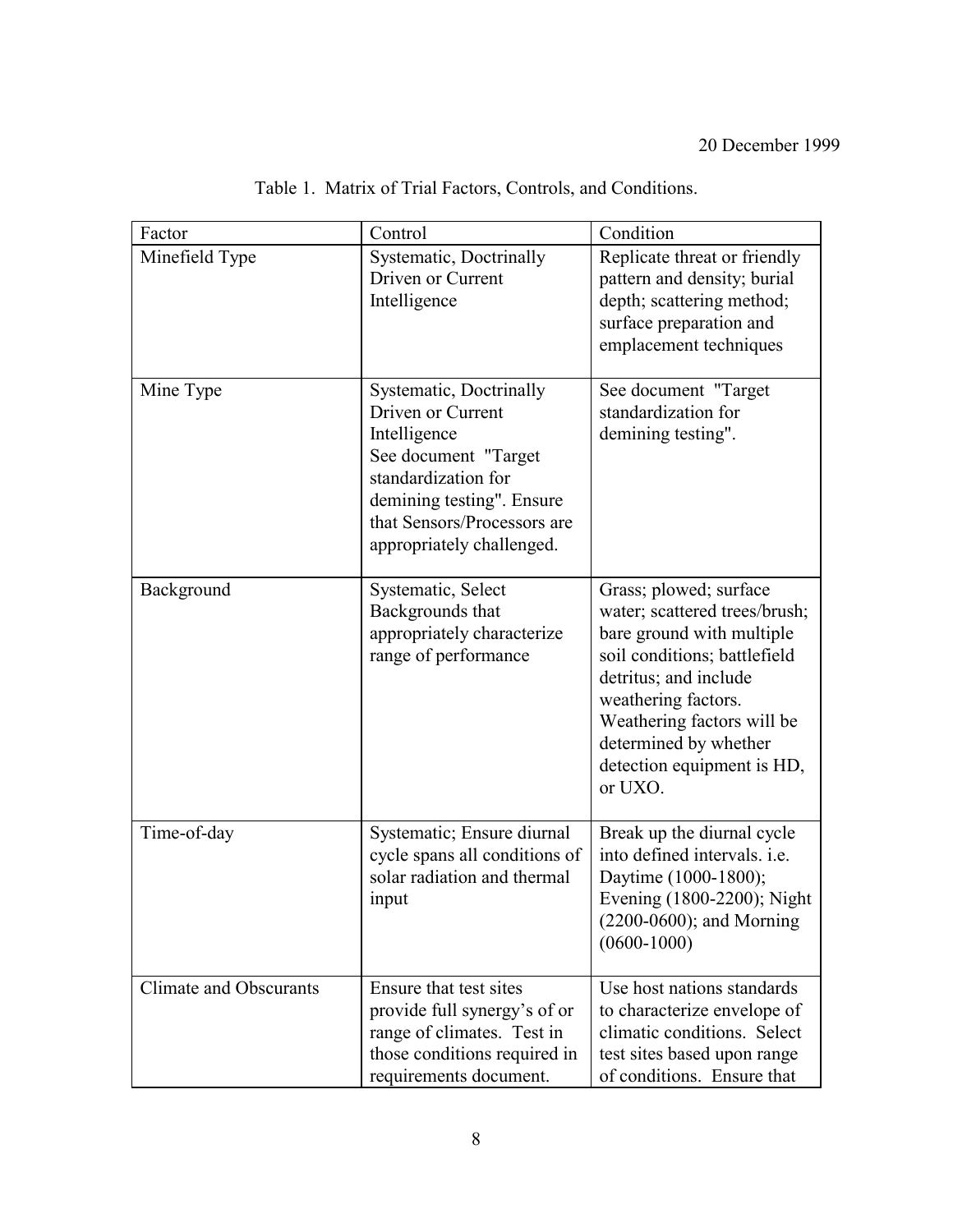| Factor                             | Control                                                                                                   | Condition                                                                                                                                                                                                                                                                                                                                                                                                                                                                                                                                    |
|------------------------------------|-----------------------------------------------------------------------------------------------------------|----------------------------------------------------------------------------------------------------------------------------------------------------------------------------------------------------------------------------------------------------------------------------------------------------------------------------------------------------------------------------------------------------------------------------------------------------------------------------------------------------------------------------------------------|
| Climate and Obscurants<br>(cont'd) | Smoke and obscurants<br>should be included by test<br>design at planned intervals.                        | human participants are<br>dressed in standard field-<br>issue clothing and<br>equipment appropriate to<br>the environment and<br>mission. This should also<br>include NBC equipment on<br>a separate trials basis                                                                                                                                                                                                                                                                                                                            |
| Human Participants                 | Systematic. Ensure that<br>route reconnaissance and<br>area search methods of<br>detection are addressed. | Select test participants with<br>the correct or associated<br>military skill codes or<br>civilian skill descriptors.<br>Select participants that span<br>anthropometric extremes,<br>genders, and other<br>demographic considerations<br>where feasible.                                                                                                                                                                                                                                                                                     |
| System                             | Systematic                                                                                                | Compare to existing system<br>to be replaced or<br>competitor(s) to provide<br>baseline reference (i.e.<br>better than, etc). Ensure<br>that sufficient sample size is<br>available to be a production<br>representative sample or a<br>statistically relevant<br>population. Have sufficient<br>spares to preclude test<br>delays. If vehicle-mounted,<br>ensure that platforms are<br>selected that are configured<br>properly and that sufficient<br>platforms are available to<br>address compatibility as<br>well as test requirements. |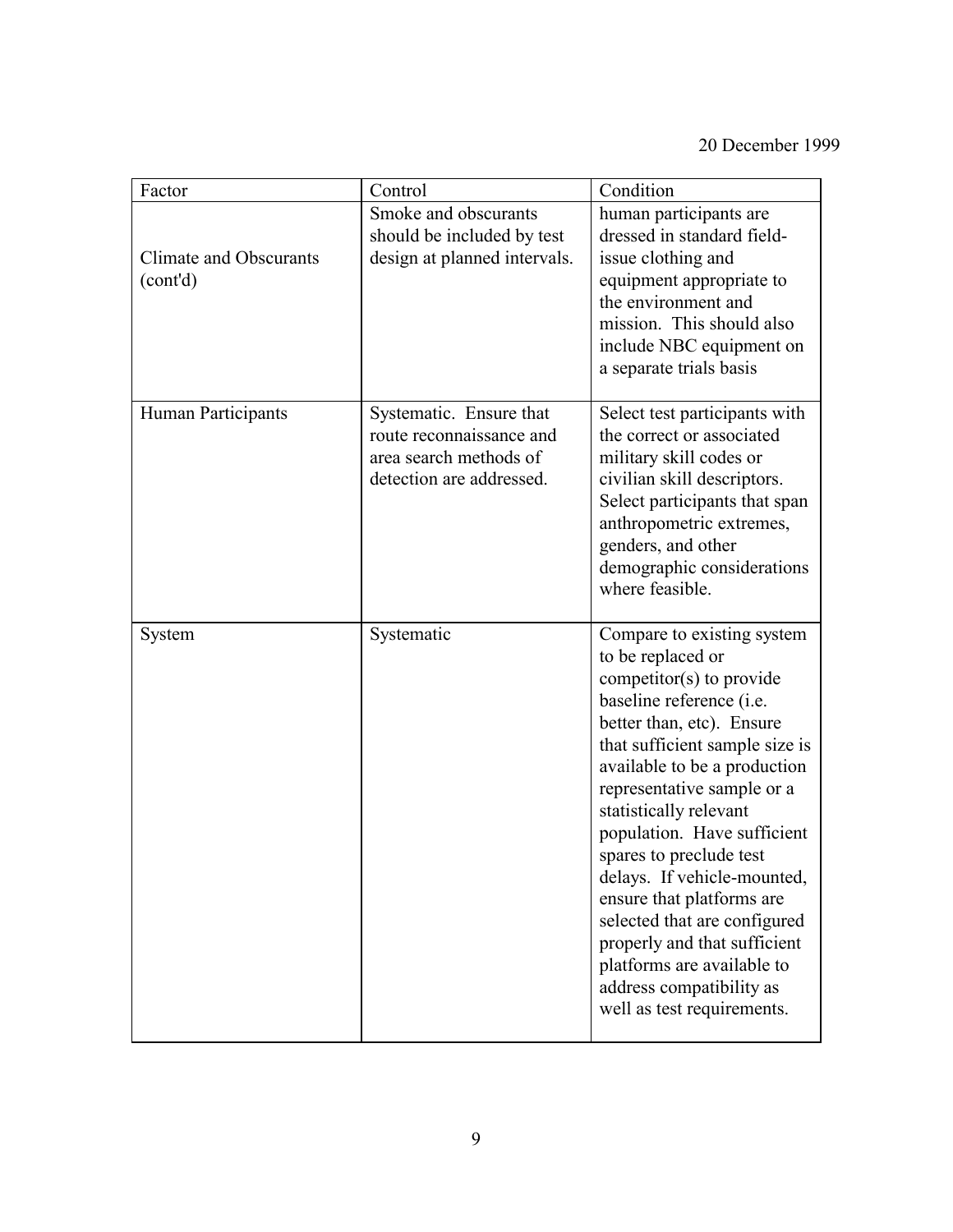c. Special test controls. Special test controls may be added to ensure that operators use detection equipment under operationally realistic conditions. Since it may not be practical or exceedingly costly to build numerous minefields for tests, it may be necessary to design the test so that operators do not "learn or game" the minefields while being exposed to the minefields from multiple aspects. Test controls should include: training; pilot tests or trials in the Sensor Verification Area; rotation of test teams; changes in directions, times of day (see Table 1), deliberate false sets of targets, varying "weathering in" of targets, and varied vegetation and soil conditions.

d. Training must always be the lead-in activity. Following training, a pilot test or ìlearning trialî should be performed to ensure familiarity with the system as well as the doctrinally correct approach to detection which may include a number of individual soldiers or test technicians working as a team, with responsibilities corresponding to those practiced doctrinally. Pilot tests will also serve to familiarize trials teams and test observers (data collectors) with the data collection and reporting procedures to be employed during system performance trials. System performance trials are those trials where data will be used towards assessing the effectiveness of integrated system detection performance, or for other evaluation purposes relative to the suitability of detection system. System performance trials should not begin until each team member has demonstrated competence. Test team rotation is intended to ensure that lower or higher performing individuals do not bias performance results where one or more individuals are required to work as a team mimicking actual demining detection teams. Deliberate false sets of targets should be introduced to include empty holes, surface disturbances, or battlefield detritus. Weathering in of targets should reflect the intent of the detection equipment. For example, demining equipment may have to perform after the targets have been weathered in place for 1 month or much greater. Vegetation may be added or minimally disturbed for those tests involving HD equipment. For HD equipment it may be necessary to continue test under actual field conditions ranges or in theater after system performance trials to verify ability to function where extensive weathering or re-vegetation has occurred or to examine the effects of controlled burns if vegetation has been removed through burns.

#### 4. TEST PROCEDURES.

Test procedures in Section 4 should result in all data required in Section 5, as a minimum.

#### 4.1 Inspections.

Inspections will be used as test controls to assure readiness for test and to reduce decision risk where sample sizes are limited.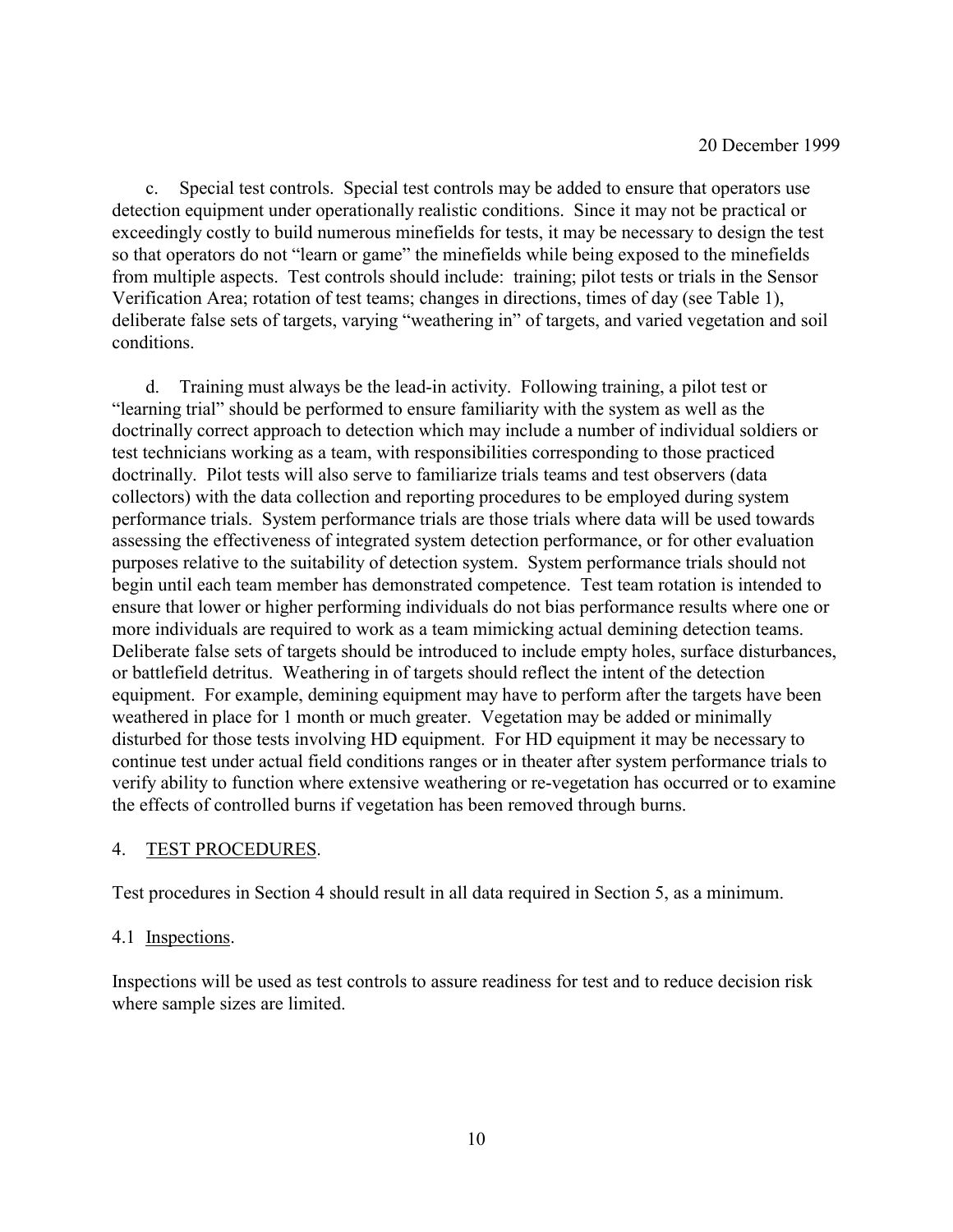#### 4.2 Performance.

#### 4.2.1 General.

a. Regardless of whether the test item is hand-held or vehicle mounted test procedures will be similar for appraising performance. To that end, only where exceptions apply, will any attempt be made to differentiate between human platforms and vehicle platforms. All procedures for the minefield test area apply to system performance trials. System performance trials are designed to demonstrate the detection equipment performance and the participants' (individually or as a team) respective capabilities to detect mines in operationally realistic conditions. The objectives of this document are stated in paragraph 1.1.1 and 1.1.2. To those ends, most of the testing activities are designed to be integrated with the system performance trials. Performance and reliability parameters will be developed from the system performance trials for the purposes of determining final acceptance. Other procedures (sensor experimentation testing or sensor verification testing) may support source selection, performance benchmarking or investigation, diagnostics, training, or pilot tests and are considered experimental trials. While these trials may yield useful parameters for the referenced purposes of paragraph 1.1.2, data should not be aggregated with the system performance trials. Ensure that trials include the baseline fielded system in addition to the detection equipment candidate(s). Ensure that the fielded system is new or like-new condition.

b. Performance benchmarking implies establishing a reference performance level for ideal, controlled conditions so that a range of expected performance levels and expected degradations can be established for sets of ideal, controlled conditions. Additionally, the benchmarking can be accomplished using the system to be replaced as a special reference standard for a set of ideal, controlled conditions. While not mandatory, benchmarking can provide useful information for subsequent diagnostics, as well as enabling side-by-side comparisons with existing or competing systems in controlled conditions (especially when standard targets are used (see document "Target standardization for demining testing"for standard reference targets)).

c. Detection system testing should progress logically and systematically from the experimental through the system performance trials. Experimental and system performance trials phases need to be planned together to be synergistic and support each other. Progression through the test program should provide increasing confidence that the capabilities and limitations of the equipment under test are defined and understood.

4.2.2 Sensor Experimentation Testing (Source Selection, Benchmarking, or Investigative Experimental Trials).

a. Establish a position location database for each mine placed in each soil plot in the facility. Prior to the start of all testing of each candidate or fielded system, ensure that no mines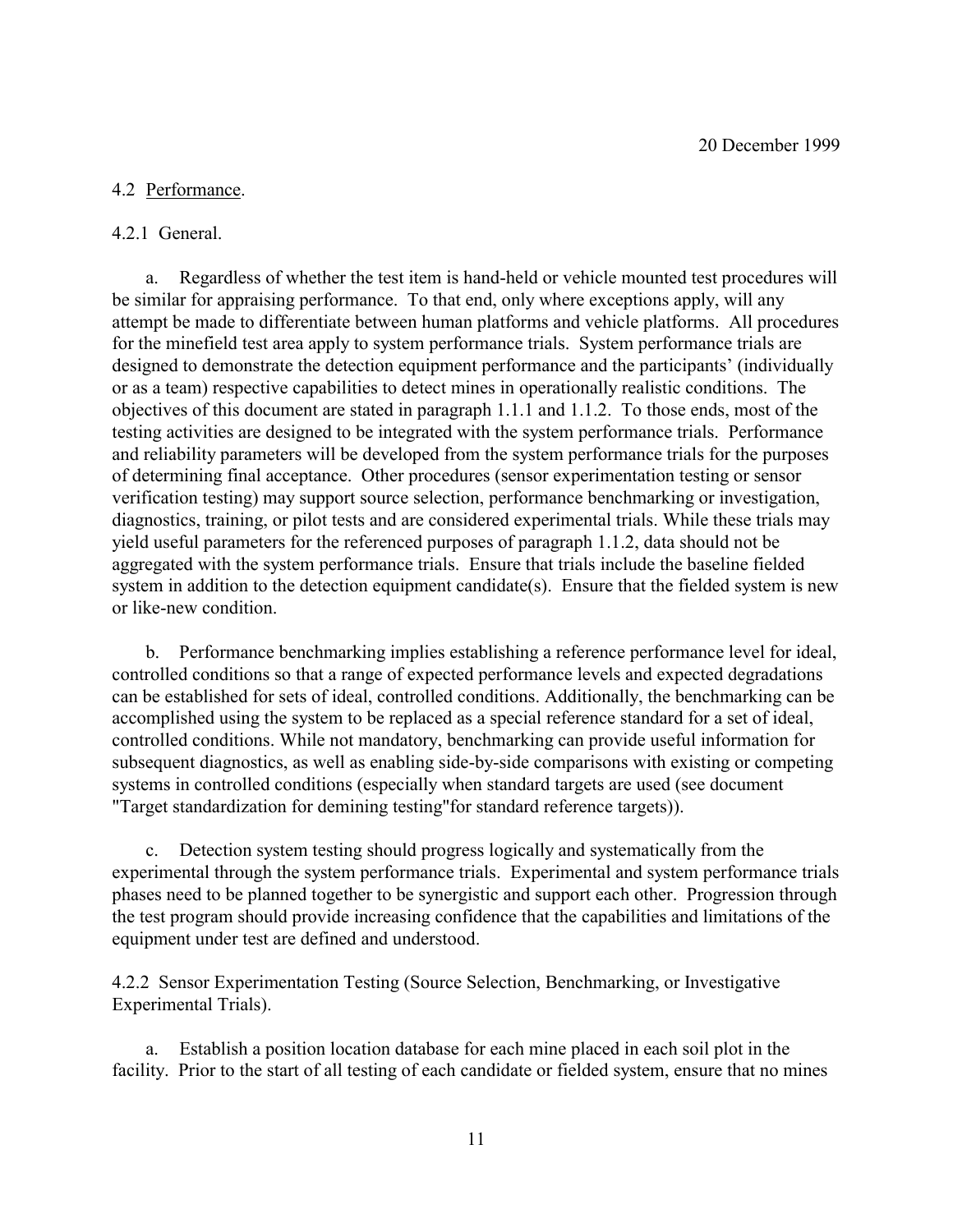have been inadvertently disturbed. Record the plot of mine positions and burial depths/orientations relative to each soil bin.

b. Mount the candidate or fielded detection system on a maneuverable platform above the soil plot or maneuver using a human participant. Either through cabling, telemetry, or other conventional manual means record the output history as the candidate or fielded detection system advances over the soil plot. Ensure that advance rate and sensor height replicate the expected heights and advance rates of the platform regardless of whether it is a human or vehicle platform. If automated means are used, record the output history as a function of soil type, mine type/location, path, advance rate, height, and candidate or fielded detection system. Other variables of importance may be added. For systems that do not automatically "mark" detections, special techniques will need to be used to ensure that the detection is recorded. This may be done through inter-range instrumentation group (IRIG) global positioning system (GPS) tracking, IRIG video, and other simpler means. If none of these are feasible, it may be necessary to ignore advance rates and stop for marking at each detection event.

c. Depending upon sensor outputs and signal processing/display methods, the start and stop times and the rate of advance for each "trial" or "mission" should be recorded to establish a time history for the trial.

d. During and/or following each trial, the location data for each detection mark should be recorded and compared to each mine location to determine if the mark would have been a false alarm or detection event.. In this facility, for most candidate or fielded detection systems, false target sets or disguised target sets are optional.

e. A description of the Sensor Experimentation Testing Facility should be included with the following documented: soil types, soil moisture/density, soil bin size/depth, covered or uncovered, natural or artificial light, ambient or artificial climate control, and other descriptors. Other soil properties may be of value for specific sensor types. If artificial light or artificial climate control is used, the range of values occurring during test should be recorded.

4.2.3 Sensor Verification Testing (Experimental or Learning Trials). Sensor verification testing should be done initially by special test technicians upon receipt of candidate or fielded detection system(s). This testing will be performed to determine if the test items are ready for test or have been damaged as a result of shipment. After initial verification the Sensor Verification Area will be used for training, pilot tests (learning trials), and diagnostics.

a. The sensor verification area will be set up with geodetically surveyed mines of all types to be used during the system performance trials in the minefield test areas. Establish a position location database for each mine placed in the Sensor Verification Area. Prior to the start of all inspections, training, or pilot test of each candidate or fielded system, ensure that no mines have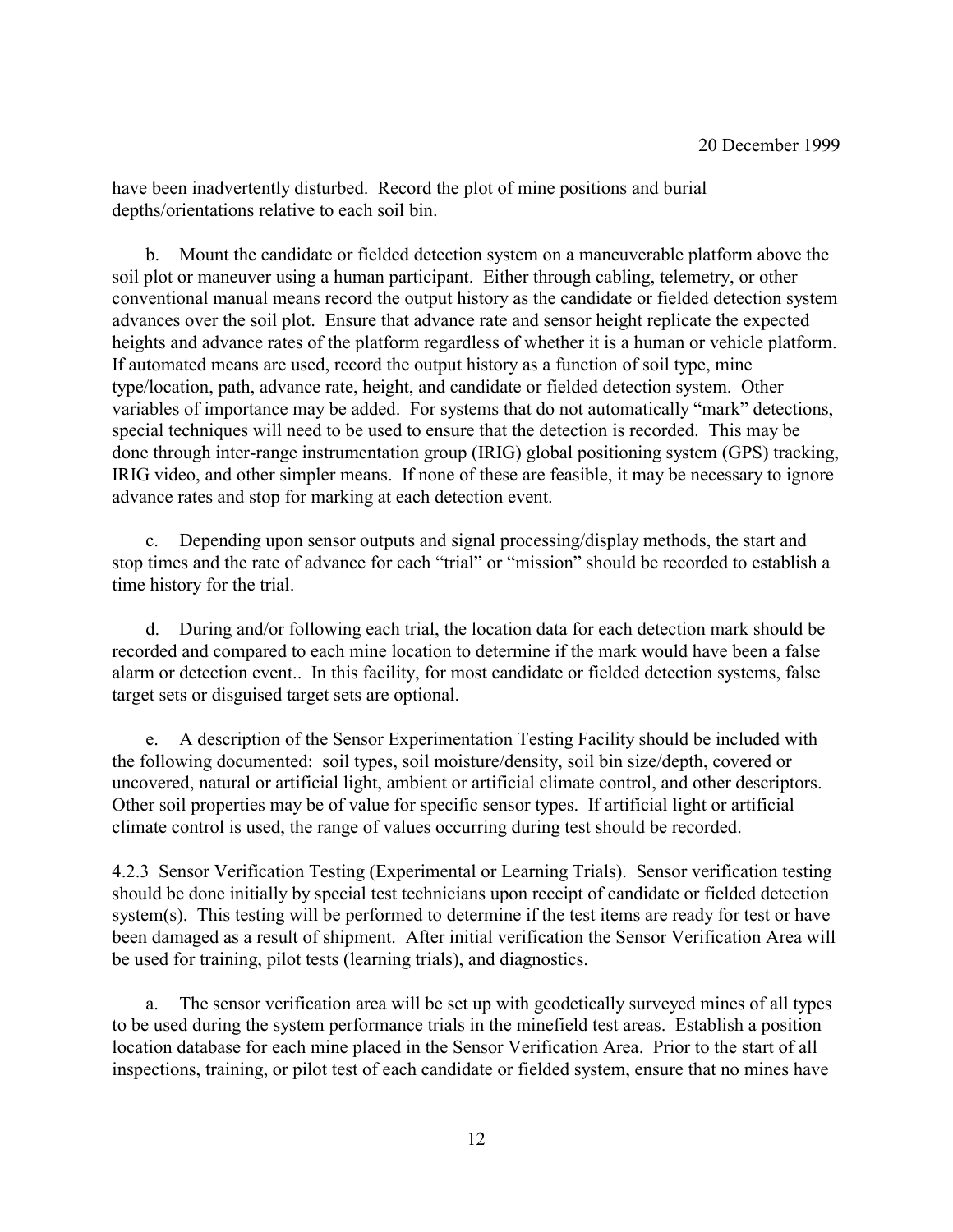been inadvertently disturbed. Record the geodetic surveyed plot of mine positions and burial depths/orientations relative to the surveyed area.

b. Document inspections, training, or pilot tests to assure test readiness. It will be advantageous to record system responses in a marking location database to provide a basis for diagnostics. These diagnostics may relate to hardware readiness, individual readiness, or minefield test readiness. Diagnostics should also be documented to provide an audit of readiness issues or factors that should be corrected prior to test or prior to fielding. Examples may include corrected field manuals, training packages, or amended test procedures.

c. Pilot tests (learning trials) in the Sensor Verification Area should parallel those that will be used during performance tests in the minefield test areas so that the entire team of test participants and test observers (data collectors) establish proficiency prior to system performance trials and means are confirmed to ensure that test observers (data collectors) are transparent to the test participants.

4.2.4 System Performance Trials in the Minefield Test Area. The procedures below are specified generically for either candidate or fielded detection system(s) whether the platform is human (hand-held) or vehicle.

a. Prior to start of test, ensure that all test readiness issues have been resolved satisfactorily. Each minefield test area will be set up with surveyed mines of all types to be used during the system performance trials in the minefield test areas. Establish a position location database for each mine placed in the minefield test area. Record the plot of mine positions and burial depths/orientations relative to the surveyed area to the required accuracy.

b. The minefield test area will be operationally realistic. Minefield test areas will be periodically added to, removed from, relocated from, and disturbed during the system performance trials to ensure a changing appearance. The position location database for each minefield test area will be recorded for each change to fully document baseline and subsequent changes to each minefield test area. Where disturbances are added (false target sets, vegetation, etc), these will be narratively described as well as surveyed. Each set of minefield description data for each minefield test area will be assigned a unique minefield identification (ID) number (minefield ID). Each planned path or lane through the minefield test area will be assigned a unique lane ID (route reconnaissance search method). Each planned trial or mission will have a unique trial ID. Each test player will have a unique test player ID to be retained throughout testing. If teams of test players are used for a search method, the team will have a unique ID.

c. A schedule must be developed for all system performance trials to ensure that all test conditions are addressed. The schedule must include time for periodic human factors interviews,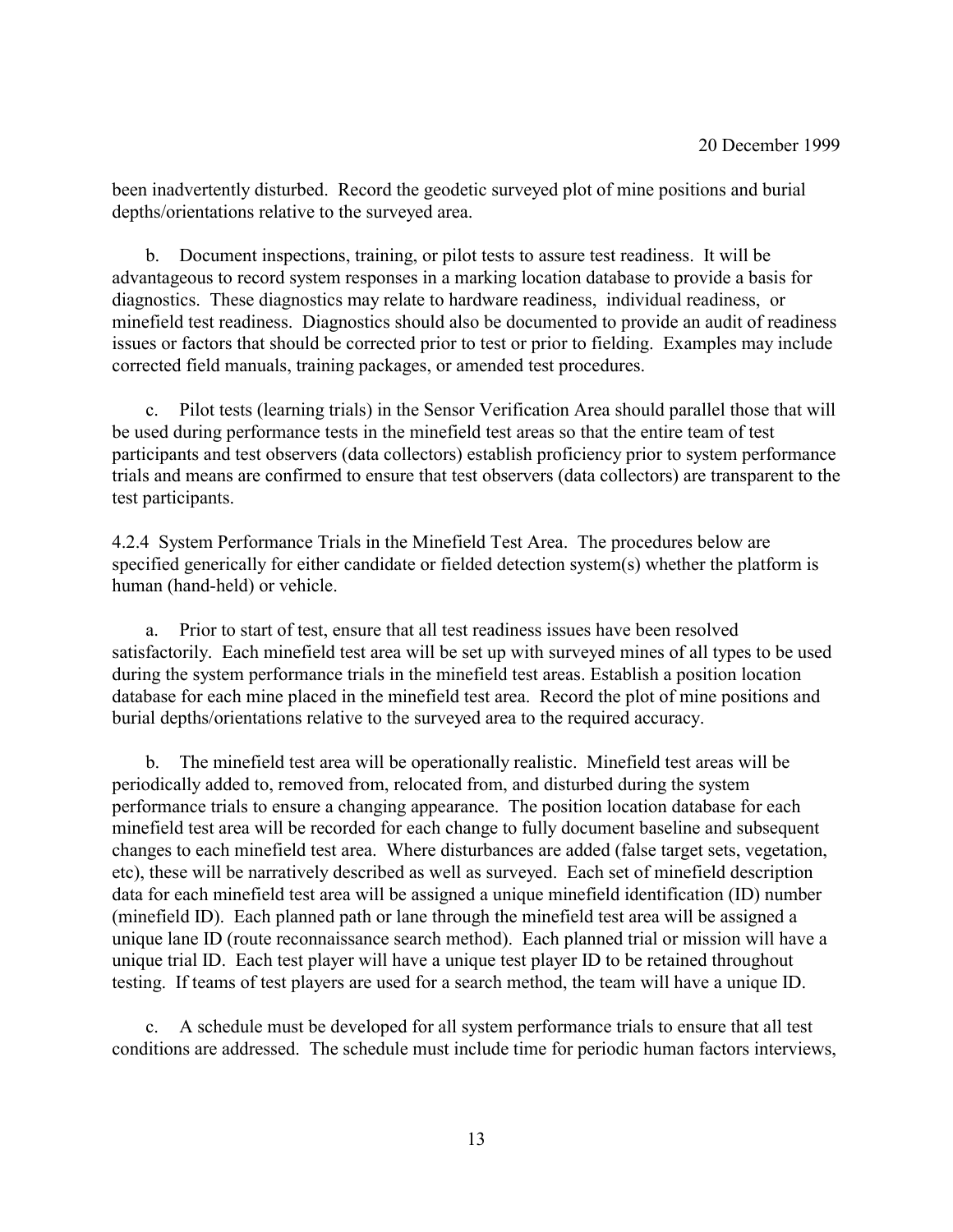questionnaires, and/or measurements. Care should be taken to ensure that the test participant duty day is representative of the mission profile.

d. Once preparatory activities above have been completed, system performance trials should commence.

e. System performance trial overview. System performance trials may be structured in two manners: route reconnaissance and area searches. Route reconnaissance consists of controlled paths or lanes through the minefield test area. Area searches are designed to test each systems ability to search for minefields within a controlled set of boundaries. Search pattern/strategy may be tailored to the technology of the test item or comparative fielded system. The basic difference between route reconnaissance and area search system performance trials is that, in route reconnaissance, search paths are controlled. In the area search, teams may develop a strategy that better exploits the characteristics of the new technology. Route reconnaissance system performance trials will enable direct performance comparison of systems. Area search system performance trials will enable identification of performance weak/strong points of competing systems.

f. System performance trial events. The basic trial event is the encounter of each minefield (Mine Test Area) with the system search swath under a specified set of test conditions (see Table 1). A route reconnaissance system performance trial will provide a finite number of planned encounters for each path/direction through the minefield. The area search system performance trial will provide a different number (multiple to near zero) of encounters depending upon the search strategy. Note: Depending upon the mine pattern and density (mines/sq. meter or mines/meter front), any random path will yield a probability of encounter. During pre-test activities, it may be necessary to construct a model to theoretically predict this probability to determine a reasonable expected bound of encounters given a specific search strategy.

g. System performance trials control concepts. Free force-on-force play is characteristic of the real battlefield upon which an infinite number of situations can occur. Control is imposed to limit the possibilities to a finite set of factors and to permit replication of trials to the desired sample size in order to collect objective data amenable to statistical analysis. Certain factors can be systematically controlled. Other factors such as the weather, vegetation, smoke and obscurants, etc. cannot be controlled in the real battlefield. However, during test these factors can be induced or introduced on a planned, controlled basis (such as smoke, obscurants, or RF energy).

h. System performance trials design control. Test duration should include a finite number of days. That is, duration should be time limited as opposed to being driven by an open ended test where performance and associated reliability has to be demonstrated at a specified probability and confidence, regardless of failure rate. Test design should assume a duration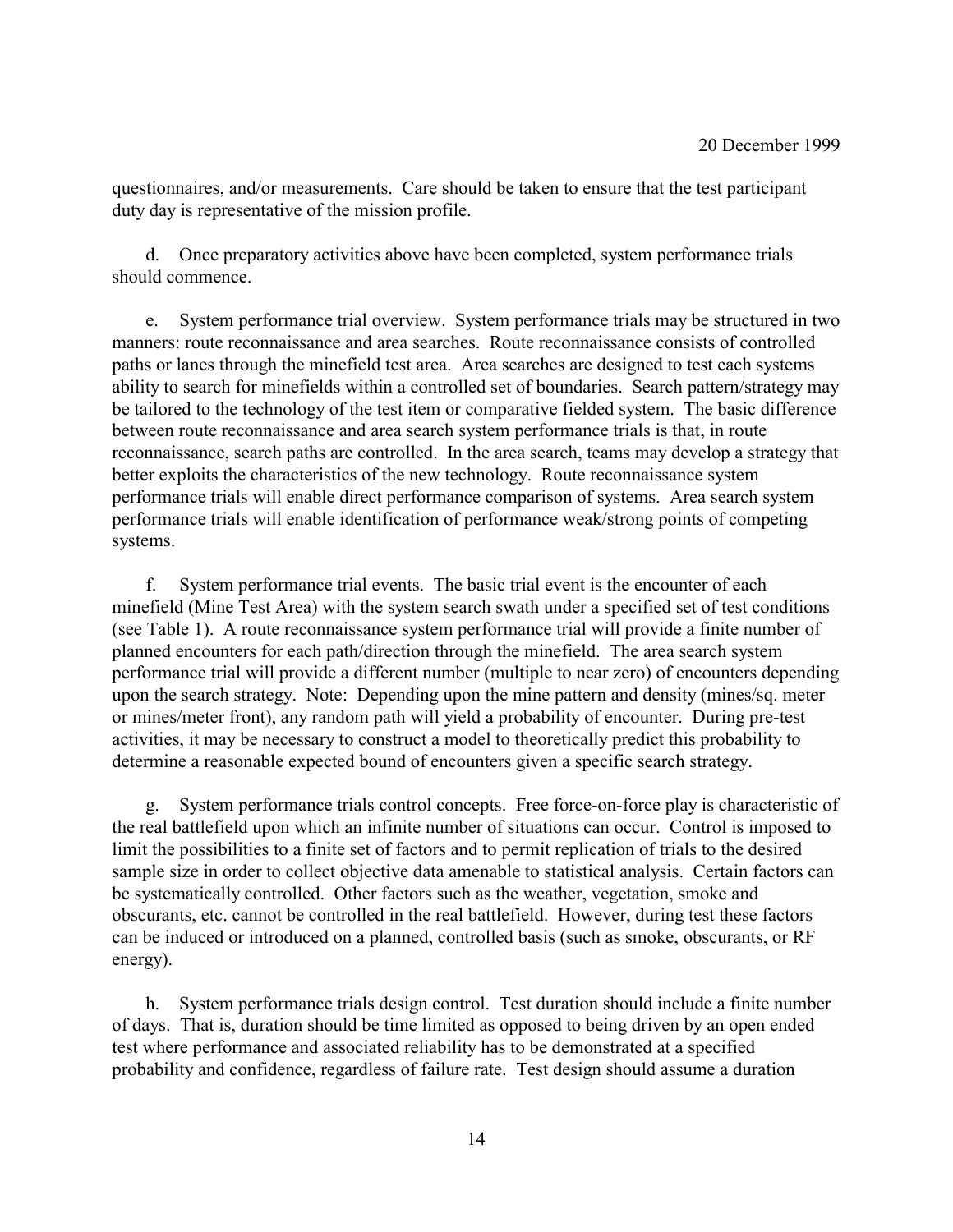(specific number of system performance trials) based upon a pre-assumed numbers of failures for required probability and confidence. Therefore, based upon a predetermined number of trials and trial days, each system will have the same opportunities to search specified Minefield Test Areas and trial times will be staggered to ensure that all systems are exposed to complete diurnal cycles and other factors. This approach will provide for clear delineation between items that have problems with availability, reliability, or performance. The special test controls discussed in paragraph 3.3.1 will be employed to preclude gaming of the trials.

i. System performance trials minefield test area control. Position location of mines and minefields will be treated as sensitive information and will not be provided to system representatives or test team participants, or anyone else unless there is a valid need to know. A valid need to know will be determined by the test director, project manager, or independent evaluator. Minefield test areas will be emplaced by the demolition team or other special team independent of the test participants. The initial layout of each minefield test area and subsequent changes to each area will be controlled by the test director and documented by the test observers (data collectors). As stated under test conditions, all systems have human operators who will deliberately or unwittingly endeavor to locate and identify minefields in post-trial analysis. To prevent the test participants from being cued by prior knowledge, special test controls above should be adhered to and controlled by the test director. The test director must have direct control over test observers, system contractors, test participants, and range areas where minefield test areas are located.

j. System performance trials mine test area encounters. On a daily basis, minefield test areas will be inspected, clearing previous marking, and posting of controllers for subsequent trials will be performed to maximize the validity of system performance trials. For a given trial ID, the path of the search and rate of advance will be recorded (if a vehicle platform with GPS) or documented by video or other means (if human platform). The type of encounters planned for system performance trials (route reconnaissance or area clearance) will be determined by reference to the trials schedule. Test observers will record trial condition data to include Administrative Data such as trial ID, date, start trial time, end trial time, player ID, system ID, team ID, and test sequence identifier. Ground truth data (soil data and meteorological data) will be collected. Meteorological data will be collected during trials at weather stations located adjacent or near to minefield test areas. Soils data will be collected prior to test. Test observers will collect minefield truth data to fully describe the composition of the minefield test areas. This will include minefield ID, background type, minefield descriptors, and false set descriptors. Individual mines within a minefield as well as the surrounding terrain will be surveyed/characterized as necessary. Mine/minefield description data will be used in the mine location database and will be presented in spreadsheet or graphic form. Test observers will collect mission data for any given trial ID and minefield ID, to include start point (geodetically marked), geodetic path and swath path in lane, stop point (geodetically marked), alert number, time of alert, alert status (initial alert, continue, disappear), and detection point for alert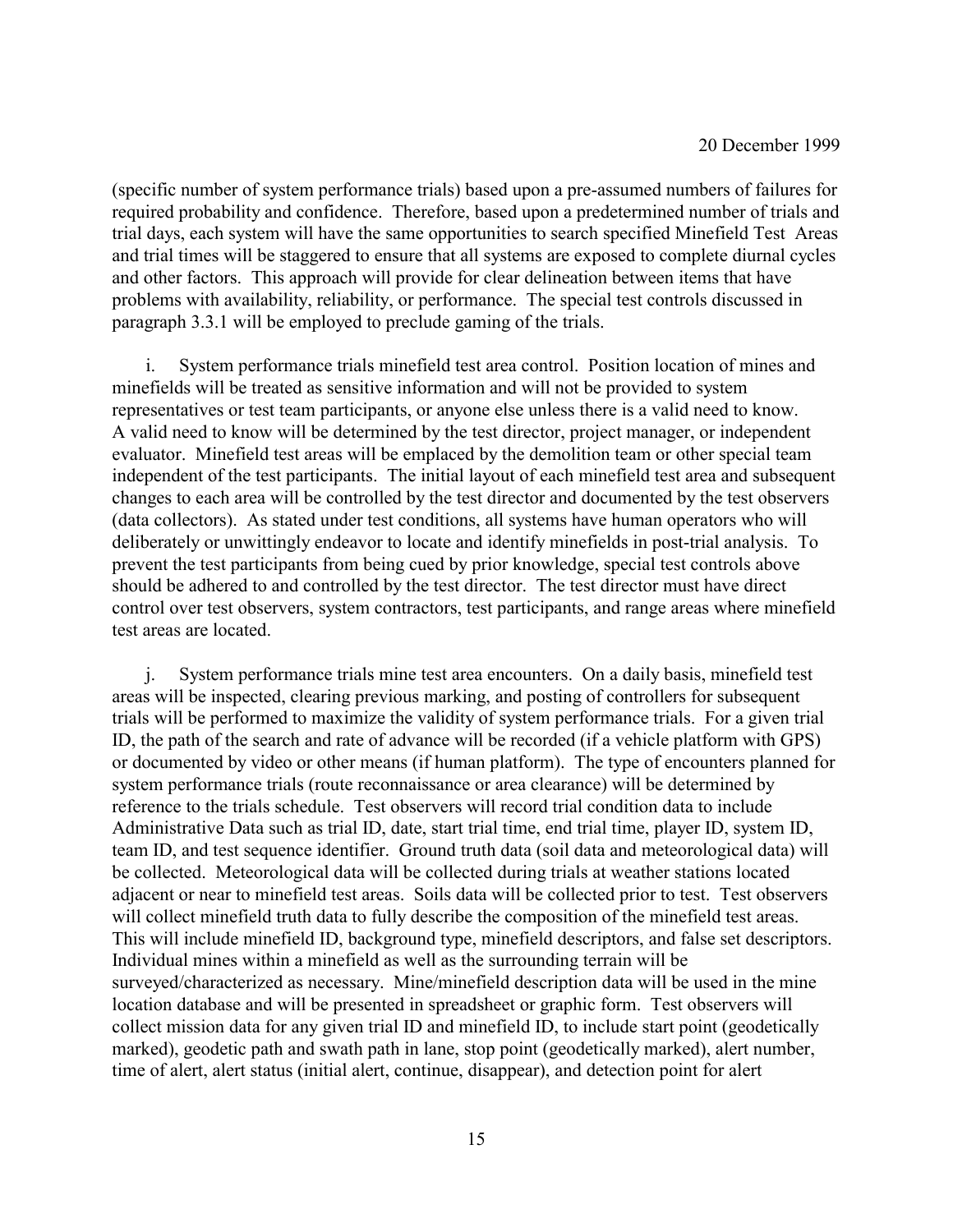(geodetically marked). If no EDRS instrumentation is available, minimum data acquired should include start, stop, and mark points and times. Following each trial, the location data for each detection mark should be compared to each mine location in the mine location database for that minefield ID to determine if the mark would have been a false alarm or detection event.

## 4.3 Reliability and Compatibility.

Any problems noted with incompatibility during test with either human or vehicle platforms will be noted. Problems of incompatibility for human or vehicle platforms will be collated from performance, human factors, safety, integrated logistics supportability, transportability, or climatic suitability observations or testing. If a standard vehicle platform is used, special attention should be devoted to addressing the potentially degrading effects of the detection system installation/removal on the operation, maintenance, and shipment of the integrated detection-vehicle platform system. See document "General test requirements for demining testing"<sup>1</sup> for guidance on reliability testing.

## 4.4 Safety and Human Health.

See document "General test requirements for demining testing"<sup>1</sup> for guidance on safety and human health testing.

## 4.5 Climatic Suitability.

For all system performance trials, meteorological conditions will be documented and recorded so that the conditions can be characterized in terms of climatic design types; performance or reliability degradations or failures can be quantified as a function of climatic design type or climatic factor; and other types of climatic suitability problems can be solved through changes to design, hardware, procedure, or training. Climatic factors should encompass temperature, solar radiation, precipitation, wind, salt fog, sand and dust, pressure-altitude, and immersion.

Testing in climatic chambers and facilities may be creatively exploited, desirably before system performance trials, if facilities can permit operation of detection equipment. Where desired, screening of climatic factors should be combined with the shock and vibration associated with transportation and handling to address storage and transport of packaged equipment prior to mounting on human or vehicle platform. document "General test requirements for demining testing",<sup> $I$ </sup> contains those test standards that may be used if screening tests are desirable. This may not be necessary if multiple test sites are selected that provide a range of climatic conditions and system performance trials include the complete life cycle (issue, operational storage, mounting, use, transport, maintenance, etc) in accordance with the requirements document and associated operational mode summary/mission profile. See document "General test requirements for demining testing"<sup>1</sup> for additional guidance on climatic suitability testing.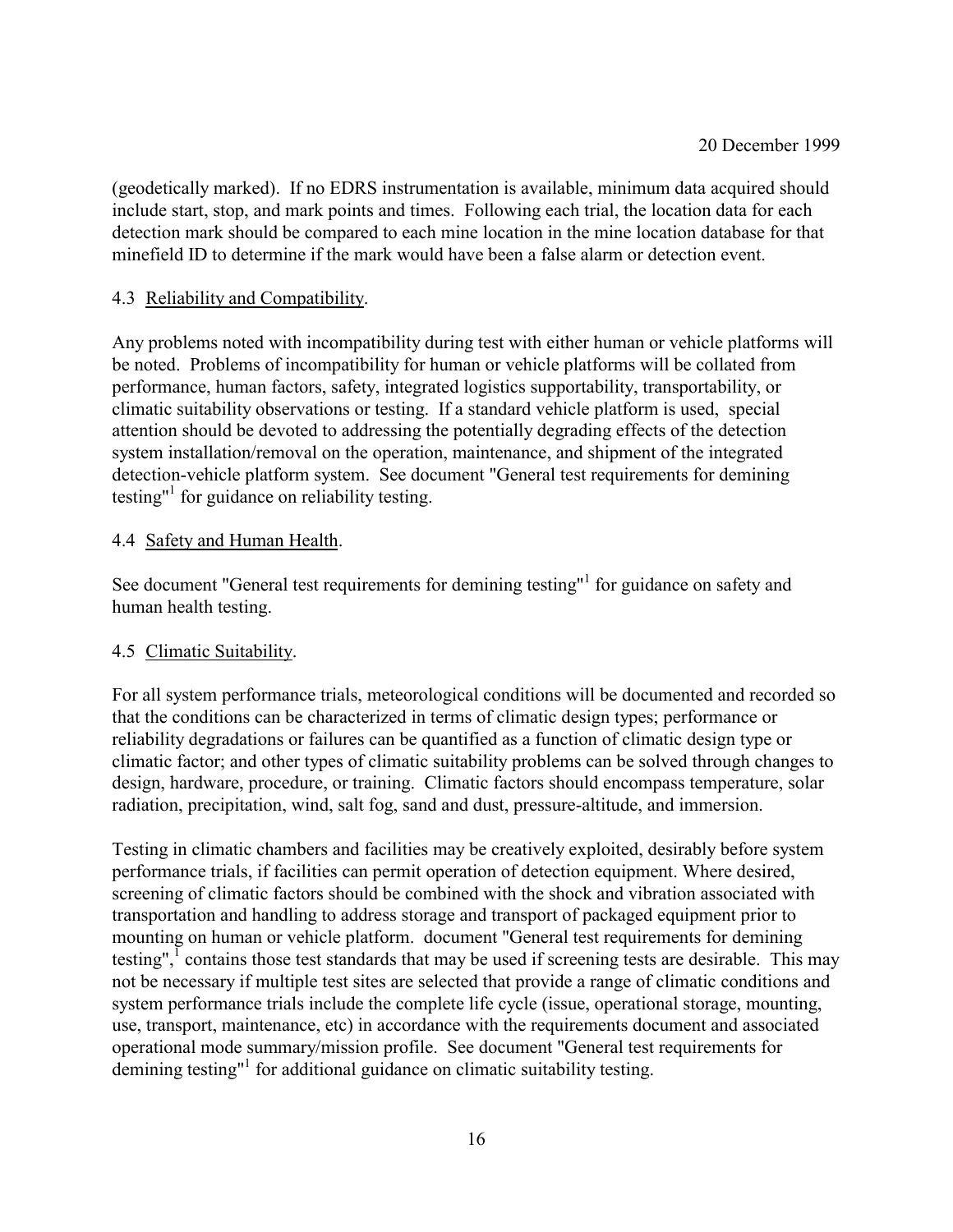# 4.6 Transportation and Handling.

document "General test requirements for demining testing", contains those test standards that may be used if screening tests are desirable. Screening tests, if required, will focus on intermodal transport, air delivery, and handling related shock and vibration effects on the item and will be coupled with climatic conditions as stated above.

Tactical vibration profiles should be developed and used for all items to be mounted on vehicle platforms to enable screening of item ruggedness to that specific environment to enable repeatable acceptance tests. These vibration tests will be in addition to logistics-related vibration tests such as secured cargo or loose cargo. Special tactical mockups may be fabricated to physically simulate the mounting platform (pod, rack, compartment, etc.). See document "General test requirements for demining testing" for additional guidance on transportation and handling testing.

## 4.7 Integrated Logistics Supportability.

See document "General test requirements for demining testing"<sup>1</sup> for guidance on integrated logistics supportability testing.

## 4.8 Human Factors or Ergonomics.

Checklists, interviews, and questionnaires will be administered to test team participants after system performance trials to aid in appraisal of training, hardware, doctrine, and equipment publications. For example, see Appendix A. See document "General test requirements for demining testing" for additional guidance on human factors or ergonomics testing.

4.9 Electromagnetic Environmental Effects (E3) and Vulnerability.Testing should be designed to reveal vulnerabilities of design or hardness of the design. Vulnerabilities could be false or improper detections or reversible/irreversible degradation following exposure to the phenomenon. Where possible, testing that reveals vulnerabilities should also examine whether hardening, proliferation, or dispersion would solve the specific vulnerability. See document "General test requirements for demining testing"for additional guidance on E3 and vulnerability testing.

## 4.10 Software.

Software testing techniques will vary dramatically and may not lend themselves to standardization. Software should be baselined prior to test start and should be maintained throughout each test session. See document "General test requirements for demining testing" for guidance on software testing.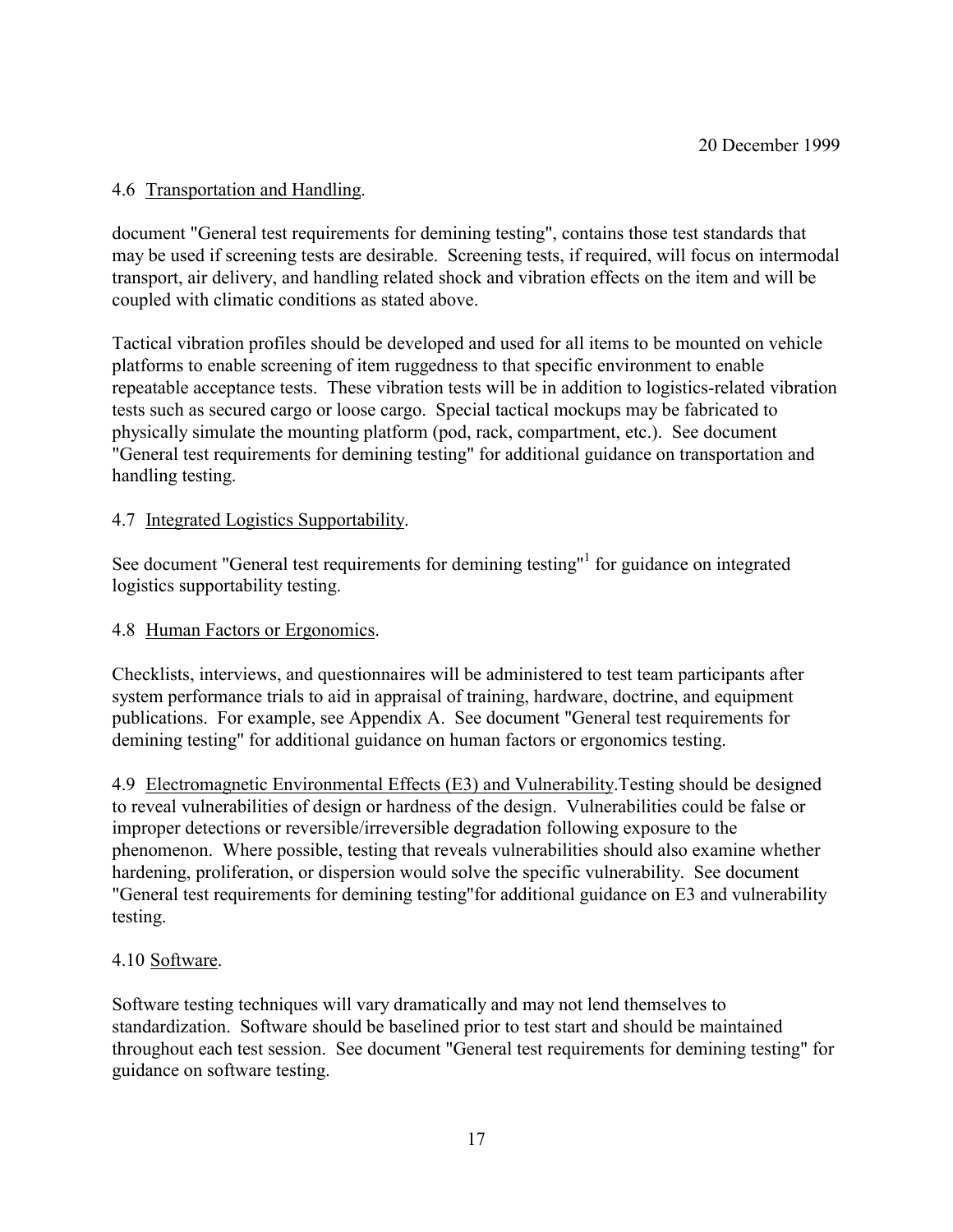# 5. Data Required.

Metric units will be used (not "soft" conversions).

# 5.1 Inspections.

5.1.1 Record of inspections prior to, during, and following trials.

5.1.2 Description of packaging, item nomenclature (serial number or identifying number), item type (if special variants are built), and quantity of each type of test item.

5.1.3 Record of packaging and detection system damage or discrepancies.

5.1.4 Completeness of the System Support Package (SSP) received for the test (manuals, repair parts, tools, etc).

## 5.2 Performance.

5.2.1 Common Data Requirements for All Trials.

5.2.1.1 Administrative Data.

- a. Trial ID number.
- b. Trial date.
- c. Test player ID number.

d. Test player equipment and clothing (as appropriate, for collation to human factors appraisal).

- e. System ID number.
- f. Test player team ID number, if teams of individuals are used for search method.
- g. Platform ID number, if vehicle platform.

5.2.1.2 Ground Truth Data.

a. Minefield description data.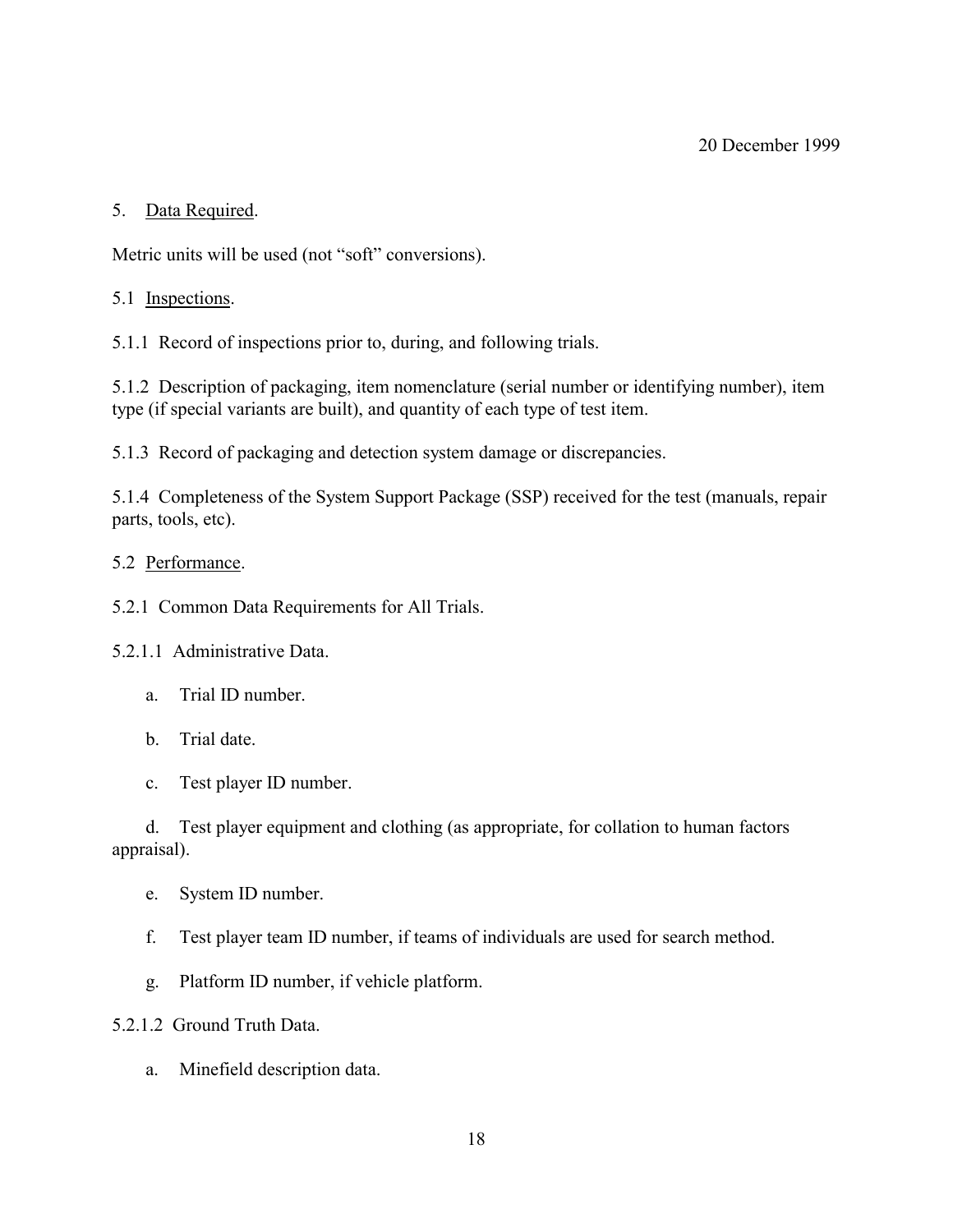- (1) Tabulated composition of each individual minefield with a minefield ID number.
- (2) Minefield ID number.
- (3) Lane ID number within minefield ID (route reconnaissance).

b. Targets characterization, selection, and description (See document "Target standardization for demining testing" for detailed data requirements for targets to be used in detection trials).

c. Geodetic plots and x-y position spreadsheets of individual targets identified by type, each minefield ID number.

d. Overlay of lane ID numbers on respective minefield ID (route reconnaissance).

e. Updated plots and position spreadsheets if deliberate changes are made to a minefield ID, such as planned disturbance or addition of detritus (battlefield trash or other objects).

f. Meteorological data (regardless of whether natural conditions or artificially developed conditions) on IRIG basis collated with Trials ID number:

(1) Air temperature.

(2) Precipitation, duration, intensity, accumulation, and phase (rain, snow, etc).

- (3) Wind speed/direction.
- (4) Barometric pressure.
- (5) Relative humidity.
- (6) Ground temperature.
- (7) Solar loading.
- (8) Cloud cover, height.
- (9) Light level.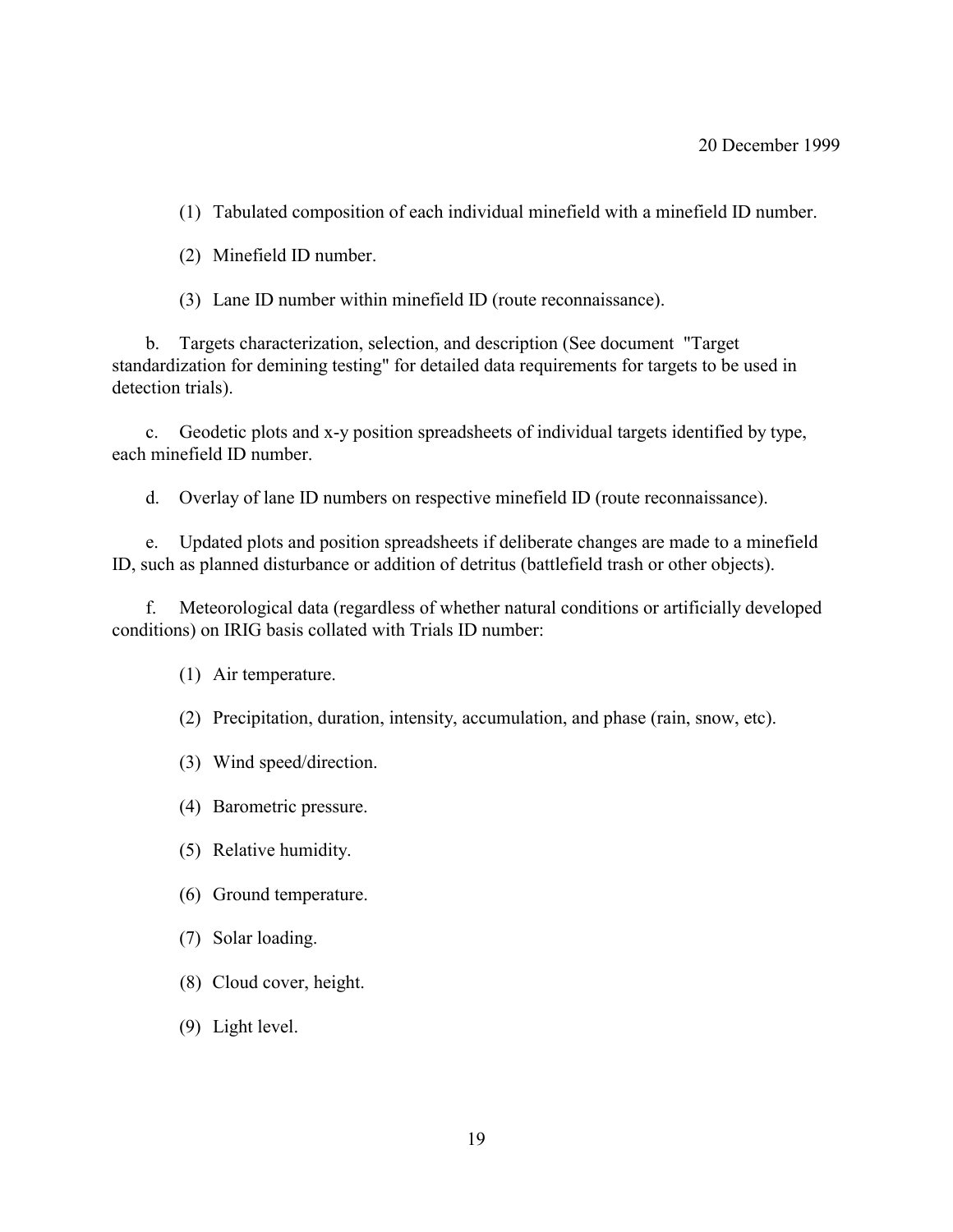g. Other target truth data unique to the environment or detector type or detector platform (such as, vehicle speed/position, radiometric temperatures of backgrounds and targets).

h. Soil data (All minefield ID numbers).

(1) Plot of soil survey measurement points and tabulation of classification by measurement points.

(2) Type of soil and soil classification/sampling system used to characterize type.

- (3) Metal content.
- (4) Soil composition.
- (5) Soil texture.
- (6) Rock distribution.
- (7) Moisture content and method used to characterize moisture or control moisture.
- (8) Vegetation type with both narrative description, photographs, and physical surveys.

NOTE: Other unique soil properties or soil features may be of interest for specific sensor types.

5.2.1.3 Mission Data for Each Trial or Mission ID.

- a. Start Time.
- b. Stop Time.
- c. Start Point (geodetically marked).
- d. Geodetic path and swath path in lane.
- e. Stop Point(geodetically marked).
- f. Alert number.
- g. Time of alert.
- h. Alert status.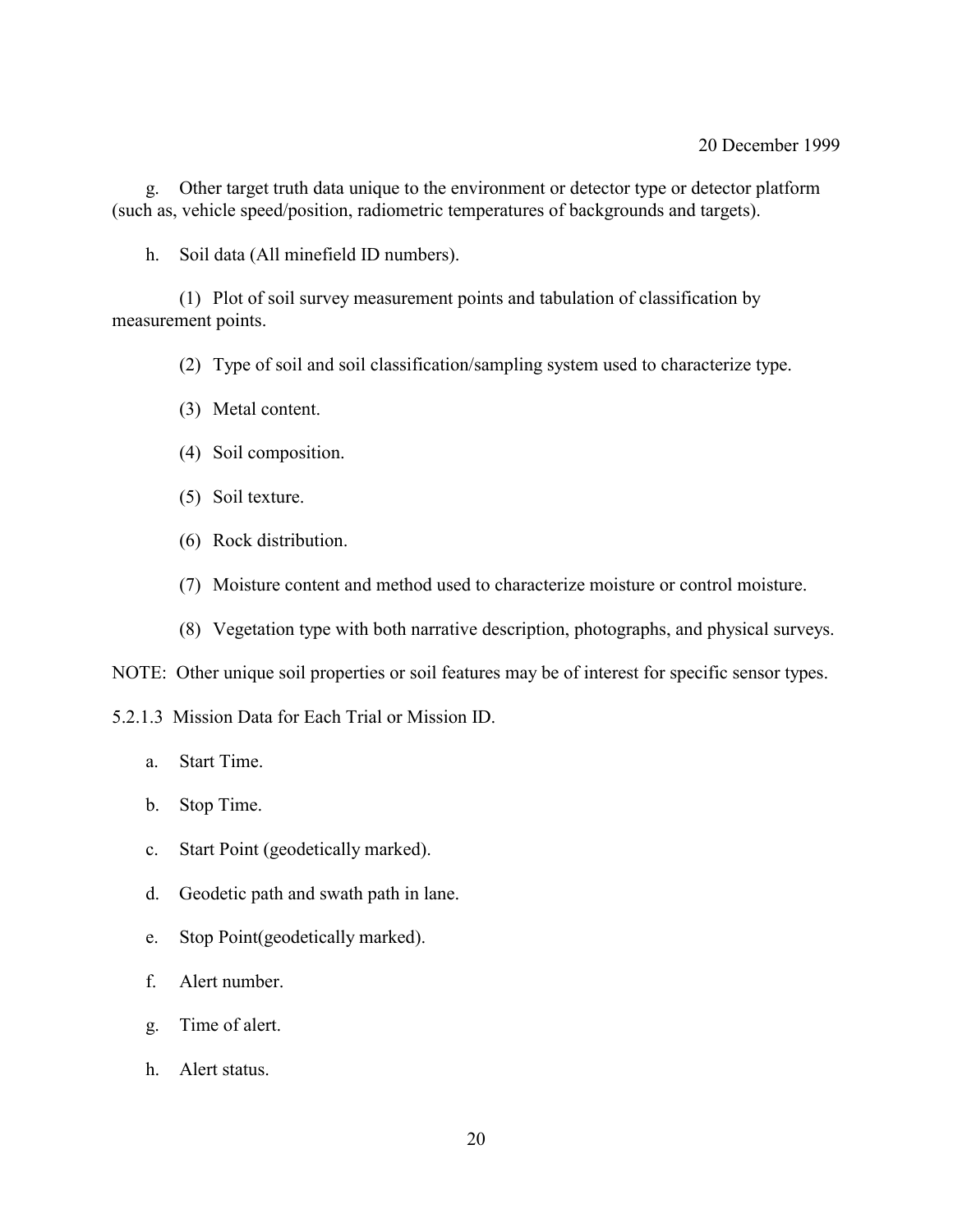i. Detection point for alert.

5.2.2 Sensor Experimentation Testing (Source Selection, Benchmarking, or Investigative Experimental Trials).

5.2.2.1 See 5.2.4 for system performance trials data and 5.2.1 for common trials data. Although not all may be applicable to experimental trials, these will provide a framework for collection.

5.2.2.2 Description of test setup to include construction materials of soil bins, special apparatus (if used) to control detector position  $(x, y, z)$ , detector advance or sweep rates, and detector angular displacement.

5.2.3 Sensor Verification Testing (Experimental or Learning Trials). See 5.2.4 for system performance trials data and 5.2.1 for common trials data. Although not all may be applicable to experimental trials, these will provide a framework for collection.

5.2.4 System performance trials in the minefield test area.

- a. Data collector ID.
- b. Administrative data (see 5.2.1.1).
- c. Ground truth data (see 5.2.1.2).
- d. Mission data (see 5.2.1.3).

5.2.4.1 Accuracy of Alert. (Note that the following measures apply to both the electronic "mark" of an EDRS if used for a test or to a physical mark).

a. Distance from center of mine to center of mark. This measure will provide data for examining accuracy after the fact; i.e., if most detections are closer than the required distance, the "halo" can be decreased to determine the accuracy of the system.

b. Whether or not any portion of mark is within a "halo" about perimeter of mine (accurate to desired or specified level).

5.2.4.2 Individual Detection Encounter Score, as well as "Total Scores". Mine detections may be scored for evaluation as shown in Appendix C, methods 1, 2 (pending), or 3. There may be other unique scoring methods that are appropriate to any given system.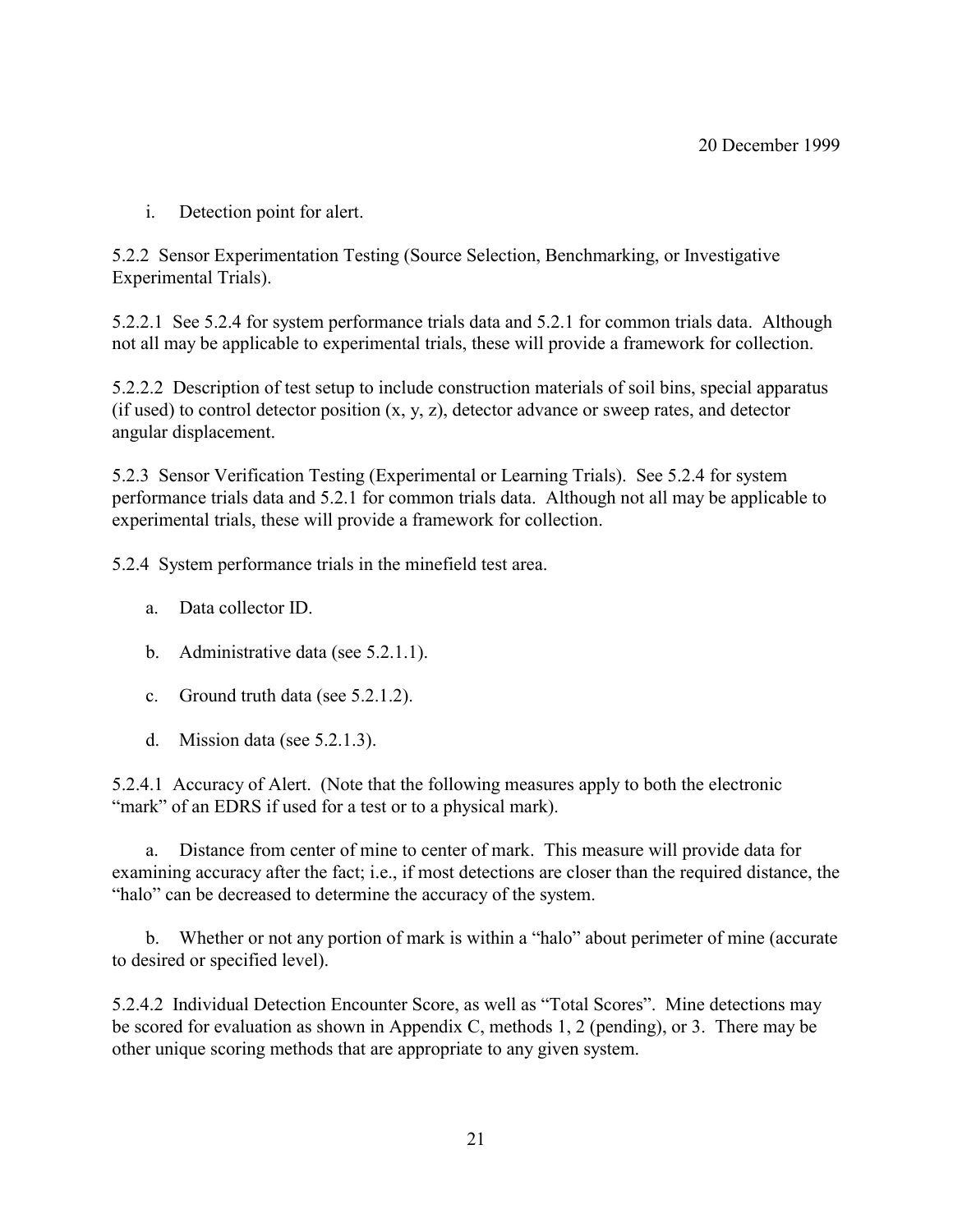5.2.4.3 System Performance Trials, Vehicle-Platform Unique Data Requirements (to include teleoperation, if applicable) (only if EDRS type instrumentation has been planned as part of trials).

a. Near real-time performance.

(1) Length of time from when each individual detector swath first fully contains the mine until the indicator is displayed on the operator's monitor.

(2) Length of time from when each individual detector swath first fully contains the mine until the physical mark is made.

b. Distance host vehicle travels between encounter of target by sensor and stopping of the vehicle, when vehicle is travelling at required speed.

(1) Vehicle speed.

(2) Description of terrain and weather/climatic conditions; i.e., grass, gravel road, sand, on-road, off-road, moisture content in soil.

(3) Time from operator receipt of mine detection indicator to application of brake.

(4) Time from application of brake to stopping of vehicle.

(5) For all mines, distance between tire or track of vehicle and mine.

c. Given a detection, the ability of host vehicle to avoid the mine, when vehicle is travelling at required speed.

(1) Vehicle speed.

(2) Point of closest approach (PCA) when attempting to avoid the mine.

(3) Description of terrain and weather/climatic conditions; i.e., grass, gravel road, sand, on-road, off-road, moisture content in soil.

(4) Time from operator receipt of mine detection indicator until steering-around attempt; i.e., until PCA is reached.

(5) Success rate; i.e., number avoided/number detected, in avoiding mines.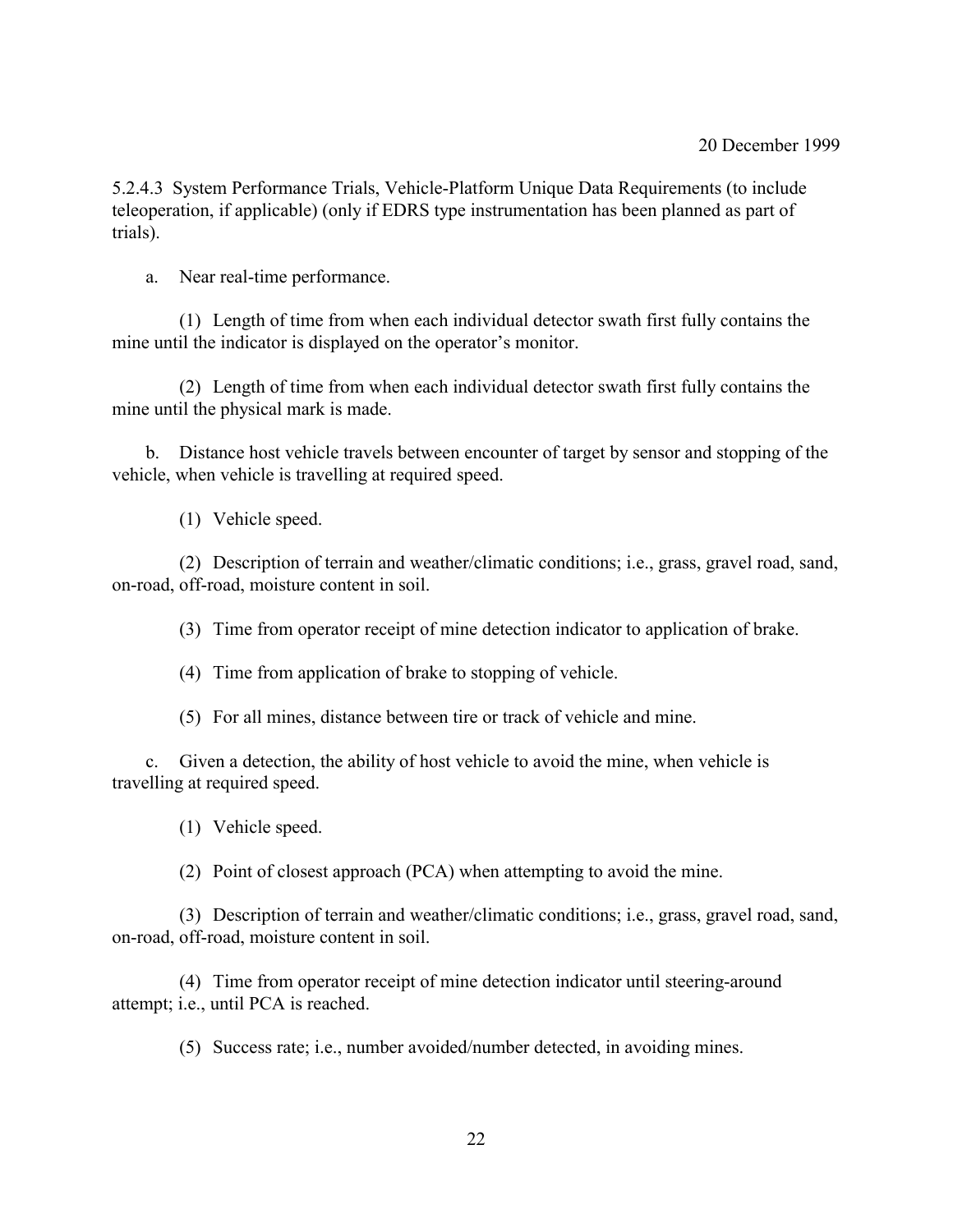d. Advance rate during initial detection or "standoff alert" operation.

(1) Vehicle speed, without attempting to verify alerts.

(2) Probability of detection (Pd) and false alarm rate (FAR) during initial detection operation.

- e. Advance rate during verification of alerts.
	- (1) Vehicle speed, while attempting to verify alerts.
	- (2) Pd and FAR during verification.
- f. Standoff distance.
	- (1) Distance from mine edge to vehicle edge at time of initial detection.
	- (2) Distance from mine edge to vehicle edge at time of verified detection.
- g. Range for reliable data transmission (teleoperation only).

Range from the controller vehicle to the host vehicle recommended by the manual or contractor for teleoperation and data linkage.

#### (1) Minimum range for data linkage and teleoperation demonstrated/measured.

- (2) Maximum range for data linkage and teleoperation demonstrated/measured.
- (3) Mean range for data linkage and teleoperation demonstrated/measured.

(4) Operator ratings on the ability to control host vehicle at the range(s) prescribed by the contractor.

#### 5.3 Reliability and Compatibility.

Record any compatibility problems noted during operations (human or vehicular platform) or maintenance (vehicular platform).

5.4 Safety and Human Health.

5.4.1 Developer or Contractor's Safety and Human Health Assessment Reports.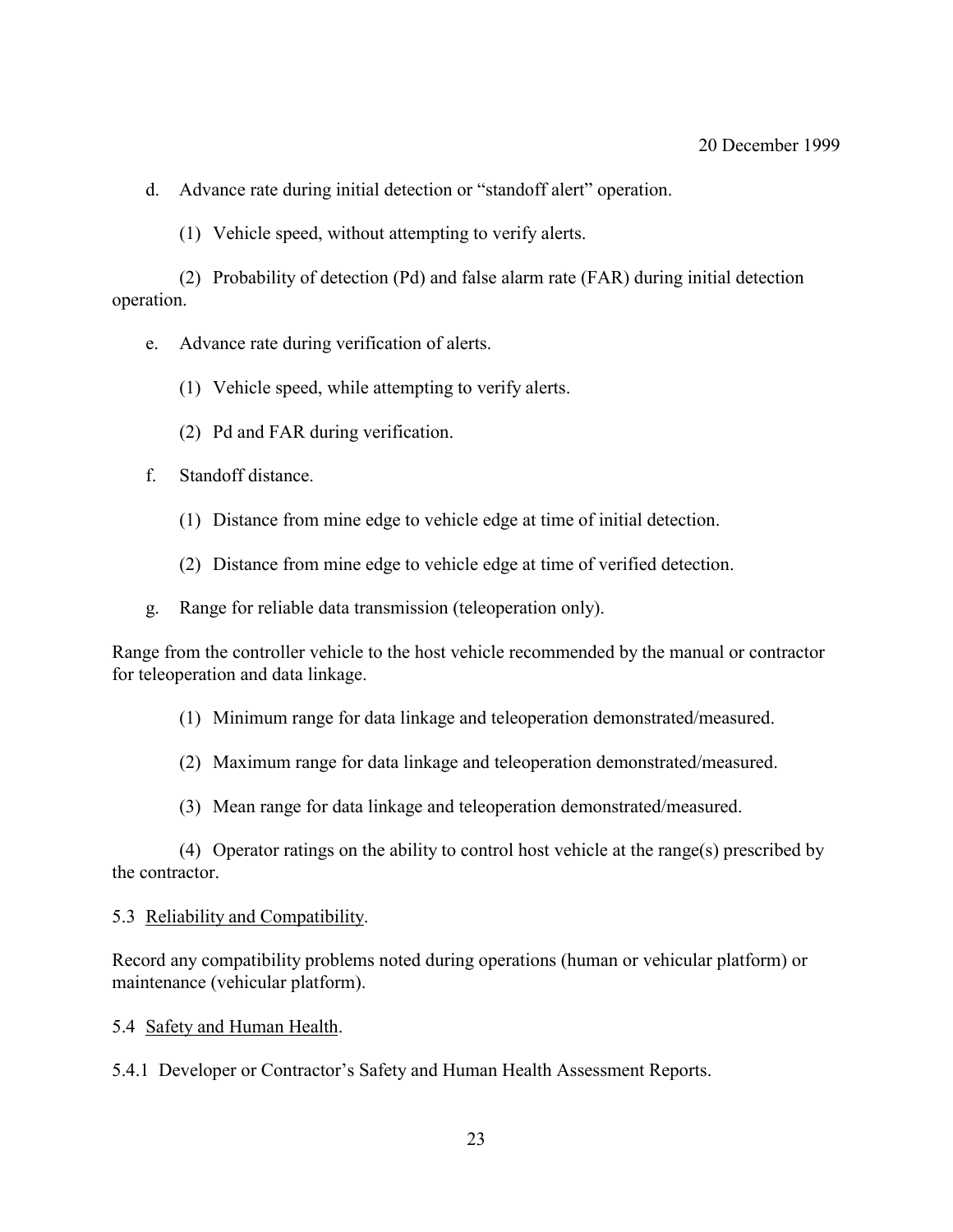5.4.2 Safety problems identified during test and their classification (hazard severity and probability of occurrence.

5.4.3 Electrical, mechanical, or miscellaneous hazards checklist responses and their classification.

5.4.4 Results of equipment or technical publication and training material review (adequacy of warnings, cautions, and notes).

5.4.5 Photographic, audiovisual, or other documentation of hazards.

5.4.6 Results and classification of toxic fumes (vehicle-platform), whole body vibration (vehicle-platform), noise measures (vehicle-platform), and non-ionizing or ionizing radiation levels (human or vehicle-platform).

5.4.7 Adequacy, proper functioning, and need for additional or improved safety and warning devices; i.e., guards, interlocks, alarms, warning lights.

5.4.8 User rating of safety in operating, training, and maintaining the system.

5.4.9 Engineering analysis of potential for and documentation of any safety issues/incidents.

5.4.10 Number and criticality of system-related accidents.

5.5 Climatic Suitability.

5.5.1 Meteorological record to encompass the active phase of test periods for each period of detection with a system ID.

5.5.2 Any difficulties noted in testing which was caused or influenced by natural environmental factors.

5.5.3 Record of controlled climatic tests performed, effects observed, and analysis of impact on life cycle (storage, transport, operation, maintenance, or long term storage).

5.6 Transportation and Handling.

5.6.1 Record of controlled shock and vibration tests performed, effects observed, and analysis of impact on life cycle (storage, transport, or handling).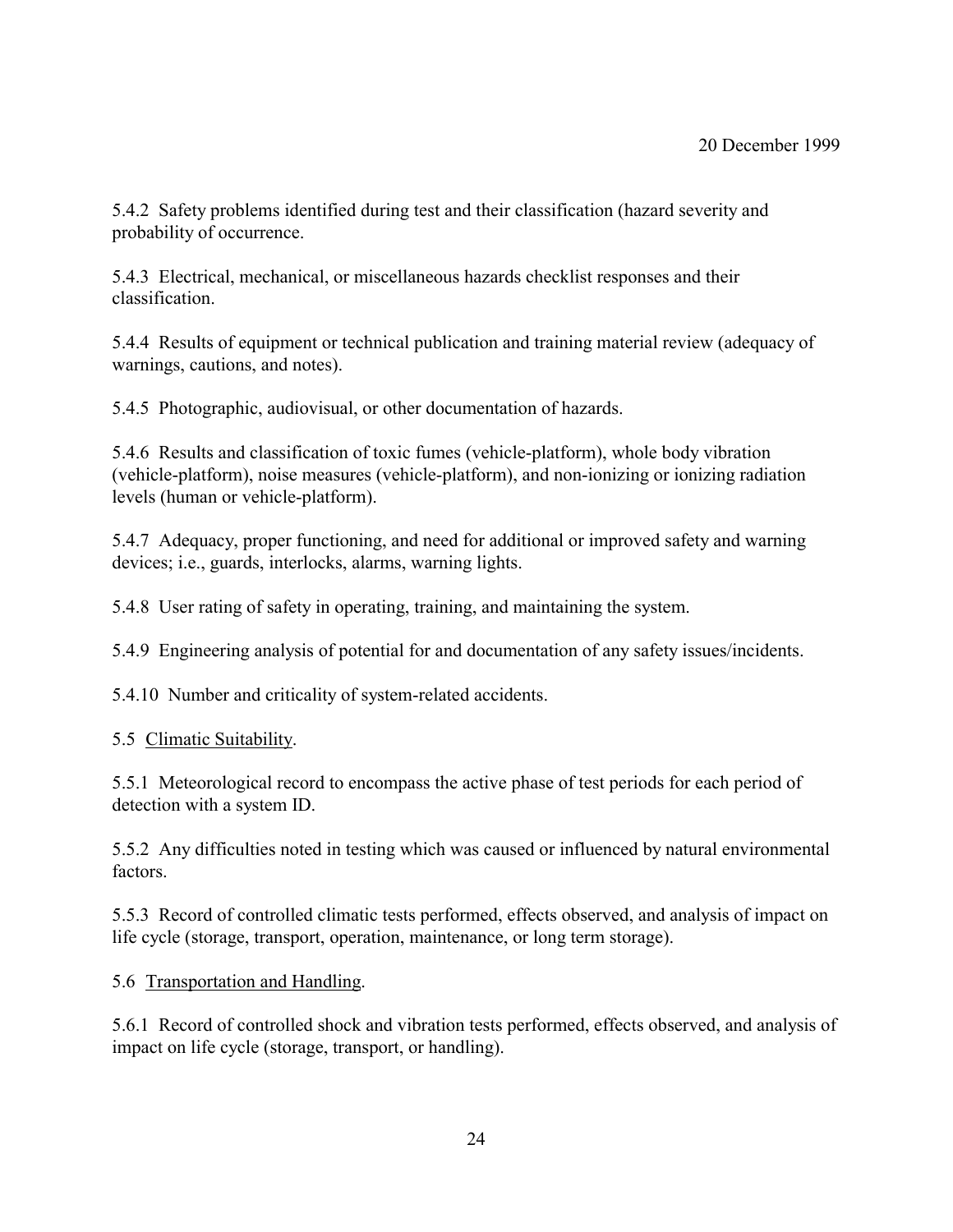5.6.2 Record of studies performed or modeling to predict transportation limitations.

5.6.3 Record of unique stability, mobility, braking, steering, or road transport tests performed (vehicular-platform only).

5.6.3.1 Stability. Stability limits on lateral and longitudinal slopes.

5.6.3.2 Mobility. Record of unique problems affecting the prime mover (break-over angle, ground impact of detectors, etc).

5.6.3.3 Braking. Record of effects or problems noted during panic or emergency braking with and without detectors mounted.

5.6.3.4 Physical Characteristics. Record of combined weight, center of gravity, ground pressure, and physical dimensions of the detection system/vehicle-platform combination.

5.7 Integrated Logistics Supportability.

5.7.1 Record of scheduled and unscheduled maintenance activity:

5.7.1.1 Tasks performed.

5.7.1.2 Clock hours of maintenance.

5.7.1.3 Skill requirements of mechanics or technicians.

5.7.1.4 Identification and nomenclature of parts involved in maintenance action.

5.7.1.5 Reason for maintenance action (repair, replace, adjust, calibrate).

5.7.1.6 Adequacy of special tools, test, measurement, or diagnostic equipment.

5.7.2 Adequacy of manuals (legibility, readability, applicability) to include mounting instructions.

5.7.3 Adequacy of training for scheduled and unscheduled maintenance tasks.

5.7.4 Adequacy of access for maintenance.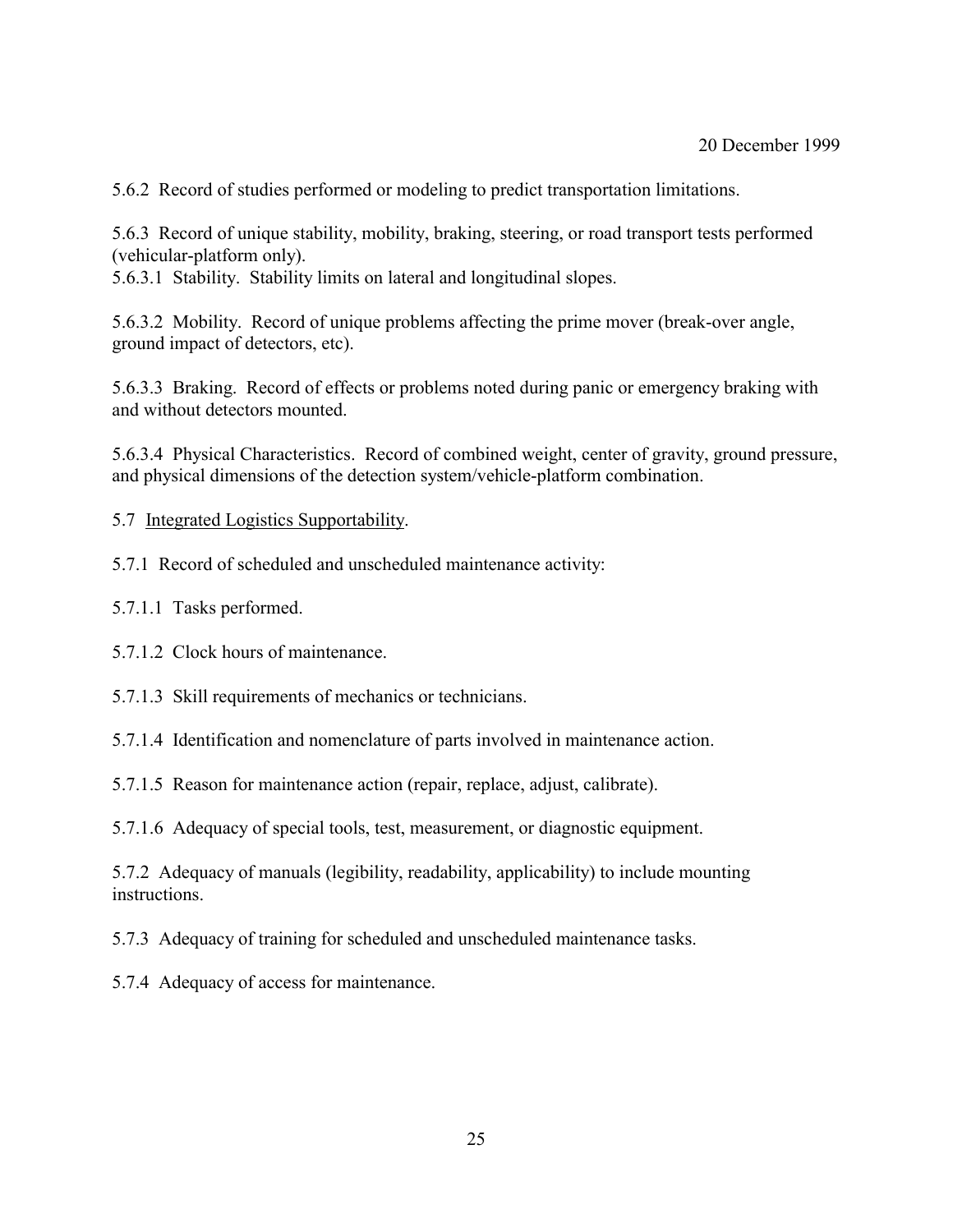## 5.8 Human Factors or Ergonomics.

The use of the term ratings implies a user response to a questionnaire or checklist. The data requirements that follow are suggested.

5.8.1 Demographics and anthropometry data of test participants. Corresponding apparel and configuration of test participant. Data should include skill requirements, time in specialty, years and months of related equipment.

5.8.2 Results of test participant task checklists (time and error data) for each method of search or detection employed, together with summaries showing frequency, consequence, and cause of errors.

5.8.3 Summaries of operator and maintainer questionnaires.

5.8.4 Summaries of observations made by human factors or ergonomics specialists.

5.8.5 Lighting measurements of displays and workspace (vehicle-platform) areas, night and day.

5.8.6 Workspace dimensions and percentile accommodation (vehicle-platform).

5.8.7 Workspace noise levels (vehicle-platform) in dBA, dBB, and dBC and all-pass; octave band center frequencies for steady state, impulse, speech interference, or if appropriate, aural nondetectability (hand-held).

5.8.8 Whole body-vibration levels in each axis (vehicle-platform) at operator station for each principal mode of operation.

5.8.9 Labeling and color coding/marking of safety gear, equipment, and essential station locations.

5.8.10 Weight of test item in packaged and unpackaged state, handholds, latches, etc.

5.8.11 Portability features and human interface features of human-platform test item.

5.8.12 Capability of mine presence signals to inform operators:

5.8.12.1 Description of the types and characteristics of signals.

5.8.12.2 Description of any intensity adjustability of signals.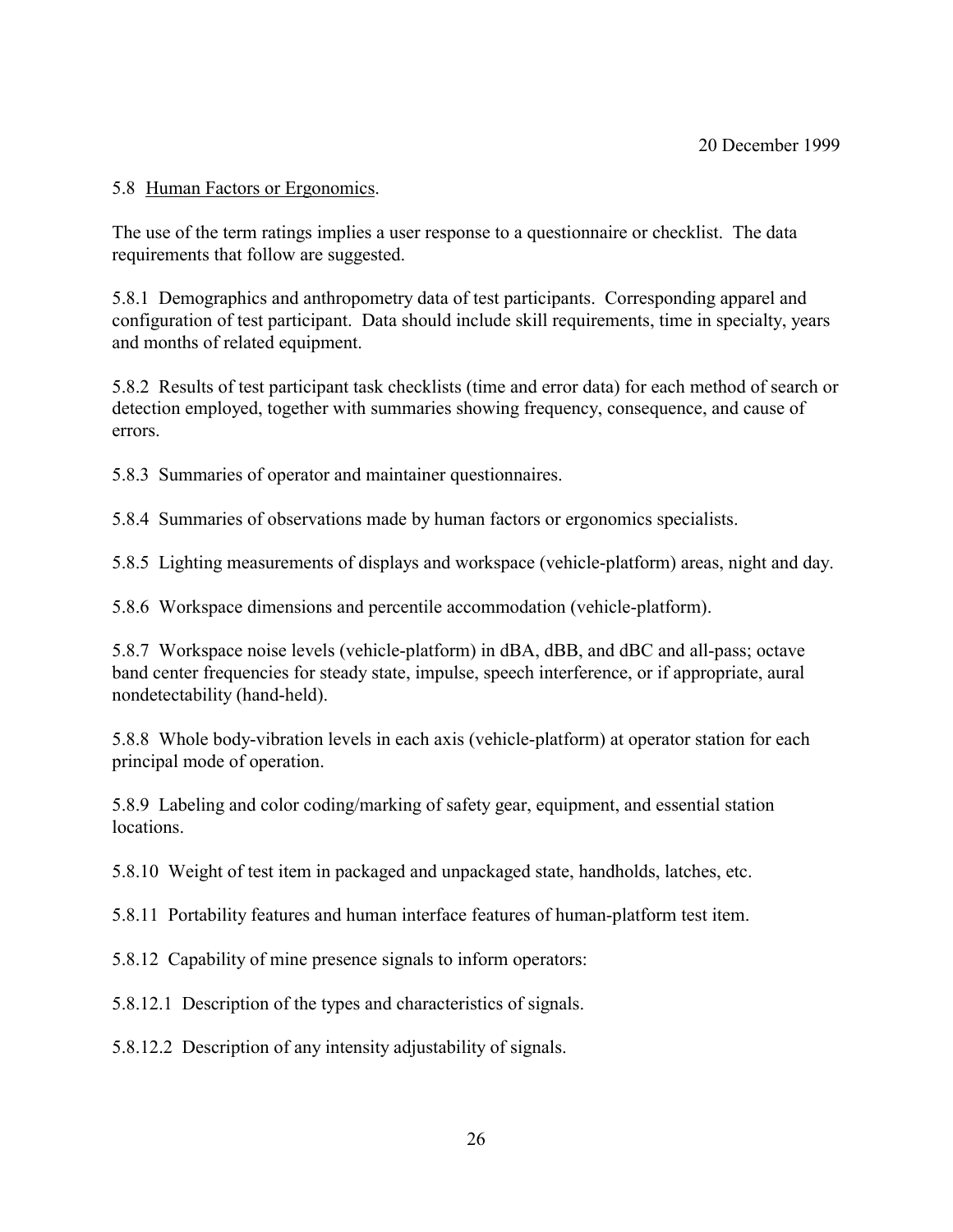5.8.12.3 Ratings of the adequacy of the visual signals by operators with and without lenses.

5.8.12.4 Ratings of the ease of discriminating visual display signals.

5.8.12.5 Ratings of the adequacy of audio signal intensity in typical operational environments.

5.8.12.6 Sound pressure levels of audio signals at operator-occupied positions.

5.8.12.7 Operator ratings of the ease of interpreting the meaning of visual and audio signals.

5.8.12.8 Documented tester observations of operator confusion and/or errors associated with displays in all operational conditions.

5.8.12.9 Conformance of display icons to applicable host nation requirements.

5.8.13 Marker visibility under all operational conditions (if applicable).

5.8.13.1 Operator ratings of the ease of seeing markers during the day.

5.8.13.2 Ratings of the ease of seeing markers at twilight and at nighttime without eyewear and during the day while wearing sunglasses and laser protective lenses.

5.8.13.3 Ratings of the ease of seeing markers while using thermal viewers and image intensifier (I2) devices.

5.8.13.4 Documented tester observations of any mine markers missed by test players.

5.8.14 Attachability of test item hardware to human or vehicle-platforms:

5.8.14.1 Ratings of ease of attaching system components to, and removing components from, human or vehicle-platforms.

5.8.14.2 Documented observations of any difficulties with lifting, positioning, and securing components on human or vehicle-platforms.

5.8.14.3 Description of components with respect to the presence, location, and utility of lifting handles.

5.8.15 Degree to which displays inform operators of system operational status.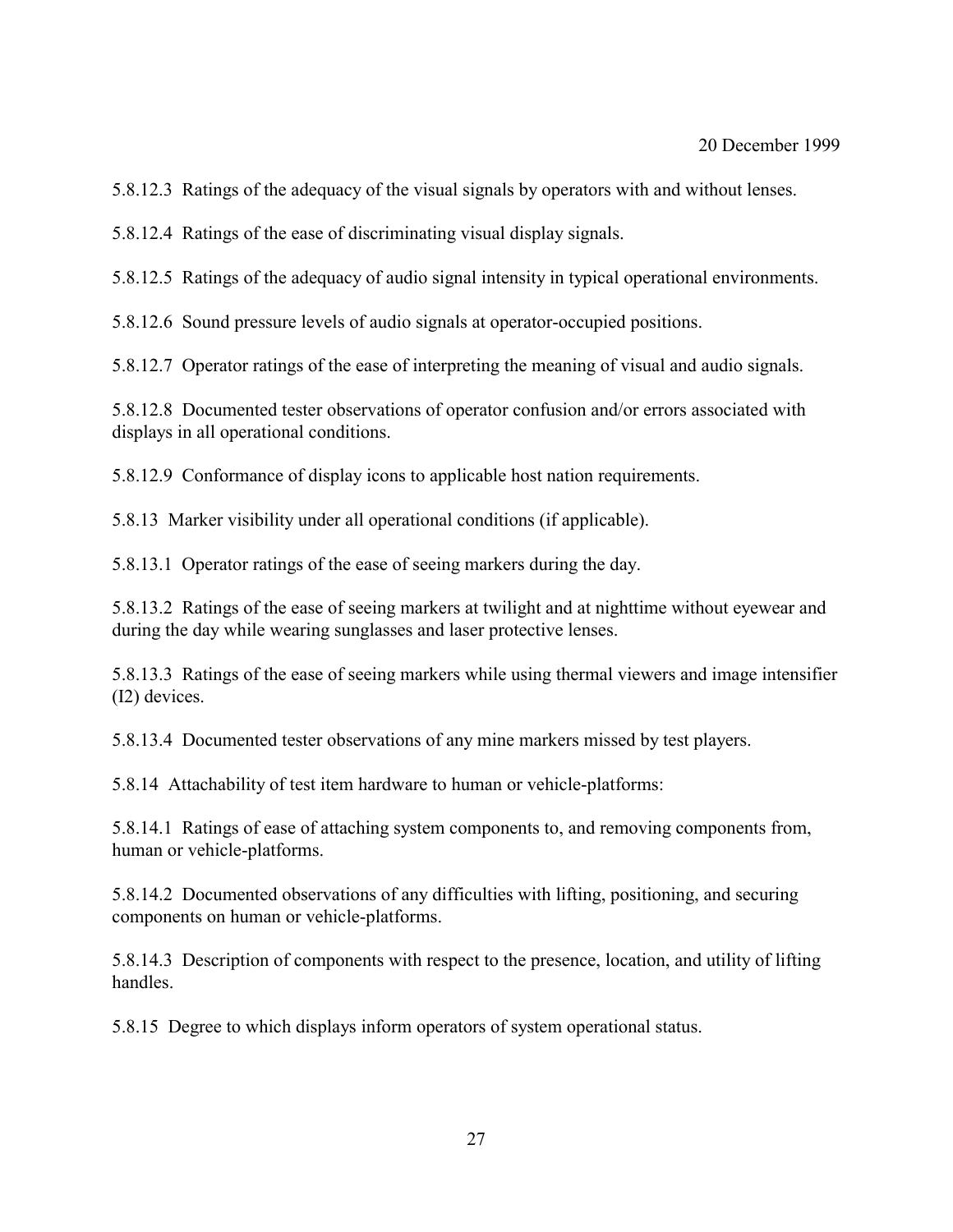5.8.16 Ability of soldiers to perform preventative maintenance checks and services (PMCS) in the required time using instructions provided with the system hardware.

5.8.16.1 Ratings of the ease of doing PMCS.

5.8.16.2 Time to perform PMCS during the day and night.

5.8.16.3 Ratings of the adequacy of instructions.

5.8.17 Ability of operators to operate the system while attired in environmentally protective clothing:

5.8.17.1 Listing of all protective clothing ensemble components worn.

5.8.17.2 Compatibility of system hardware with protective clothing with an emphasis on handwear.

5.8.17.3 Documented observations of task completion difficulties experienced by operators and maintenance personnel.

5.8.17.4 Ratings of the ease of adjusting controls barehanded and while wearing Nuclear, Biological, Chemical (NBC), and cold weather protective gloves.

5.8.18 Ability of operators to set up, operate, and maintain the system:

5.8.18.1 Comments about any instances of display fogging and/or frosting and any associated performance difficulties.

5.8.18.2 Ratings of the adequacy of system to alert the operator to mines.

5.8.18.3 Ratings of the adequacy of hardware to verify locations of mines.

5.8.18.4 Ratings of user confidence regarding the ability of system to accurately find and mark mines (if applicable).

5.8.18.5 Description of operator and maintainer errors as well as their consequences on overall system performance.

5.8.18.6 Ratings of the adequacy of new equipment familiarization for operators and maintainers.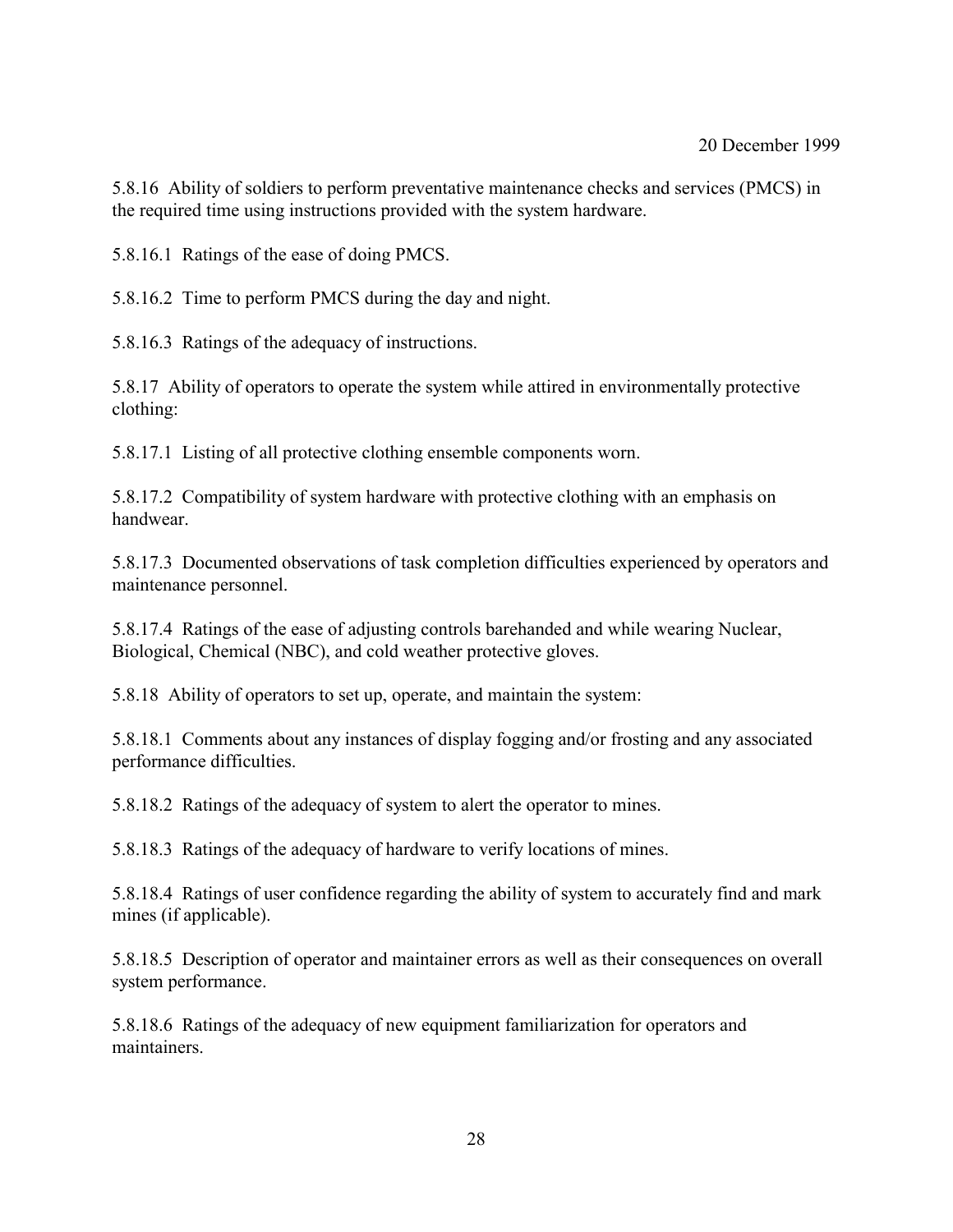5.8.18.7 Ratings of the ease of stopping the vehicle on which mine detectors are mounted when a mine is sensed and verified.

5.8.18.8 Ratings of the ease of marking mines.

5.8.18.9 Ratings of the ease of maneuvering a vehicle around detected mines.

5.8.18.10 Ratings of the ease of manned host vehicle handling while operating the system.

5.8.18.11 Ratings of the ease of system teleoperation with emphasis on controlling and/or downloading data to the control vehicle.

5.8.18.13 Illustrative photographs when measurements or user comments show a problem.

5.9 E3 and Vulnerability.

5.9.1 Results of E3 tests performed as screening tests separate from field trials (E3 radiated emissions, compatibility, interference, conducted emissions, radiated susceptibility, etc).

5.9.2 Identification of any vulnerabilities or susceptibilities of equipment to RF frequency intrusion (deliberate or unplanned).

5.9.3 Identification of any vulnerabilities to natural phenomena (lightning, electrostatics).

5.9.4 Identification of susceptibilities to common battlefield detritus.

5.9.5 Minimum separation distance between two detectors or detection-system/vehicle-platforms before detectors start to interfere (electromagnetic interference) with each other.

5.10 Software.

5.10.1 Record of software version at start of system performance trials.

5.10.2 Record of problems attributable to software related to system diagnostics or system performance.

6. Presentation of Data.

a. Describe inspections, specific test procedures, and results for each item using narration, tables, photographs, x-rays, charts, and graphs as appropriate.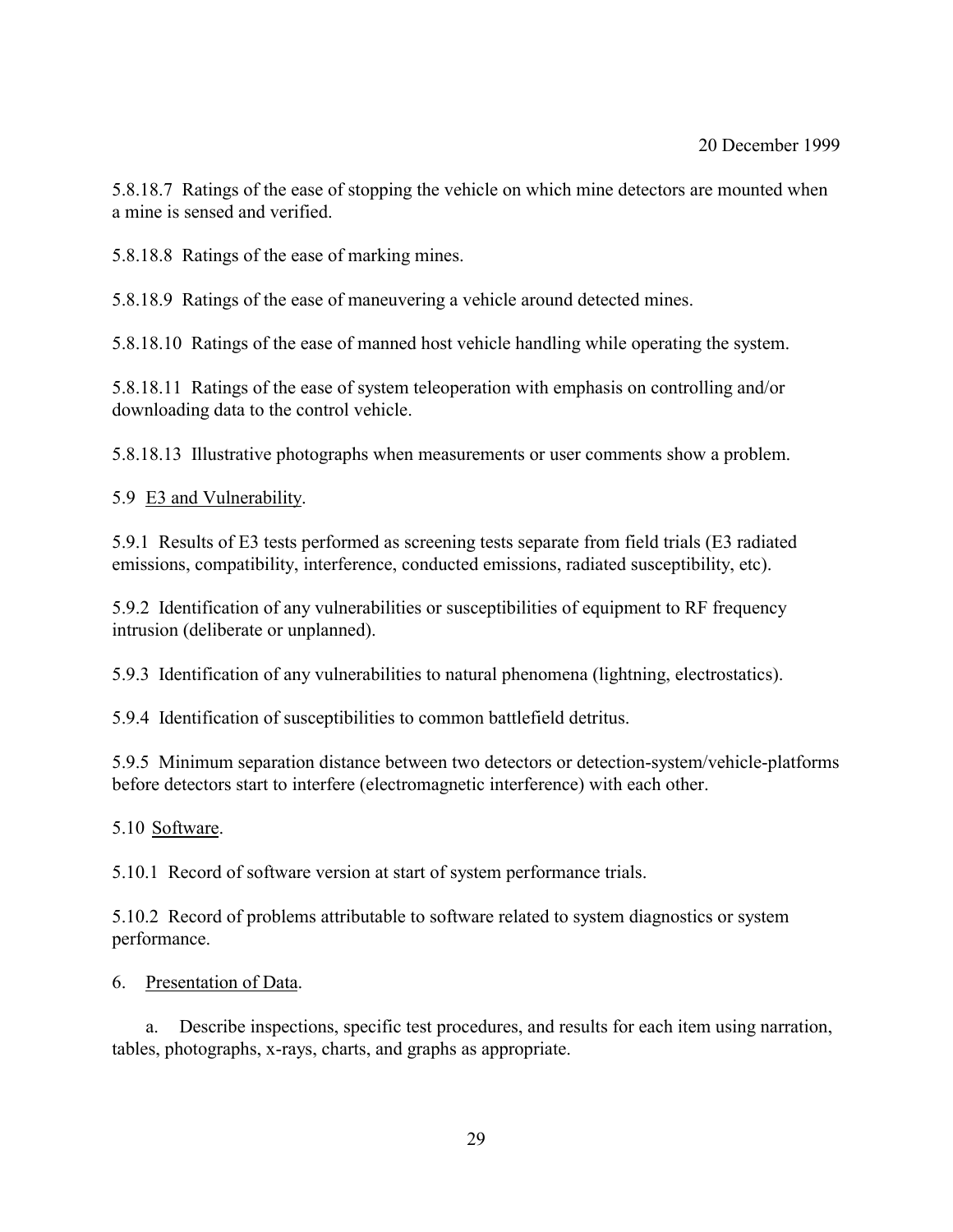b. Include photographs to show type of container or packaging (when applicable), type of mounting (vehicle platform or human platform if special pack frame), type of detection equipment (when multiple candidates are designed for test purposes), and to document any damage.

c. Reduce, summarize, and analyze data from each subtest. Where unique analytical tools (e.g. models, simulations, statistical techniques) are used, these should be described in sufficient detail to enable the reader to understand the basis for the analysis. Examples, of parameters that may need to be analyzed for detection equipment from system performance or experimental trials are suggested along with suggested methods in Appendix C.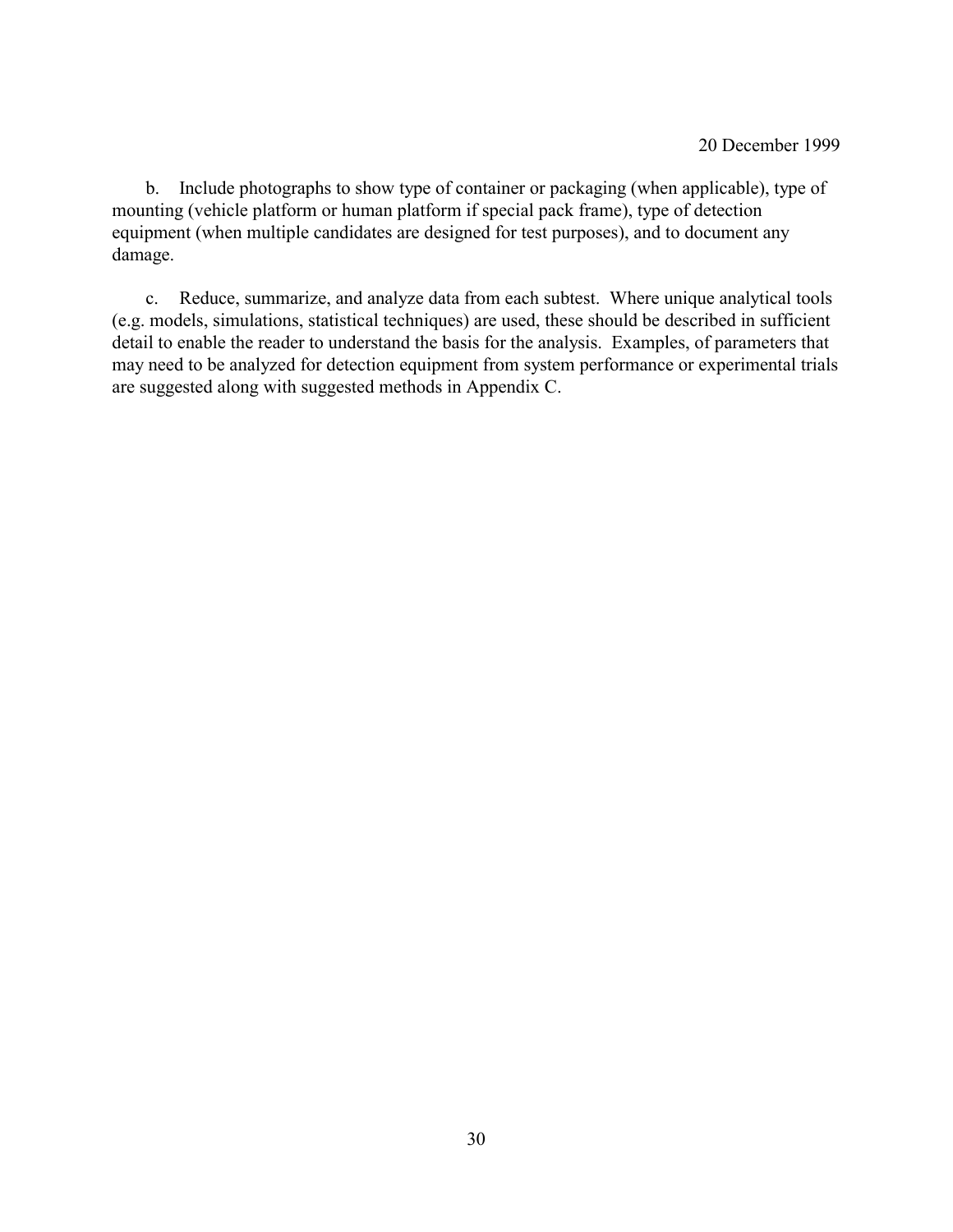## APPENDIX A1. SAMPLES FOR SYSTEM PERFORMANCE TRIALS, PLANNING AND TEST EXECUTION PURPOSES.<sup>6</sup>

1. This appendix contains outline examples that can aid in the organization of those processes associated with planning and execution of trials associated with mine detection. Development of the scope of the trials as well as logical organization of data collection are critical to an orderly examination of any technology. The appendix is divided into three parts:

Part I-Development of the Scope of the Trials;

Part II-Sample Data Forms relevant to performance, human factors, and logistics appraisals and analysis;

and Part III-Organization of the Data Collection and Analysis

#### Part I-Development of the Scope of the Trials

|                              | <b>Test Variables (Examples)</b> |                                        |
|------------------------------|----------------------------------|----------------------------------------|
| Factor                       | Control                          | Condition                              |
| Mine lane                    | <b>Tactically varied</b>         | Lanes $L_1$ through $L_n$ , where n=   |
|                              |                                  | number of Lanes for trials             |
| Mine type                    | Systematically varied            | Metallic content, anti-tank (AT)/      |
|                              |                                  | anti-personnel (AP) mines <sup>a</sup> |
| Mine placement               | Systematically varied            | Depth buried, on and off-road.         |
|                              |                                  | Pattern and density will reflect       |
|                              |                                  | doctrine.                              |
| Soil type and classification | Systematically selected but      | Silts and clays (liquid                |
|                              | uncontrolled                     | $limit < 50$ )(SM type); sand and      |
|                              |                                  | sandy soils (SC type); gravel and      |
|                              |                                  | gravelly soils (GC type)               |
| Climatic conditions          | Systematically selected but      | NATO Climatic Categories A1,           |
|                              | uncontrolled                     | $B2$ , and $C1$ .                      |
| Operator apparel             | Systematically varied            | Cold weather clothing                  |
| Light conditions             | Systematically varied            | Day and Night                          |
| Operational status           | Uncontrolled                     | Full, partial, down                    |

Table A-1. Test Variables-Examples.

<sup>a</sup>For illustration only. Please note that many factors (size, shape, explosive content, etc) may be important to determining suitability of surrogates or simulants of landmines. See document "Target standardization for demining testing"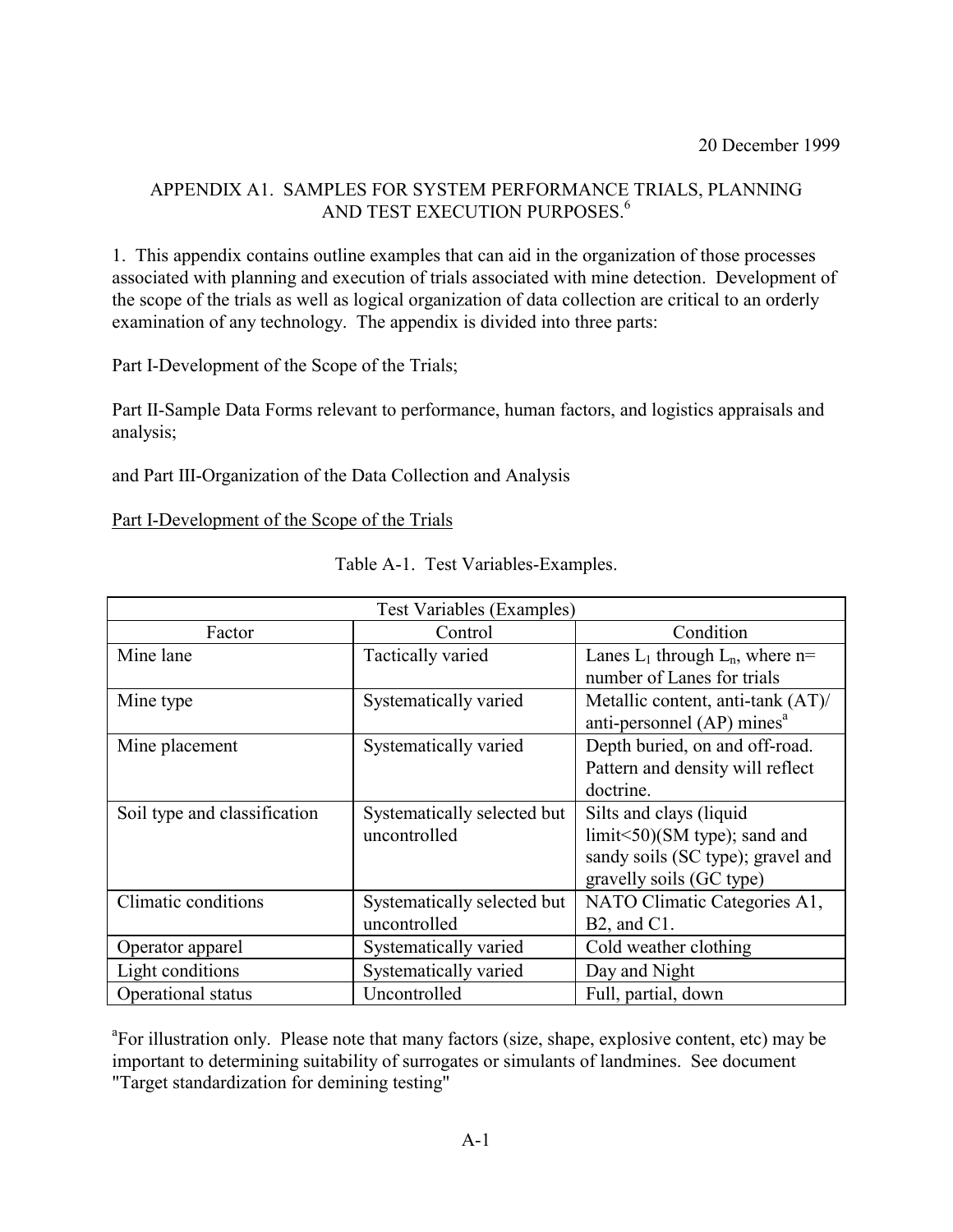| Table A-2. Example, Probability of Detection Required and Desired for Minefield Type |
|--------------------------------------------------------------------------------------|
| with Sample.                                                                         |

| <b>MINEFIELD TYPE</b>         | PD REQUIRED (DESIRED)           | <b>NOTES</b>                                                                                        |
|-------------------------------|---------------------------------|-----------------------------------------------------------------------------------------------------|
| Buried, Off-road              | $P_D$ (X percent) (100 percent) | Burial depth to not exceed $D_1$<br>centimeters for AT mines or<br>$D_2$ centimeters for AP mines.  |
| Surface                       | $P_D$ (X percent)(100 percent)  |                                                                                                     |
| Buried, Nuisance, On-<br>road | $P_D$ (X percent)(100 percent)  | Burial depths to not exceed $D_1$<br>centimeters for AT mines or<br>$D_2$ centimeters for AP mines. |

Note: Where  $P_D$  (X percent) is a stated percentage (99.1%, 90%, etc) or may be stated as a probability (0.991, 0.90, etc);  $D_1$  is an expressed burial depth....

| Table A-3. Example of Scope Development, Sample Sizes vs. Placement Conditions |
|--------------------------------------------------------------------------------|
| for AT or AP mines.                                                            |

| Metal     |                     |                     |                     |                     |                     |                      |
|-----------|---------------------|---------------------|---------------------|---------------------|---------------------|----------------------|
| Content   |                     |                     | Placement           |                     |                     | Totals               |
|           | Buried, On-Road     |                     | Buried, Off Road    |                     |                     |                      |
|           | <b>Buried</b>       | Flush With          | <b>Buried</b>       | Flush With          | Surface             |                      |
|           | $(\partial D_1)$    | Surface             | $@D_1$              | Surface             |                     |                      |
| Metal     | $\mathrm{N}_1$      | $N_1$               | $\rm N_1$           | $N_1$               | $\rm N_1$           | $5N_1$               |
| Low Metal | $\rm N_2$           | $N_2$               | $\rm N_2$           | $\rm N_2$           | $\rm N_2$           | $5N_2$               |
| Non Metal | N3                  | $N_3$               | $N_3$               | $N_3$               | $N_3$               | $5N_3$               |
| Totals    | $\Sigma_{i=1,n}N_i$ | $\Sigma_{i=1,n}N_i$ | $\Sigma_{i=1,n}N_i$ | $\Sigma_{i=1,n}N_i$ | $\Sigma_{i=1,n}N_i$ | $5\Sigma_{i=1,n}N_i$ |

Note: Where  $N_i$  is some real number expressing the number of mines of a specific metal content for a given placement condition. Totals required or desired may be derived through acceptable means based upon user or developer risks and a reasonable assumption of failure rates. Please note that many factors are important to mine detection. There would be several tables to include: a roll-up or total of all events, with supporting tables for a specific set of events or conditions exploring variables above. Examples, supporting tables for Day-Operation, Night-Operation, Close-In, and Standoff Sensor Excursions; Soil Types or Conditions; etc. For each combination of mine type and mine placements condition, it is typical that many measures of performance may be calculated, such as probability of alert  $(P_a)$ , probability of valid alert  $(P_{va})$ , accurate alert  $(A<sub>a</sub>)$ , etc. These measures may be calculated for the defining specific set of events, to define limitations or risks associated with day, night, NBC, climatic, soil, or standoff operations.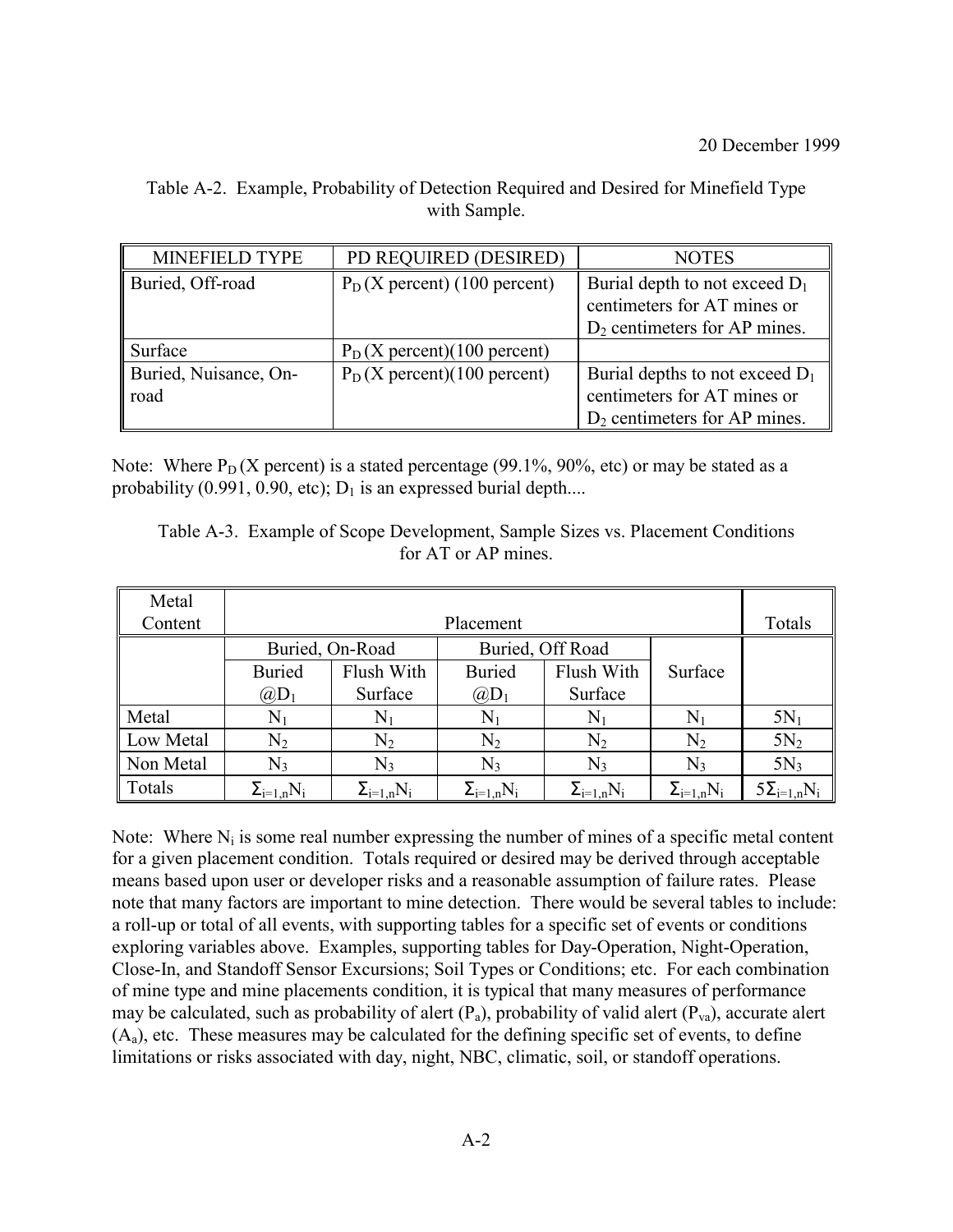| Mine shape<br>factors $\rightarrow$    | <b>CYLINDER</b><br>$\bullet$ < 7 cm | <b>CYLINDER</b><br>$\bullet$ > 7 cm | <b>OTHER</b><br><b>SHAPE</b><br>$\leftrightarrow$<br>$\sim$ 10 cm | <b>OTHER</b><br><b>SHAPE</b><br><b>IRREGULAR</b><br><b>3D SHAPE</b> |
|----------------------------------------|-------------------------------------|-------------------------------------|-------------------------------------------------------------------|---------------------------------------------------------------------|
| Mine material factors                  |                                     |                                     |                                                                   |                                                                     |
| Surface coating                        |                                     |                                     |                                                                   |                                                                     |
| Metal content                          |                                     |                                     |                                                                   |                                                                     |
| Type of explosive                      |                                     |                                     |                                                                   |                                                                     |
| Air void                               |                                     |                                     |                                                                   |                                                                     |
| Case material                          |                                     |                                     |                                                                   |                                                                     |
| Fuse characteristics                   |                                     |                                     |                                                                   |                                                                     |
| Mine internal<br>architectural factors |                                     |                                     |                                                                   |                                                                     |
| Position of fuse                       |                                     |                                     |                                                                   |                                                                     |
| Position of explosive                  |                                     |                                     |                                                                   |                                                                     |
| Other accessories                      |                                     |                                     |                                                                   |                                                                     |

Table A-4. Examples of Mine Characteristics Used Towards Establishing Suitable Simulants or Surrogates.

Note: What are the significant features characterising the test mines? Start by considering a process similar to the above table, which includes mine features relevant to the types of core sensors under test. Distinction should be made between material factors and internal architectural factors characterising the mine. Those features or factors important to a given technology should be of priority when selecting or designing a simulant or surrogate landmine for test. See document "Target standardization for demining testing".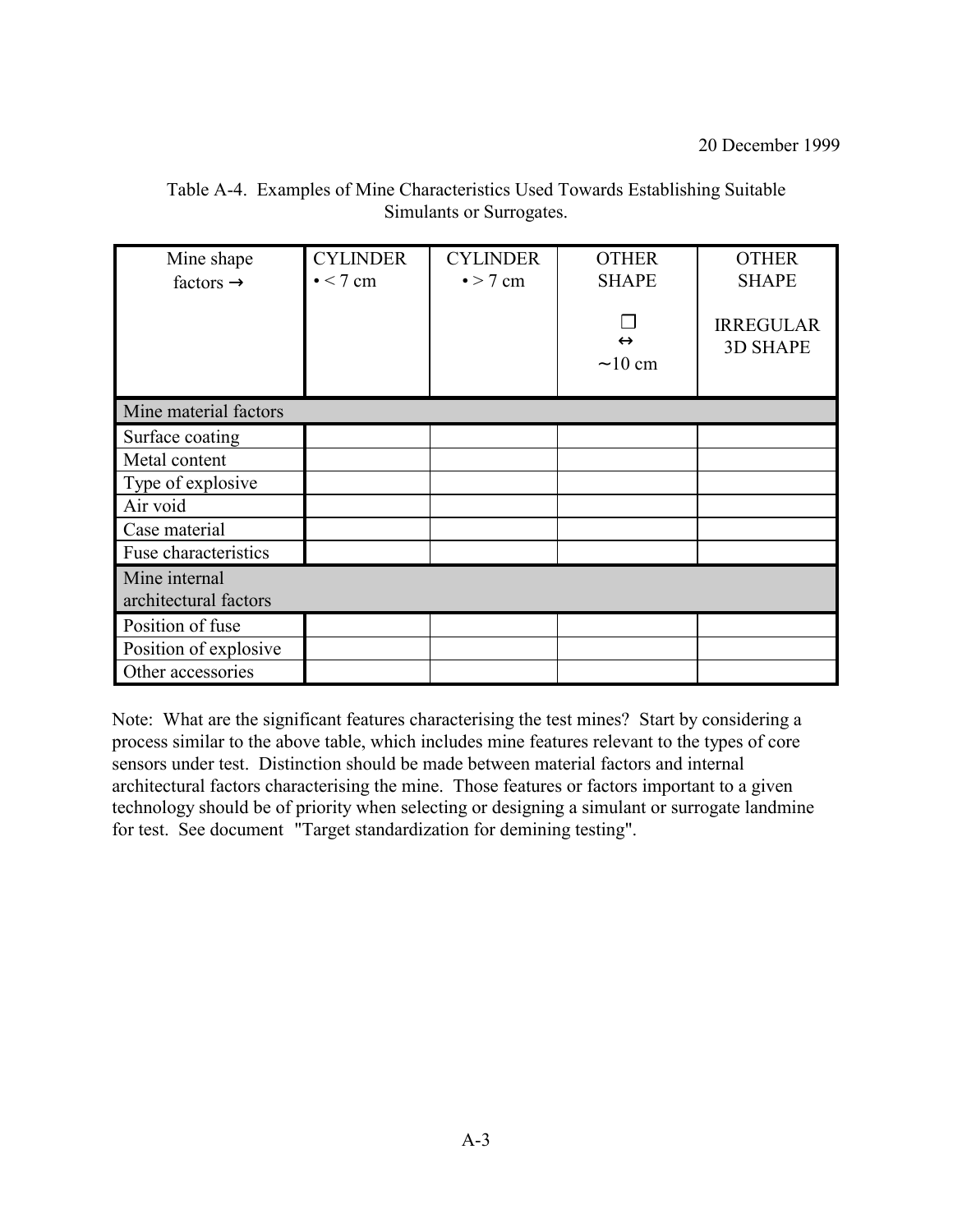| Soil                     | Soil types $\rightarrow$ | $^{\circledR}$    | $^{\circledR}$    | $\circled{3}$     |
|--------------------------|--------------------------|-------------------|-------------------|-------------------|
| properties               |                          | <b>SANDY SOIL</b> | <b>CLAY (USCS</b> | <b>SILT (USCS</b> |
|                          |                          | (USCS TYPE        | TYPE CL)          | TYPE ML)          |
|                          |                          | SC)               |                   |                   |
| Surface roughness        |                          |                   |                   |                   |
| Smooth ( $\leq$ 5 cm)    |                          |                   |                   |                   |
| Medium $(< 10 cm)$       |                          |                   |                   |                   |
| High $(> 10 \text{ cm})$ |                          |                   |                   |                   |
| Contamination            |                          |                   |                   |                   |
| Metal content            |                          |                   |                   |                   |
| Ferrous                  |                          |                   |                   |                   |
| Non-ferrous              |                          |                   |                   |                   |
| Water content            |                          |                   |                   |                   |
| $< 5\%$                  |                          |                   |                   |                   |
| $<10\%$                  |                          |                   |                   |                   |
| $>10\%$                  |                          |                   |                   |                   |
| Rocks                    |                          |                   |                   |                   |
| < 7 cm                   |                          |                   |                   |                   |
| $> 7$ cm                 |                          |                   |                   |                   |
| Debris                   |                          |                   |                   |                   |
| $< 7 \text{ cm}$         |                          |                   |                   |                   |
| $> 7$ cm                 |                          |                   |                   |                   |

Table A-5. Examples of Soil/Topography Characteristics for Trials.

Note: What are the key types of soils to be considered for the trials? Develop a table for soil classifications required for the application. Prioritise those soil types from highest to lowest probability of encounter. Select trials sites based upon that examination to provide a broad, but representative sampling of soil conditions relevant to the examination. In the example above, the soil considered for the tests could be that of Bosnia, which in turn can be of three different types, according to the principal component (sand, clay or silt). In this way we satisfactorily cover a wide range of realistic significant cases for soil conditions. For a better understanding of soil properties, the test team should investigate expertise existing on site, leverage existing soil topographical and soil surveys of sites, and/or confirm soil types and topography through a pretrials survey. Where possible, universal or uniform soil classifications should be used in conjunction with a narrative description of the soils to permit comparison with other trials.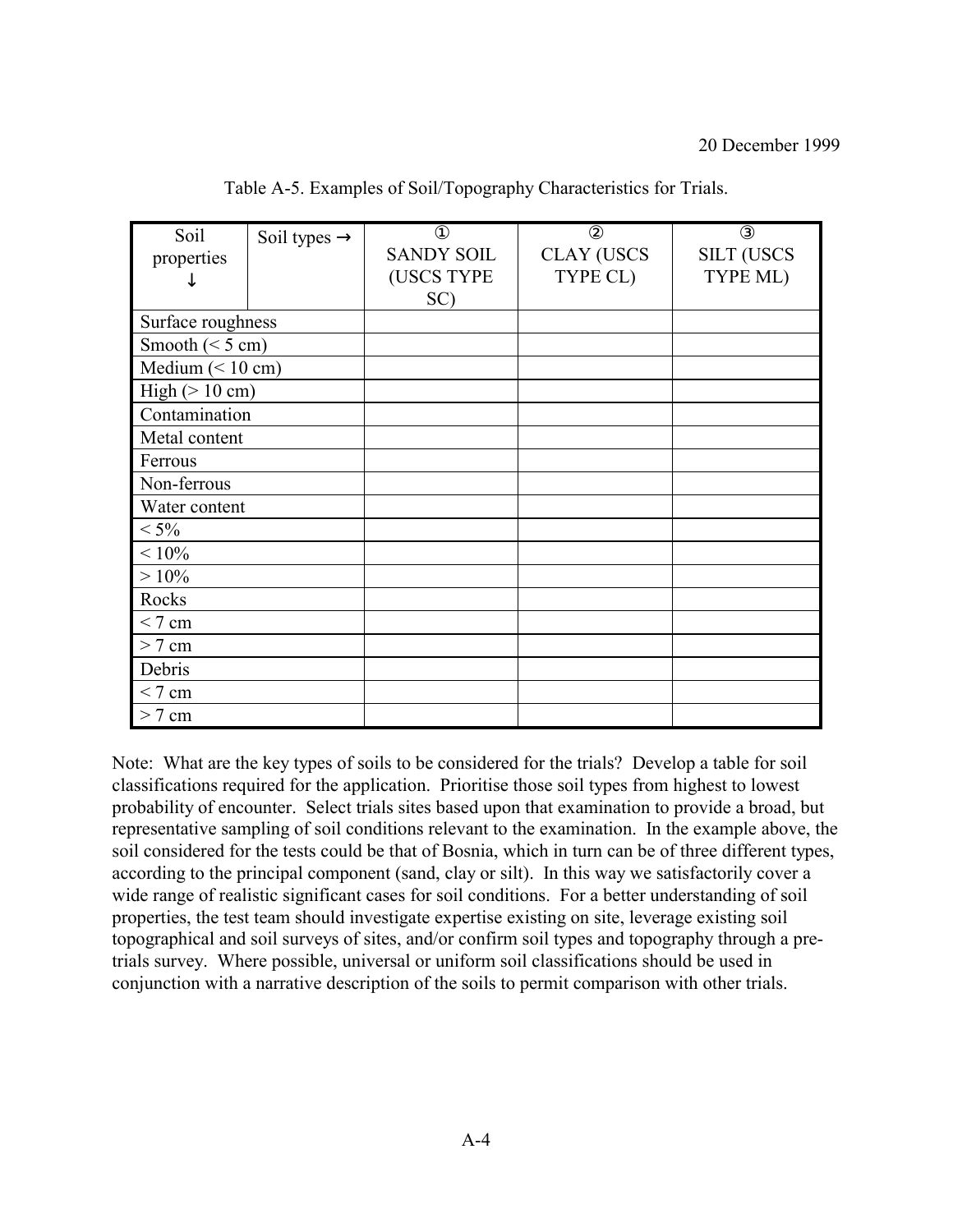|           |                            | Worldwide Distribution on Inhabitable Land |
|-----------|----------------------------|--------------------------------------------|
| Soil Type | Each Type $(\% )$          | Group Totals                               |
| <b>SM</b> | 44                         | 66%                                        |
| CL        | 22                         |                                            |
| <b>CH</b> | 9                          | 89%                                        |
| <b>SC</b> | 8                          |                                            |
| ML-CL     | 6                          |                                            |
| <b>SP</b> | $<$ 3 each                 | 99%                                        |
| Tundra    | $<$ 3 each                 |                                            |
| <b>PT</b> | $<$ 3 each                 |                                            |
| ML        | $<$ 3 each                 |                                            |
| GC        | $\leq$ 1/4 each            | 100%                                       |
| Rock      | $\langle 1/4 \text{ each}$ |                                            |
| Salt      | $\leq$ 1/4 each            |                                            |
| <b>GM</b> | $\langle 1/4$ each         |                                            |
| <b>GP</b> | $\langle 1/4 \text{ each}$ |                                            |
| <b>SW</b> | $\langle 1/4 \text{ each}$ |                                            |
| <b>OL</b> | $\langle 1/4 \text{ each}$ |                                            |
| MH        | $\langle 1/4$ each         |                                            |
| <b>OH</b> | $\langle 1/4 \text{ each}$ |                                            |
| Ice       | $\langle 1/4 \text{ each}$ |                                            |

Table A-6. Example of Worldwide Distribution of Inhabitable Land Surfaces by Soil Type to Consider When Prioritizing Soil Types Used for an Example Set of Trials.

Note: Group totals for each sub-grouping reflect the percentages of each soil type considered in descending percentages from most prevalent to least. Soil types listed are by Unified Soil Classification System (USCS). This example was compiled initially from UNESCO databased on arable and inhabitable soils, then transcribed into the unified soil classification system (USCS). This is shown only to illustrate that test site selection for record field trials should be made carefully and that the local soil conditions should be known or surveyed prior to selection to insure that it is "representative" of the area or areas of interest. It may be quite unique or anomalous.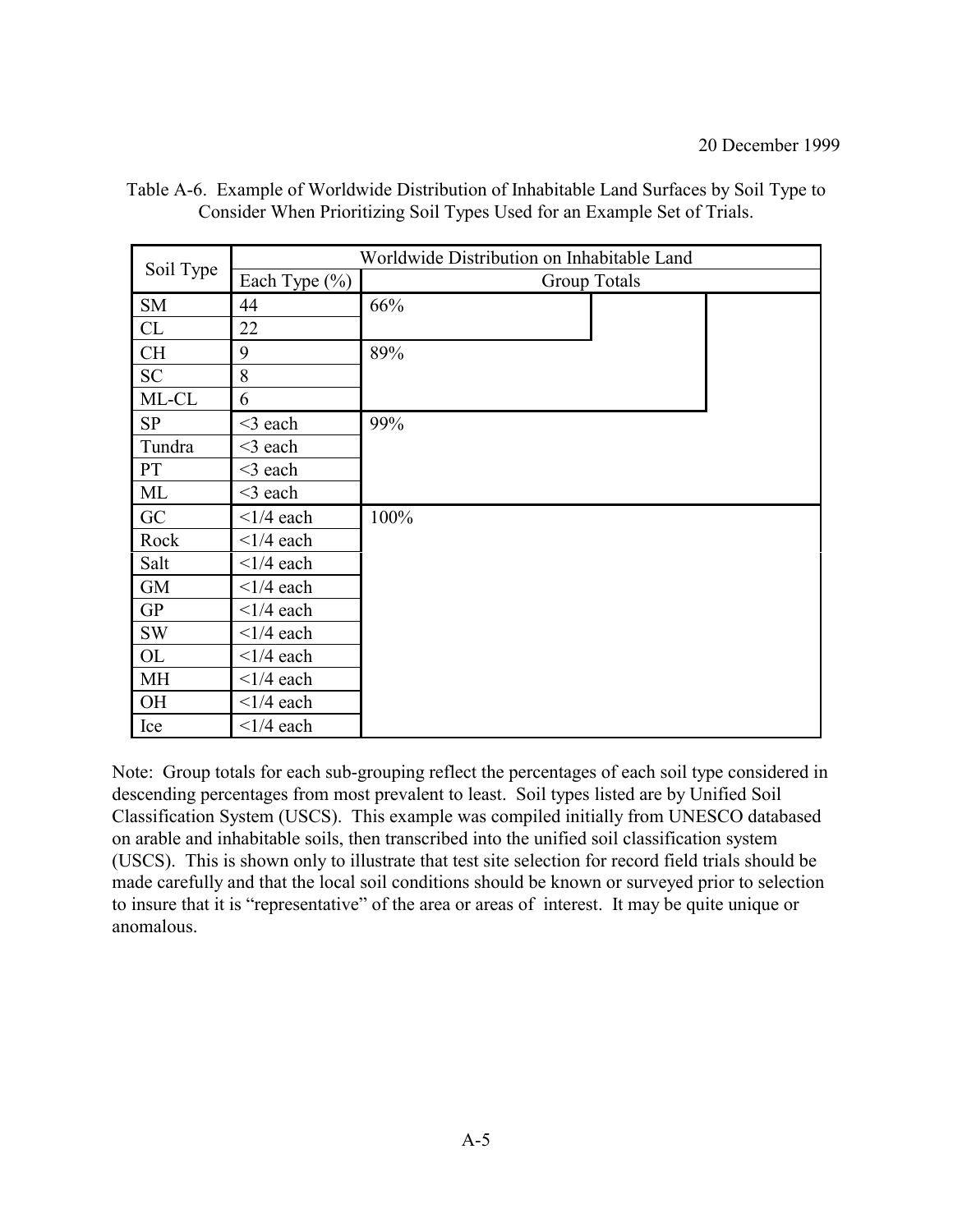Part II-Sample Data Forms Relevant to Performance, Human Factors, and Logistics Appraisals and Analysis.

- 1. FIELD DATA.
- 1. Mission or Trial Information.

| 5.2 SYSTEM PERFORMANCE TRIALS DATA REQUIREMENTS                                | Footnotes |
|--------------------------------------------------------------------------------|-----------|
| 5.2.1 Administrative Data                                                      |           |
| 5.2.1.1 Trial (or Mission) ID number                                           |           |
| 5.2.1.2 Trial (or Mission) Date                                                |           |
| 5.2.1.3 System ID number                                                       |           |
| 5.2.1.4 Platform ID number (if vehicle platform)                               |           |
| 5.2.1.5 Test Player ID number                                                  |           |
| 5.2.1.6 Test Player Team ID number (if teams of individuals are used); list ID |           |
| numbers of all test players on team                                            |           |
| 5.2.1.7 Test Player Equipment, Clothing, and Accoutrements (as appropriate,    |           |
| for collation to human factors appraisal)                                      |           |
|                                                                                |           |
| Clothing<br>$\bullet$                                                          |           |
| Load Bearing Equipment (LBE)                                                   |           |
| Accoutrements (Night Vision Goggles, Protective Glasses or Masks,              |           |
| Radios, etc)                                                                   |           |
|                                                                                |           |
| 5.2.1.8 Data Collector ID number                                               |           |
|                                                                                |           |
| 5.2.2 Mine/Test Target Data                                                    |           |
| 5.2.2.1 Target ID Number (document "Target standardization for demining        |           |
| testing"par. 5a)                                                               |           |
| 5.2.2.2 Target Location (document "Target standardization for demining         |           |
| testing" par. 5b)                                                              |           |
| 5.2.2.3 Target Burial Depth (document "Target standardization for demining     |           |
| testing"par. 5c and 5d)                                                        |           |
| 5.2.2.4 Target Orientation (document "Target standardization for demining      |           |
| testing"par. 5e)                                                               |           |
| 5.2.2.5 Target Weathering Data (document "Target standardization for           |           |
| demining testing"par. 5f)                                                      |           |
| 5.2.2.6 Target Emplacement Technique (document "Target standardization for     |           |
| demining testing"par. 5g)                                                      |           |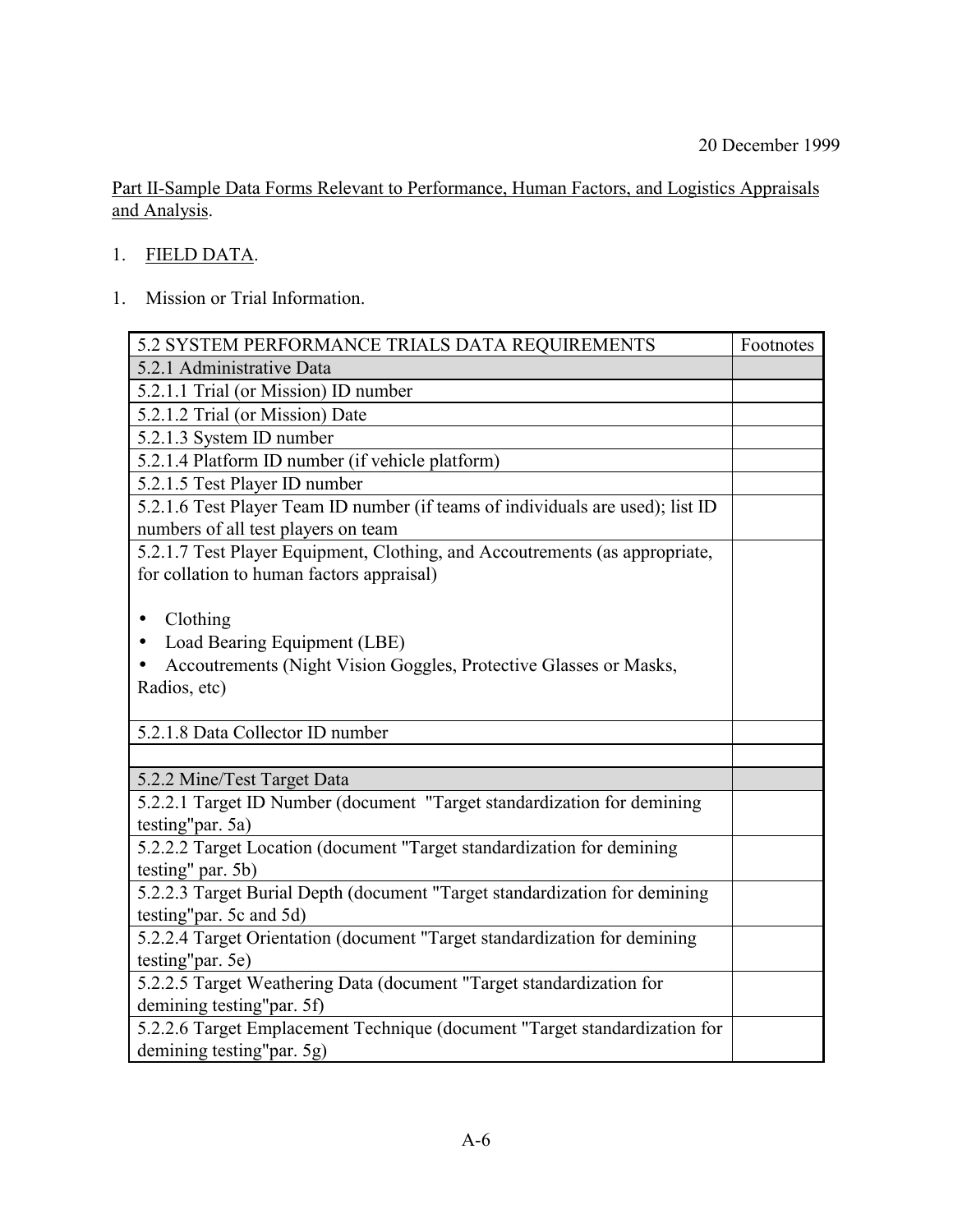| 5.2 SYSTEM PERFORMANCE TRIALS DATA REQUIREMENTS                                 | Footnotes |
|---------------------------------------------------------------------------------|-----------|
| 5.2.2.7 Target Characteristics and Features (document "Target standardization   |           |
| for demining testing"par. 5i)                                                   |           |
| 5.2.2.8 Other Target Information (document "Target standardization for          |           |
| demining testing"par. 5j)                                                       |           |
|                                                                                 |           |
| 5.2.3 Minefield/Target Array Data                                               |           |
| 5.2.3.1 Minefield or Mine Lane ID number; List target ID numbers of all         |           |
| mines within minefield or lane                                                  |           |
| 5.2.3.2 Geodetic plots and x-y position spreadsheets of all mines/targets       |           |
| within minefield or lane                                                        |           |
| 5.2.3.3 Overlay of Mine Lane ID numbers on respective Minefield ID              |           |
| numbers (Route Reconnaissance)                                                  |           |
| 5.2.3.4 Updated plots and position spreadsheets if deliberate changes are made  |           |
| to a Minefield ID, such as planned disturbance or addition of detritus          |           |
| (battlefield trash or other objects)                                            |           |
| 5.2.3.5 Description and location of any combat obstacles used in conjunction    |           |
| with Minefields/Target Arrays (document "Target standardization for             |           |
| demining testing"par. 5h)                                                       |           |
|                                                                                 |           |
| 5.2.4 Meteorological Data (regardless of whether natural conditions or          |           |
| artificially developed conditions) on IRIG basis collated with Trial or Mission |           |
| ID number( $s$ )                                                                |           |
| 5.2.4.1 Air Temperature                                                         |           |
| 5.2.4.2 Precipitation                                                           |           |
| Duration                                                                        |           |
| Intensity                                                                       |           |
| Accumulation                                                                    |           |
| Phase (rain, snow, etc).                                                        |           |
| 5.2.4.2 Wind                                                                    |           |
| Speed                                                                           |           |
| Direction                                                                       |           |
| 5.2.4.3 Barometric Pressure                                                     |           |
| 5.2.4.4 Relative humidity                                                       |           |
| 5.2.4.5 Ground Temperature                                                      |           |
| 5.2.4.6 Solar Loading                                                           |           |
| 5.2.4.7 Cloud cover, height                                                     |           |
| 5.2.4.8 Light level                                                             |           |
|                                                                                 |           |
| 5.2.5 Soil Data (for all minefield or mine lane ID numbers)                     |           |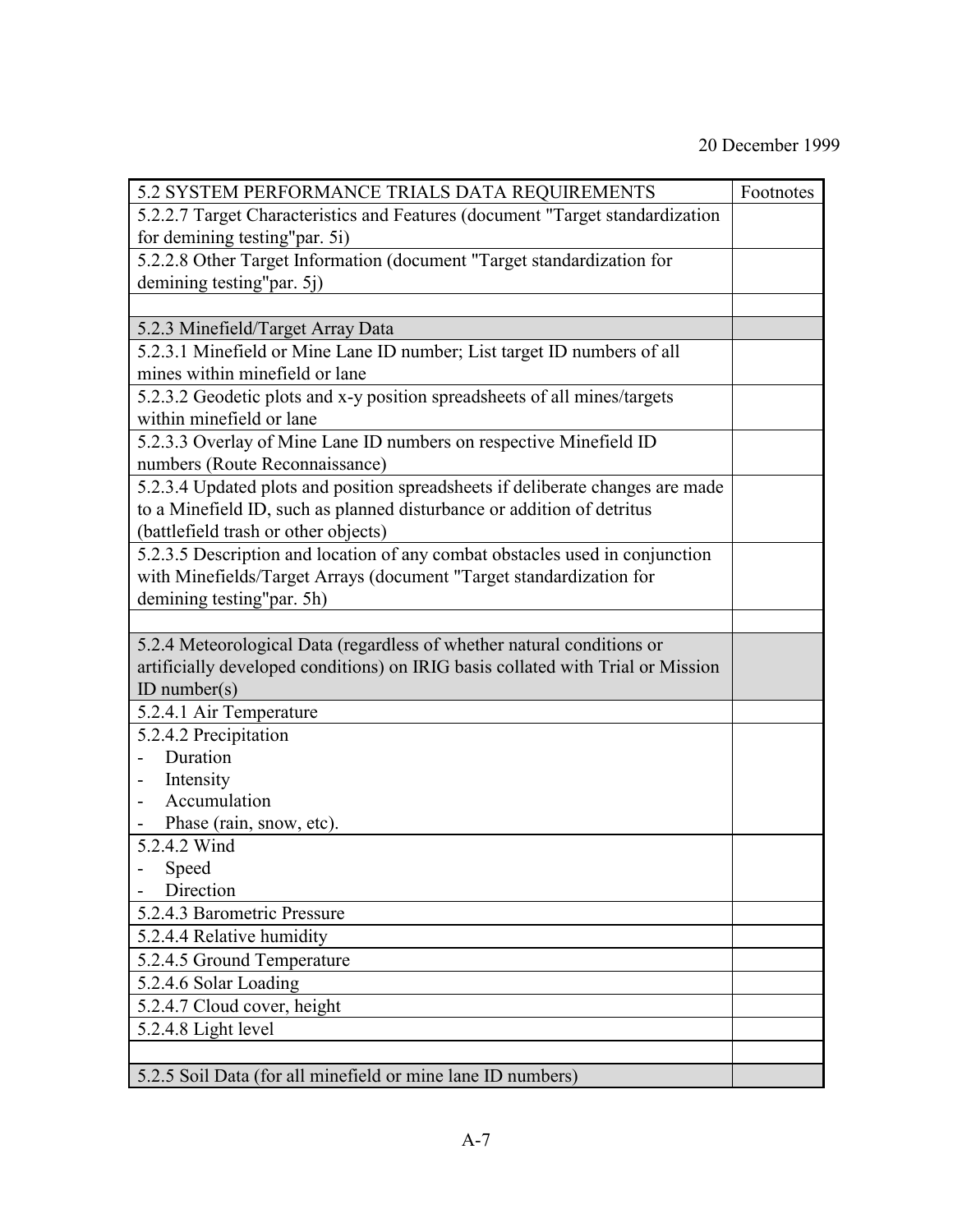| 5.2 SYSTEM PERFORMANCE TRIALS DATA REQUIREMENTS                                 | Footnotes |  |  |  |
|---------------------------------------------------------------------------------|-----------|--|--|--|
| 5.2.5.1 Geodetic plot of soil survey measurement points and tabulation of       |           |  |  |  |
| classification and characterization by measurement points.                      |           |  |  |  |
| 5.2.5.2 Type of soil and soil classification/sampling system or method used to  |           |  |  |  |
| characterize:                                                                   |           |  |  |  |
|                                                                                 |           |  |  |  |
| a. Metal content                                                                |           |  |  |  |
| b. Soil composition                                                             |           |  |  |  |
| c. Soil texture                                                                 |           |  |  |  |
| d. Rock distribution                                                            |           |  |  |  |
| e. Surface roughness                                                            |           |  |  |  |
| f. Electrical properties (conductivity, dielectric constant, etc.)              |           |  |  |  |
| g. Magnetic properties (frequency dependence)                                   |           |  |  |  |
| h. Thermal properties (conductivity, diffusivity, temperature, emissivity,      |           |  |  |  |
| density, specific heat)                                                         |           |  |  |  |
| i. Clutter (natural and man-made; magnetic and non-magnetic; roots,             |           |  |  |  |
| holes, wood, plastic, unusual soil/overburden stratification's and              |           |  |  |  |
| discontinuities). If clutter is placed as a target document IAW document        |           |  |  |  |
| "Target standardization for demining testing"and Mine/Test Target Data          |           |  |  |  |
| requirements                                                                    |           |  |  |  |
|                                                                                 |           |  |  |  |
| 5.2.5.3 Moisture content and method used to characterize moisture.              |           |  |  |  |
| Description of any method used to control moisture                              |           |  |  |  |
| 5.2.5.4 Other ground truth data unique to the environment, detector type or     |           |  |  |  |
| detector platform (such as vehicle speed/position, radiometric temperatures of  |           |  |  |  |
| backgrounds and/or calibration targets)                                         |           |  |  |  |
|                                                                                 |           |  |  |  |
| 5.2.6 Vegetation/Terrain Data                                                   |           |  |  |  |
| 5.2.6.1 Narrative description, photographs, and physical surveys of terrain and |           |  |  |  |
| vegetation                                                                      |           |  |  |  |
|                                                                                 |           |  |  |  |
| 5.2.7 Mission Data (for each Trial or Mission ID number)                        |           |  |  |  |
| 5.2.7.1 Start Time                                                              |           |  |  |  |
| 5.2.7.2 Stop Time                                                               |           |  |  |  |
| 5.2.7.3 Start Point (Geodetically Marked)                                       |           |  |  |  |
| 5.2.7.4 Geodetic Path and Swath Path in Lane                                    |           |  |  |  |
| 5.2.7.5 Stop Point (Geodetically Marked)                                        |           |  |  |  |
| 5.2.7.6 Alert Number                                                            |           |  |  |  |
| 5.2.7.7 Time of Alert                                                           |           |  |  |  |
| 5.2.7.8 Alert Status (Initial Alert, Continue, Disappear)                       |           |  |  |  |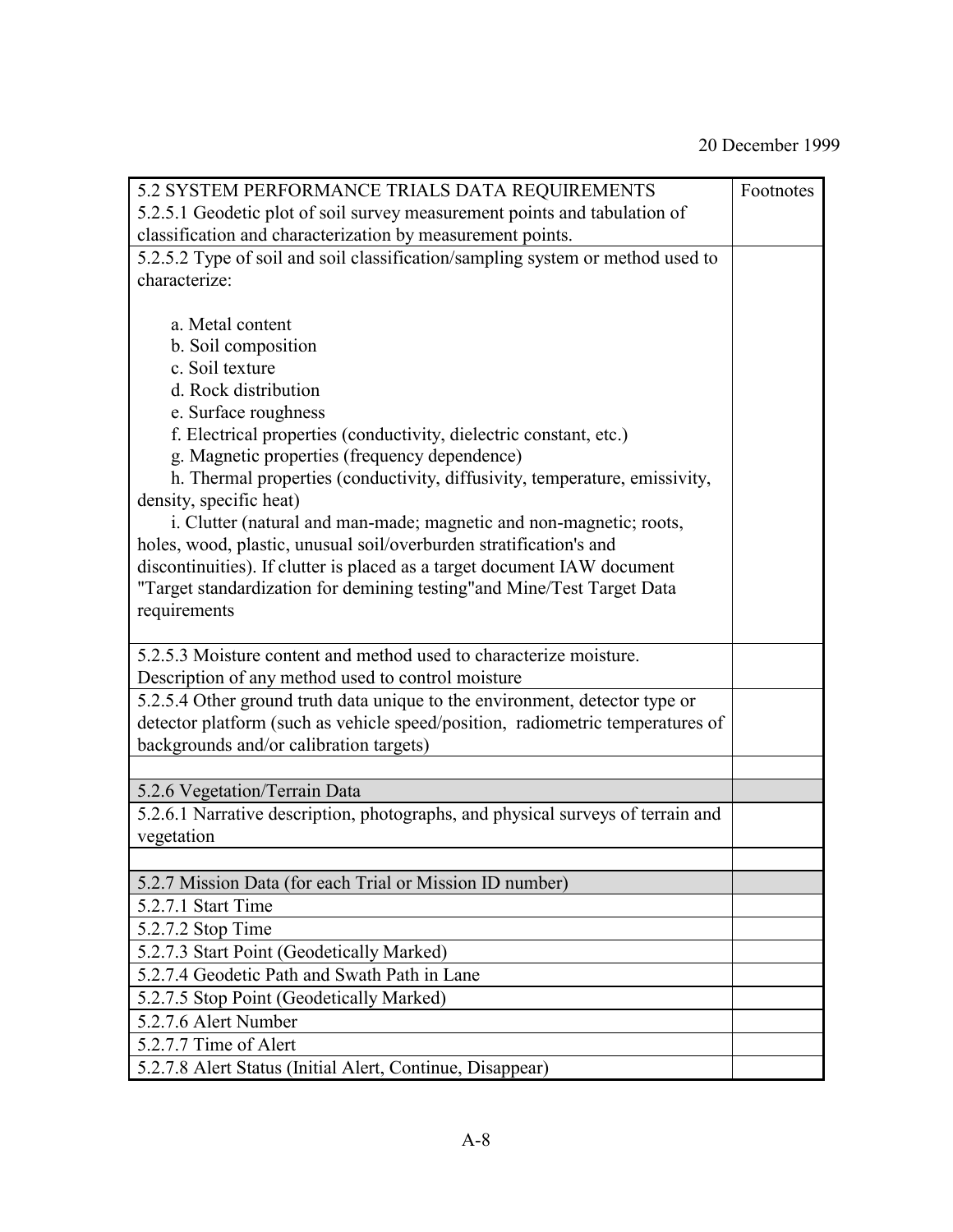| 5.2 SYSTEM PERFORMANCE TRIALS DATA REQUIREMENTS                                     | Footnotes |
|-------------------------------------------------------------------------------------|-----------|
| 5.2.7.9 Detection Point for Alert (Geodetically Marked)                             |           |
|                                                                                     |           |
| 5.2.8 Sensor Experimentation Testing Data                                           |           |
| 5.2.8.1 See 5.2.1 through 5.2.7 for common data requirements. Although not          |           |
| all may applicable, these will provide a framework for collection.                  |           |
| 5.2.8.2 Description of test setup to include construction materials of soil bins,   |           |
| special apparatus (if used) to control detector position $(x, y, z)$ , detector     |           |
| advance or sweep rates, and detector angular displacement.                          |           |
| 5.2.8.3 Performance and Performance Analysis. provide IAW Appendix C                |           |
|                                                                                     |           |
| 5.2.9 Sensor Verification Testing Data                                              |           |
| 5.2.9.1 See 5.2.1 through 5.2.7 for common data requirements. Although not          |           |
| all may be applicable, these will provide a framework for collection.               |           |
| 5.2.9.2 Performance and Performance Analysis. provide IAW Appendix C                |           |
|                                                                                     |           |
| 5.2.10 Minefield Testing Data (Human and Vehicle Platform)                          |           |
| 5.2.10.1 See 5.2.1 through 5.2.7 for common data requirements.                      |           |
| 5.2.10.2 Performance and Performance Analysis. provide IAW Appendix C               |           |
| 5.2.10.3 Measure or analysis of the likelihood of a mine fuse being initiated       |           |
| by the detection equipment                                                          |           |
|                                                                                     |           |
| 5.2.11 Minefield Testing Data (Vehicle Platform Unique)                             |           |
| a. Near real-time performance.                                                      |           |
|                                                                                     |           |
| 1) Length of time from when each individual detector swath first fully              |           |
| contains the mine until the indicator is displayed on the operator's monitor.       |           |
| 2) Length of time from when each individual detector swath first fully              |           |
| contains the mine until the physical mark is made.                                  |           |
|                                                                                     |           |
| b. Distance host vehicle travels between encounter of mine by sensor and            |           |
| stopping of the vehicle, when vehicle is travelling at required speed.              |           |
|                                                                                     |           |
| 1) Vehicle speed.                                                                   |           |
| 2) Time from operator receipt of mine detection indicator to application            |           |
| of brake.                                                                           |           |
| 3) Time from application of brake to stopping of vehicle.                           |           |
| 4) For pressure-fused mines, distance between tire or track of vehicle<br>and mine. |           |
|                                                                                     |           |
|                                                                                     |           |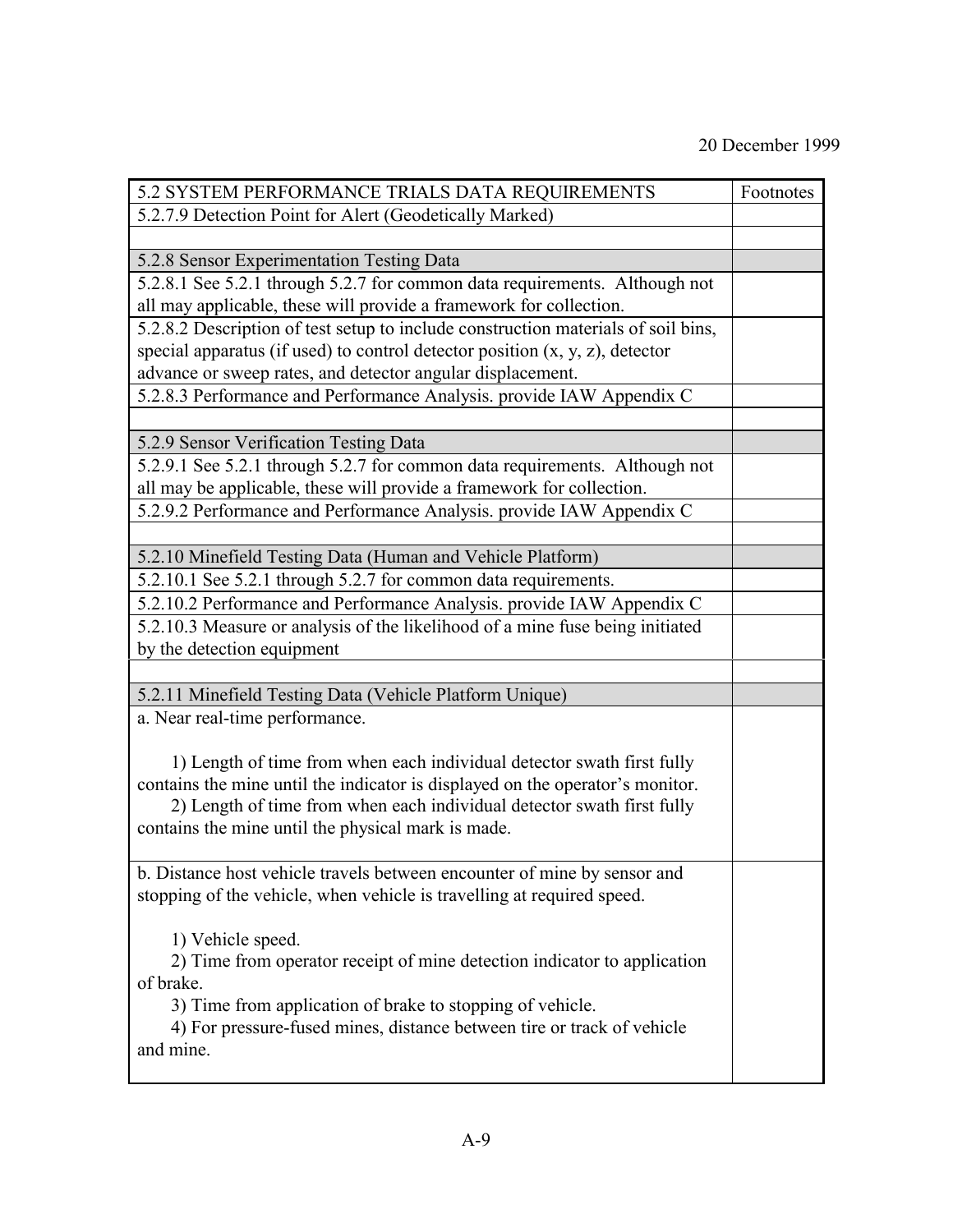| 5.2 SYSTEM PERFORMANCE TRIALS DATA REQUIREMENTS                            | Footnotes |
|----------------------------------------------------------------------------|-----------|
| c. Given a detection, the ability of host vehicle to avoid the mine, when  |           |
| vehicle is travelling at required speed.                                   |           |
|                                                                            |           |
| 1) Vehicle speed.                                                          |           |
| 2) Point of closest approach (PCA) when attempting to avoid the mine.      |           |
| 3) Time from operator receipt of mine detection indicator until steering-  |           |
| around attempt; i.e., until PCA is reached.                                |           |
| 4) Success rate (i.e., number avoided/number detected) in avoiding mines.  |           |
|                                                                            |           |
| d. Advance rate during initial detection or "standoff alert" operation.    |           |
|                                                                            |           |
| 1) Vehicle speed, without attempting to verify alerts.                     |           |
| 2) Pd and FAR during initial detection operation.                          |           |
|                                                                            |           |
| e. Advance rate during verification of alerts.                             |           |
|                                                                            |           |
| 1) Vehicle speed, while attempting to verify alerts.                       |           |
| 2) Pd and FAR during verification.                                         |           |
|                                                                            |           |
| f. Standoff distance.                                                      |           |
|                                                                            |           |
| 1) Distance from mine edge to vehicle edge at time of initial detection.   |           |
| 2) Distance from mine edge to vehicle edge at time of verified detection.  |           |
|                                                                            |           |
| g. Range for reliable data transmission (teleoperation only).              |           |
|                                                                            |           |
| 1) Range from the controller vehicle to the host vehicle recommended by    |           |
| the manual or contractor for teleoperation and data linkage.               |           |
| 2) Minimum range for data linkage and teleoperation demonstrated/          |           |
| measured.                                                                  |           |
| 3) Maximum range for data linkage and teleoperation demonstrated/          |           |
| measured.                                                                  |           |
| 4) Mean range for data linkage and teleoperation demonstrated/measured.    |           |
| 5) Operator ratings on the ability to control host vehicle at the range(s) |           |
| prescribed by the contractor.                                              |           |
|                                                                            |           |
|                                                                            |           |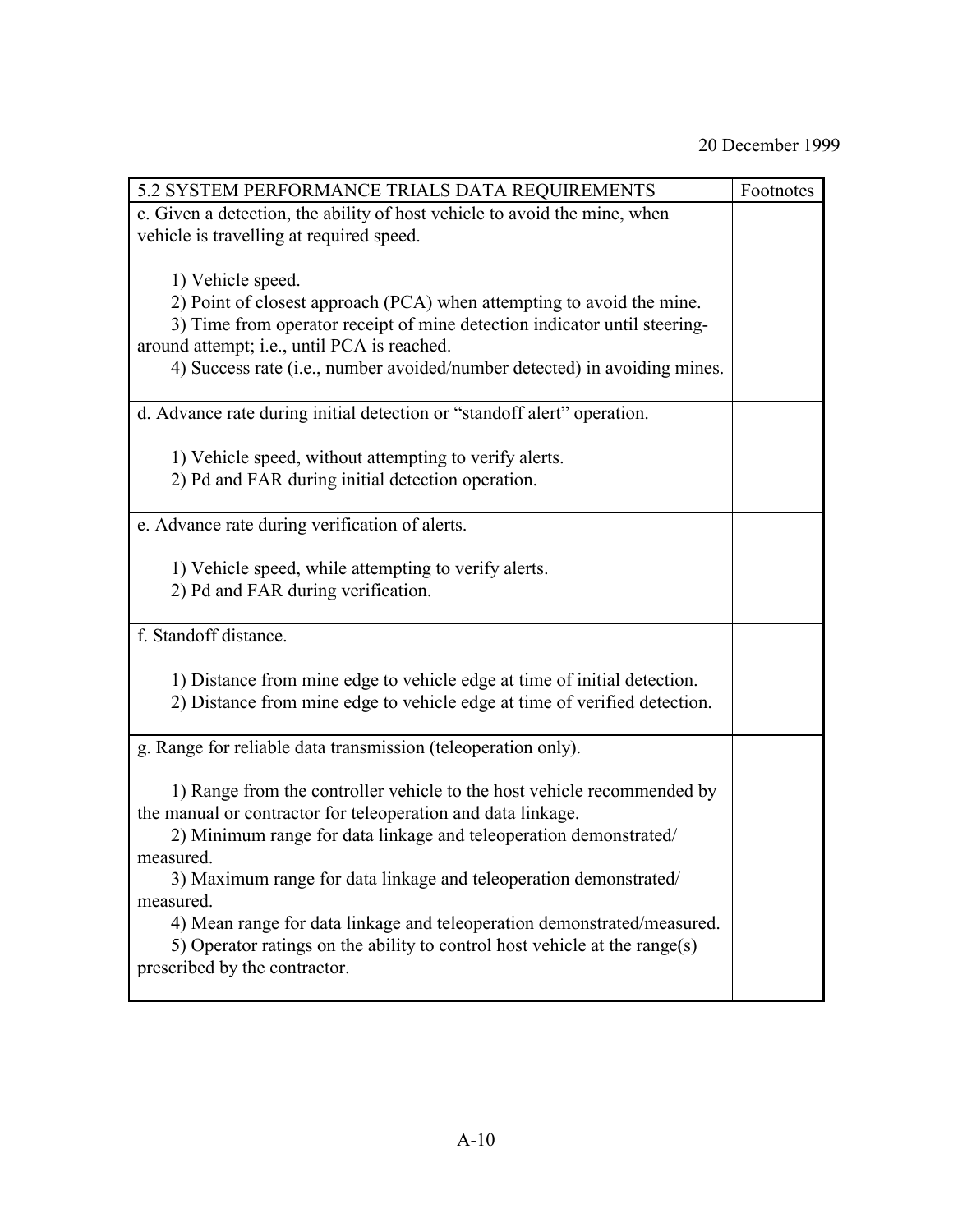## 3. TEST PLAYER SURVEY.

Trials Information

| a. Date     |     | c. Test Player ID |  |
|-------------|-----|-------------------|--|
| b. Trial ID | Id. | System ID         |  |

#### INSTRUCTIONS

This form is the operator's opportunity to provide feedback about the unit and system. Any comments made will be helpful in developing a system that will perform its mission safely and effectively, and without placing undue stress or hardship on the system operator.

The operator is asked to evaluate each item on this form and give a rating from 1 to 5, with the higher numbers being an easier/more comfortable/better score. Room is available on the last page for explanatory comments. The operator is requested to explain every 1 or 2 rating; any other comments are also helpful.

#### **1. System Operation**

a. Assembly:

|                | 1                    | $\overline{2}$ | 3 | $\overline{4}$ | 5                 |  |
|----------------|----------------------|----------------|---|----------------|-------------------|--|
|                | Difficult            |                |   |                | Not difficult     |  |
| $\mathbf{b}$ . | Operation:           |                |   |                |                   |  |
|                | 1                    | $\overline{2}$ | 3 | $\overline{4}$ | 5                 |  |
|                | Difficult            |                |   |                | Not difficult     |  |
| $\mathbf{c}$ . | Alerts:              |                |   |                |                   |  |
|                |                      | $\overline{2}$ | 3 | $\overline{4}$ | 5                 |  |
|                | Could not understand |                |   |                | Easily understood |  |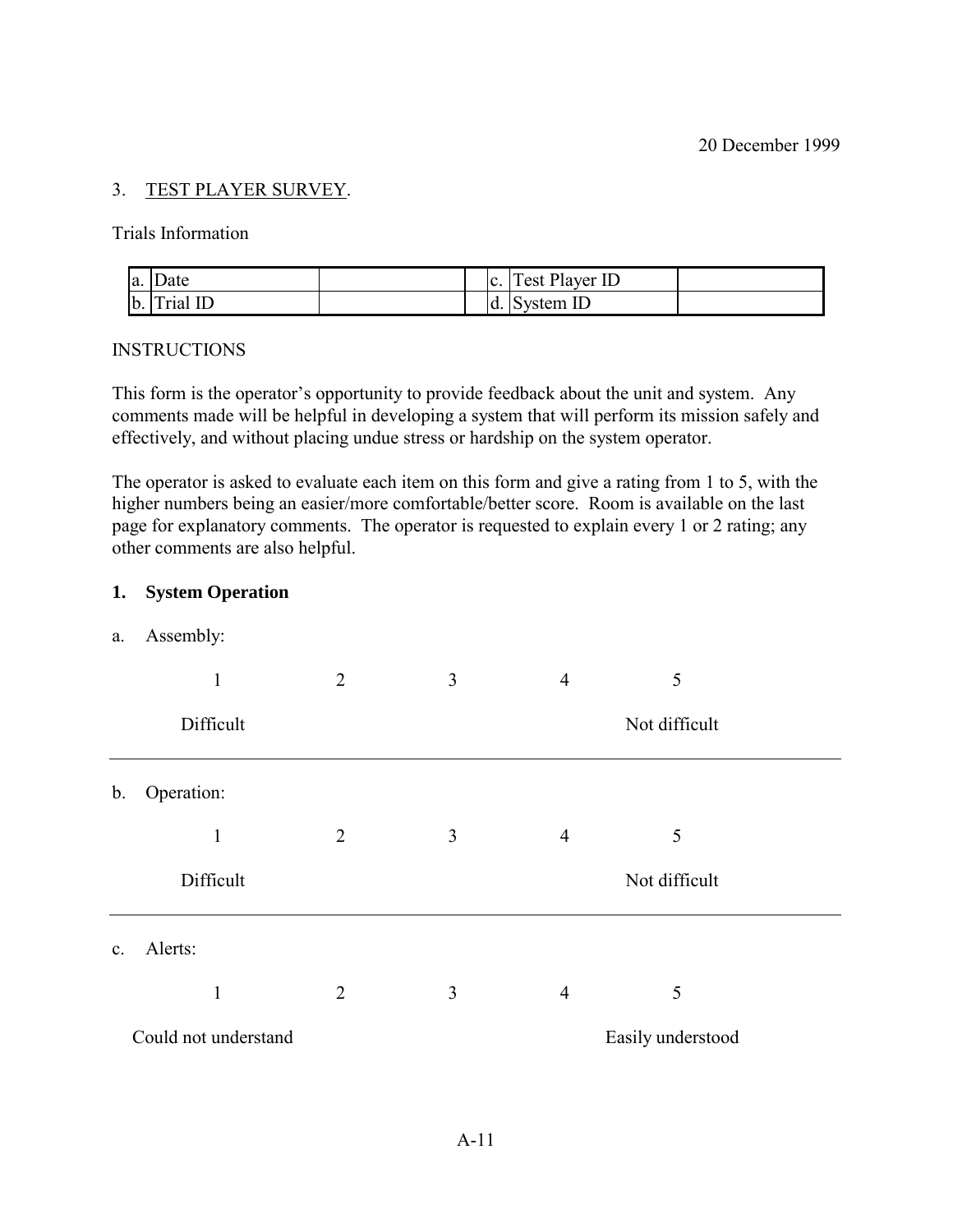| d.         | Understanding display:                   |                |                |                |               |
|------------|------------------------------------------|----------------|----------------|----------------|---------------|
|            | $\mathbf{1}$                             | $\overline{2}$ | $\overline{3}$ | $\overline{4}$ | 5             |
|            | Difficult                                |                |                |                | Not difficult |
| ${\bf e}.$ | Changing batteries:                      |                |                |                |               |
|            | $\mathbf{1}$                             | $\overline{2}$ | 3              | $\overline{4}$ | 5             |
|            | Difficult                                |                |                |                | Not difficult |
| 2.         | <b>MANPRINT/Human Factors/Ergonomics</b> |                |                |                |               |
|            | $(1)$ Helmet:                            |                |                |                |               |
|            | $\mathbf{1}$                             | $\overline{2}$ | 3              | $\overline{4}$ | 5             |
|            | Uncomfortable                            |                |                |                | Comfortable   |
|            | (2) Backpack:                            |                |                |                |               |
|            | $\mathbf{1}$                             | $\overline{2}$ | 3              | $\overline{4}$ | 5             |
|            | Uncomfortable                            |                |                |                | Comfortable   |
|            | (3) Holding wand:                        |                |                |                |               |
|            | $\mathbf{1}$                             | 2              | 3              | $\overline{4}$ | 5             |
|            | Uncomfortable                            |                |                |                | Comfortable   |
|            | (4) Moving wand repeatedly:              |                |                |                |               |
|            | $\mathbf{1}$                             | $\overline{2}$ | $\mathfrak{Z}$ | $\overline{4}$ | 5             |
|            | Uncomfortable                            |                |                |                | Comfortable   |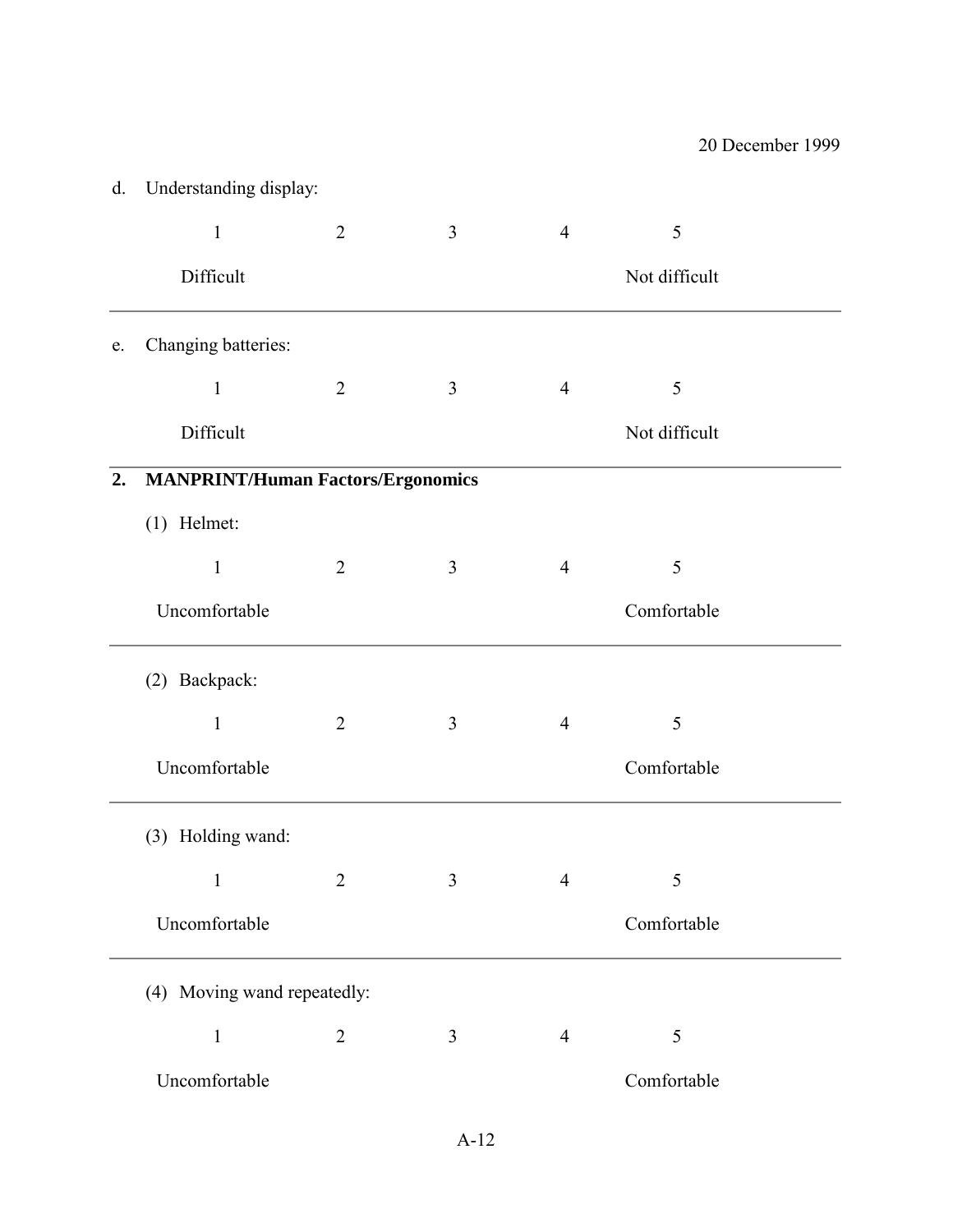|                    | (5) Audio tones:               |                |                |                |                   |
|--------------------|--------------------------------|----------------|----------------|----------------|-------------------|
|                    | $\mathbf{1}$                   | $\overline{2}$ | $\mathfrak{Z}$ | $\overline{4}$ | 5                 |
|                    | Harsh                          |                |                |                | Comfortable       |
|                    | (6) Display:                   |                |                |                |                   |
|                    | $\mathbf{1}$                   | $\overline{2}$ | $\mathfrak{Z}$ | $\overline{4}$ | 5                 |
|                    | Hard to Read                   |                |                |                | Easy to read      |
|                    | (7) Controls:                  |                |                |                |                   |
|                    | $\mathbf{1}$                   | $\overline{2}$ | 3              | $\overline{4}$ | 5                 |
|                    | Difficult                      |                |                |                | Not Difficult     |
| 3.<br><b>Other</b> |                                |                |                |                |                   |
|                    | (1) Manuals and documentation: |                |                |                |                   |
|                    | $\mathbf{1}$                   | $\overline{2}$ | $\mathfrak{Z}$ | $\overline{4}$ | 5                 |
|                    | Hard to follow                 |                |                |                | Complete, useful  |
| (2)                | Safety during operations:      |                |                |                |                   |
|                    | 1                              | 2              | 3              | $\overline{4}$ | 5                 |
|                    | Operator is not safe           |                |                |                | Operator is safe  |
|                    | $(3)$ BIT:                     |                |                |                |                   |
|                    | 1                              | $\overline{2}$ | $\overline{3}$ | $\overline{4}$ | 5                 |
|                    | Difficult or incomplete        |                |                |                | Easy and complete |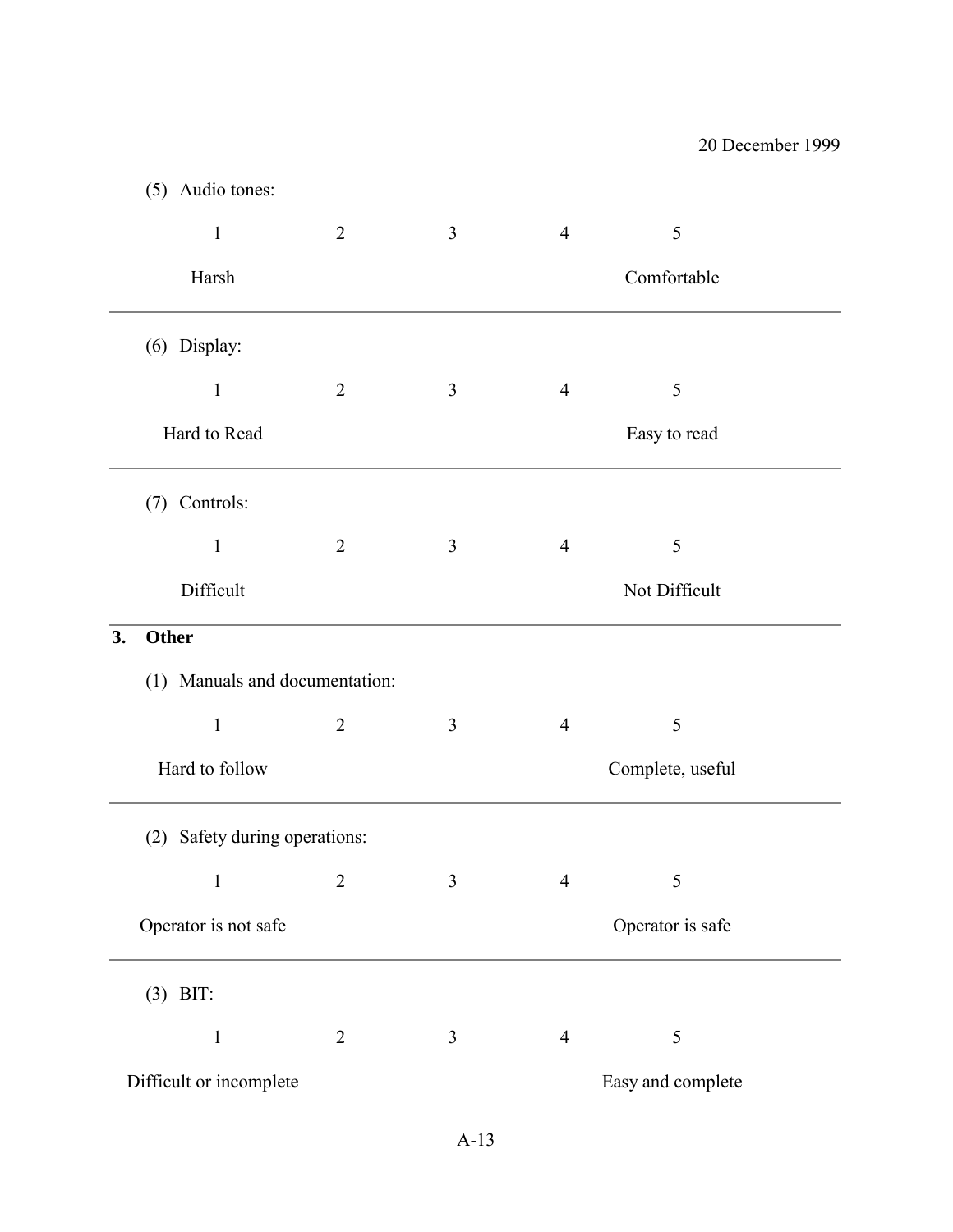| (4) Daily PMCS:         |              |   |                   |  |
|-------------------------|--------------|---|-------------------|--|
|                         | $\mathbf{R}$ | 4 |                   |  |
| Difficult or incomplete |              |   | Easy and complete |  |

# **4. Comments**

Item:

| Comment: |  |
|----------|--|
|          |  |
|          |  |

Item:

| ------   |  |
|----------|--|
| Comment: |  |
|          |  |
|          |  |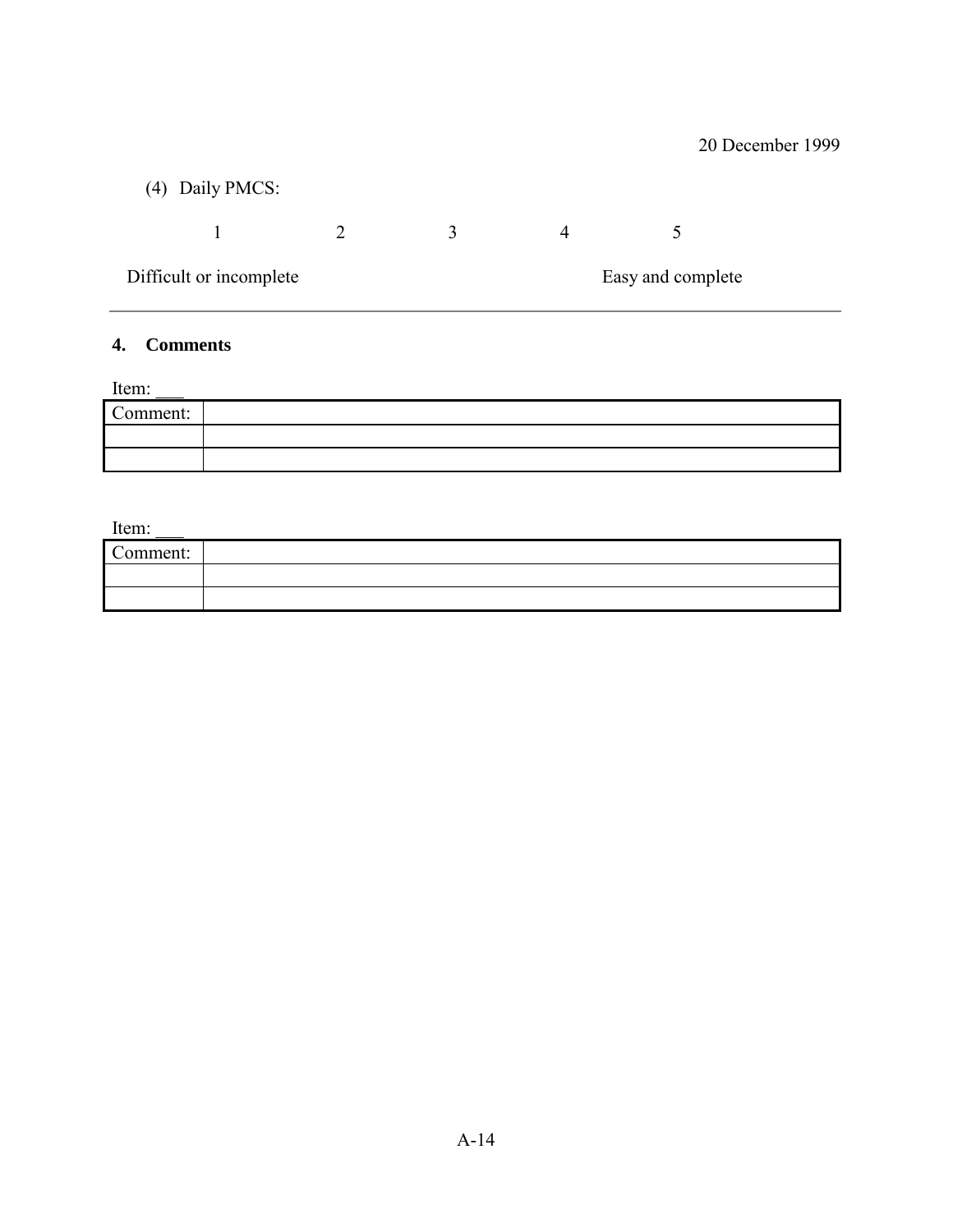

# Part III-Organization of the Data Collection and Analysis.

Figure A-1. Example of an Overall Analytical or Evaluation Approach for a Mine Detection System.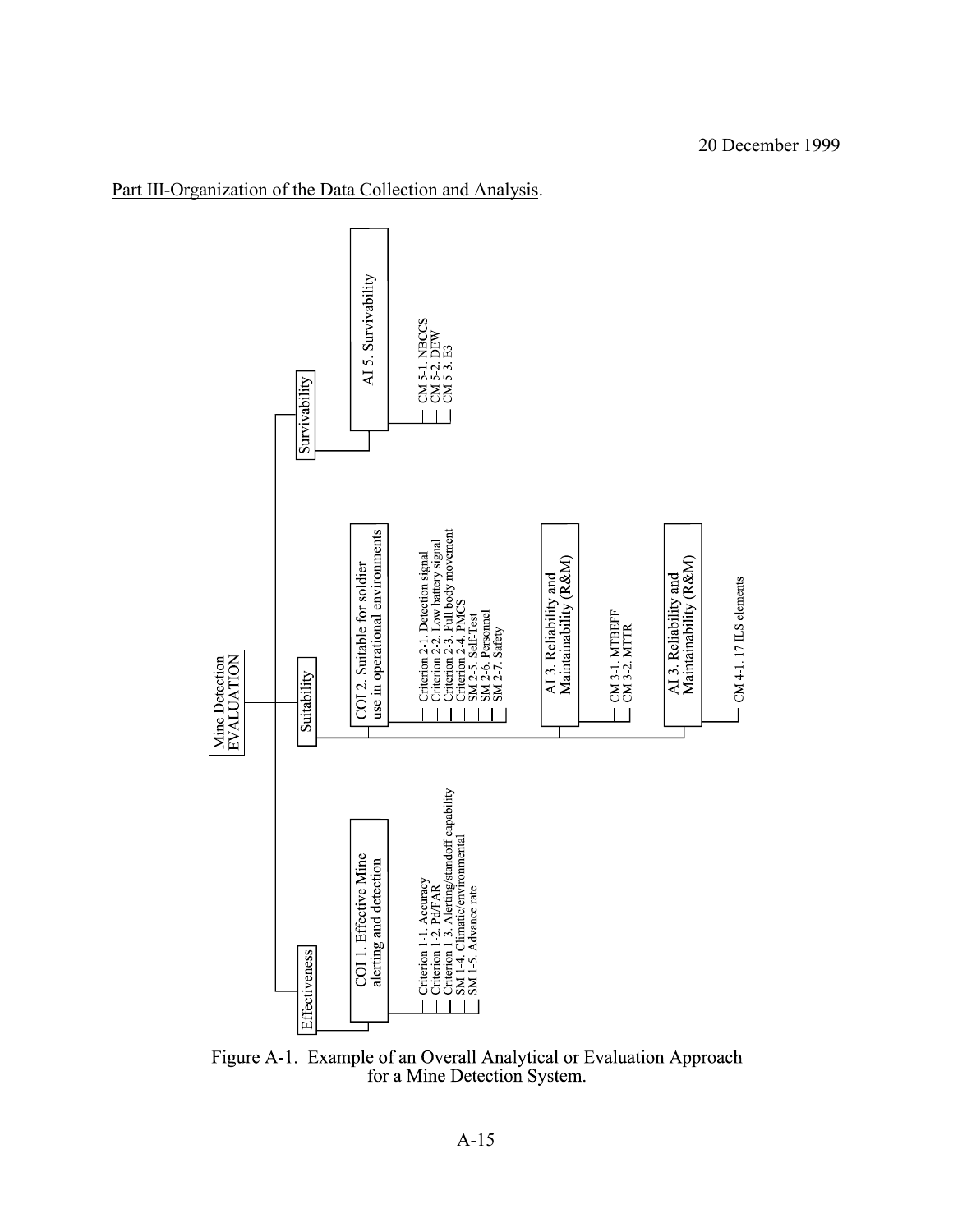

Figure A-2. Sample Mine Detection System Performance Trials.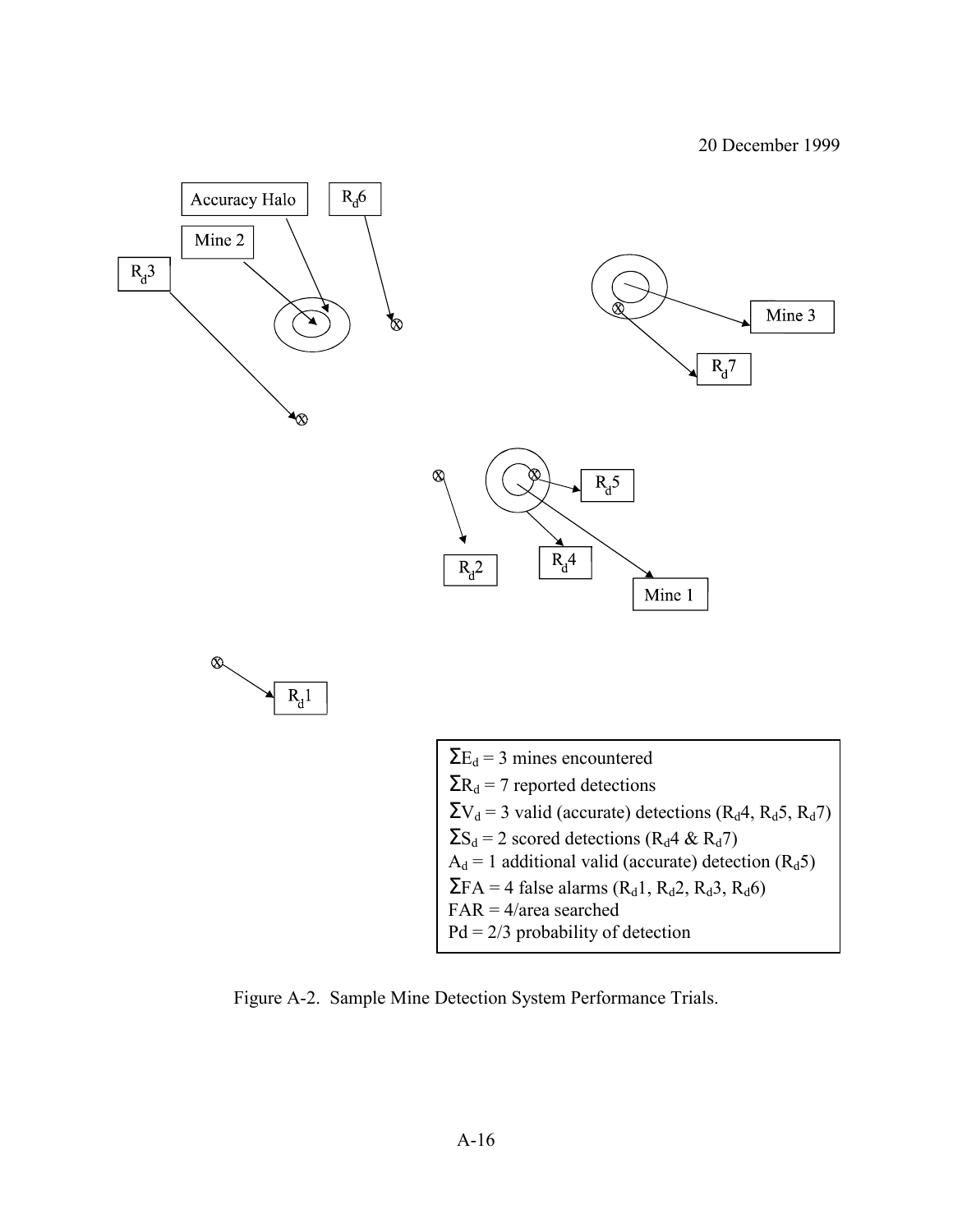

Figure A-3. Database Structure Concept.

The spreadsheet that follows provides an example of a Database resulting system performance trials predicated on the Database Structure Concept.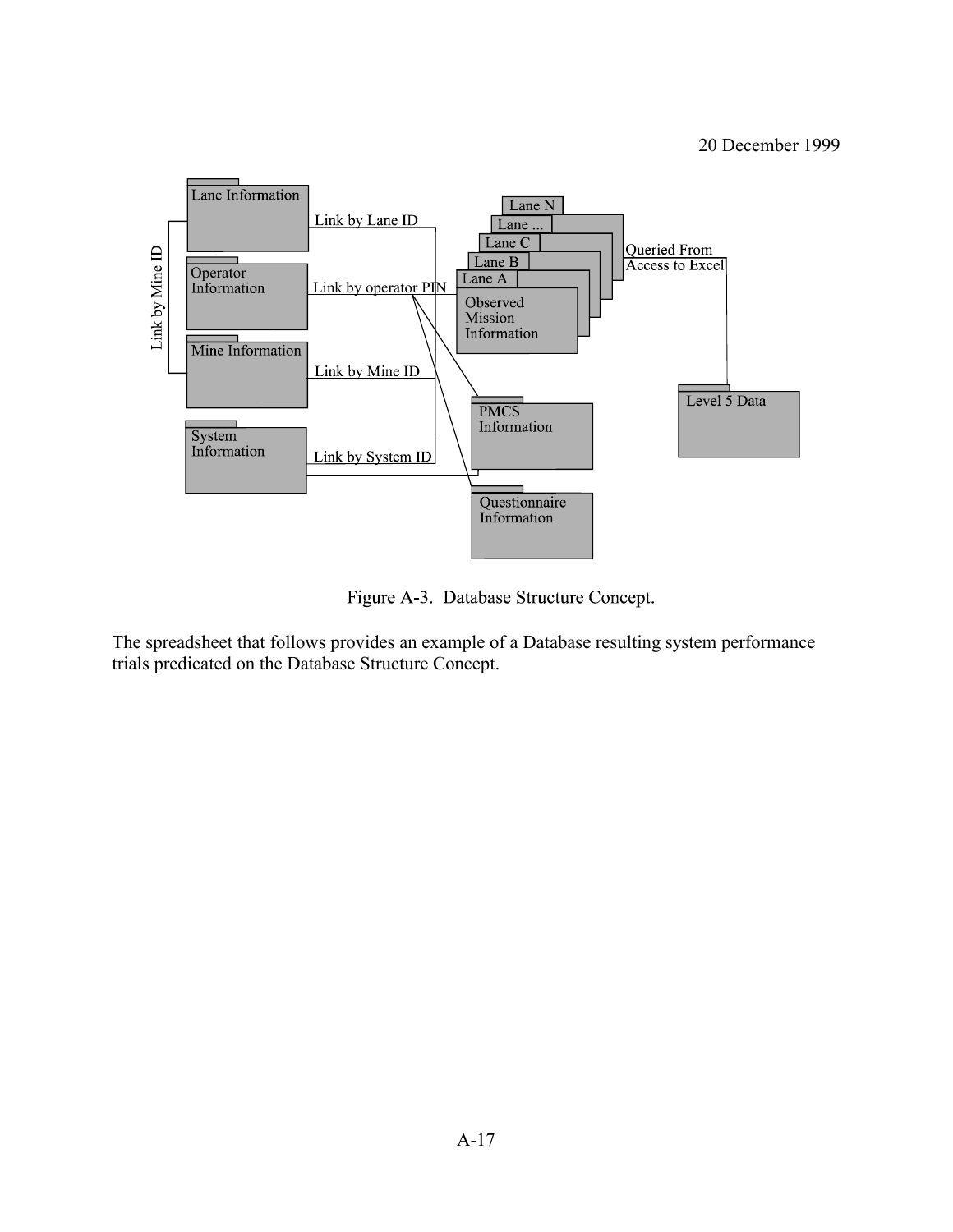| "EXAMPLE-DATABASE, SYSTEM PERFORMANCE TRIALS" Mission Number - Date - Configuration - Operator ID / Team ID - System ID - Uniform ID. |  |
|---------------------------------------------------------------------------------------------------------------------------------------|--|
|                                                                                                                                       |  |

| Mine | Mine Type        | A11005A        | A11011A         | A11047B         | A11057A         | A11065A         | A11070A         | A11082B   | A11096A        | A11107A  | A11119A        | A11131B         | A11142B        | A11149A   | A11154A         | Totals |
|------|------------------|----------------|-----------------|-----------------|-----------------|-----------------|-----------------|-----------|----------------|----------|----------------|-----------------|----------------|-----------|-----------------|--------|
| ID   |                  | 11aug00        | $11$ aug $00$   | 13aug00         | 13aug00         | 13aug00         | 14aug00         | 14aug00   | 15aug00        | 18aug00  | 18aug00        | 19aug00         | $20$ aug $00$  | 20aug00   | $20$ aug $00$   |        |
|      |                  | M/G            | M/G             | M/G/I           | M/G/I           | M/G/I           | M/G/I           | M/G/I     | M/G/I          | M/G/I    | M/G            | M/G             | M/G            | M/G       | M/G             |        |
|      |                  | S20/Al         | S17/A1          | S5/AS           | S2/ A2          | S17/A1          | S20/Al          | S20/Al    | S15/AS         | S2/ A2   | S17/A1         | S20/Al          | S5/AS          | S15/AS    | S5/AS           |        |
|      |                  | A002           | A003            | A005            | A003            | A003            | A003            | A005      | A005           | A005     | A005           | A002            | A002           | A002      | A005            |        |
|      |                  | U <sub>1</sub> | U1              | U <sub>1</sub>  | U <sub>1</sub>  | U1              | U1              | U1        | U1             | U4       | U <sub>4</sub> | U1              | U1             | U1        | U1              |        |
| 1110 | <b>SIM20</b>     |                |                 | G               | G               |                 |                 | MG        |                |          |                |                 |                |           |                 | 3/14   |
| 1111 | M16              | MG             | MG              | $\overline{MG}$ | $\overline{MG}$ | MG              | MGI             | MG        | <b>MG</b>      | MG       | MG             | MG              | MG             | MG        | MG              | 14/14  |
| 1112 | SIM9             |                |                 | G               |                 |                 |                 |           |                |          |                |                 |                |           |                 | 1/14   |
| 1113 | SIM <sub>6</sub> |                |                 | MG              |                 | MG              |                 |           |                |          |                |                 |                |           |                 | 2/14   |
| 1114 | M16              | <b>MG</b>      | MG              | MG              | MG              | MG              | <b>MG</b>       | <b>MG</b> | MG             | MG       | MG             | MG              | MG             | <b>MG</b> | MG              | 14/14  |
| 1115 | M16              | MG             | MG              | MG              | MG              | MG              |                 | MG        | MG             |          | MG             | MG              | MG             | MG        | MG              | 12/14  |
| 1116 | M16              | MG             | <b>MG</b>       |                 | MG              | MG              |                 | MG        | MG             |          | MG             | <b>MG</b>       | MG             | <b>MG</b> | MG              | 11/14  |
| 1117 | M15              | MG             | <b>MG</b>       | MG              | MG              | MG              |                 |           | MG             | MG       | 2(MG)          |                 |                | MG        | MG              | 10/14  |
| 1118 | M15              | <b>MG</b>      | $\overline{MG}$ | MG              | MG              | MG              | MG              | MG        | MG             | MG       | 2(MG)          | MG              | MG             | MG        |                 | 13/14  |
| 1119 | M16              | <b>MG</b>      |                 | MG              | MG              | <b>MG</b>       | MG              | <b>MG</b> | MG             | MG       | MG             | <b>MG</b>       | MG             | <b>MG</b> | MG              | 13/14  |
| 1120 | M15              | MG             |                 | MG              |                 | MG              |                 | MG        | MG             | MG       | 2(MG)          | MG              | MG             | MG        | MG              | 11/14  |
| 1121 | M15              | MG             | MG              | MG              | G,MG            | MG              | $\overline{MG}$ |           | MG             |          | 2(MG)          | MG              | MG             | MG        | MG              | 12/14  |
| 1122 | M15              | <b>MG</b>      | MG              |                 | MG              | MG              | MG              | MG        | MG             |          | 2(MG)          | MG              | MG             | MG        | MG              | 12/14  |
| 1123 | M15              | MG             | MG              | MG              |                 |                 |                 |           | MG             |          | MG             | G               |                |           |                 | 6/14   |
|      | Totals           | 11/14          | 9/14            | 12/14           | 10/14           | 11/14           | 6/14            | 9/14      | 11/14          | 6/14     | 11/14          | 10/14           | 9/14           | 10/14     | 9/14            |        |
|      | Alarms           | 14             | 23              | 13              | 30              | 33              | 24              | 23        | 15             | 18       | 25             | 23              | 21             | 10        | 21              |        |
|      | Detections       | 11             | 9               | 12              | 10              | 11              | 6               | 9         | 11             | 6        | 11             | 10              | 9              | 10        | 9               |        |
|      | False            | $\mathcal{E}$  | 14              |                 | $\overline{19}$ | $\overline{22}$ | $\overline{18}$ | 14        | $\overline{4}$ | 12       | 9              | $\overline{13}$ | 12             | $\theta$  | $\overline{12}$ |        |
|      | Alarms           |                |                 |                 |                 |                 |                 |           |                |          |                |                 |                |           |                 |        |
|      | Multiple         | $\Omega$       | $\theta$        | $\overline{0}$  |                 | $\overline{0}$  | $\theta$        | $\theta$  | $\overline{0}$ | $\theta$ | 5              | $\overline{0}$  | $\overline{0}$ | $\theta$  | $\overline{0}$  |        |
|      | Hits             |                |                 |                 |                 |                 |                 |           |                |          |                |                 |                |           |                 |        |
|      | $P_d$            | 0.786          | 0.643           | 0.857           | 0.714           | 0.786           | 0.429           | 0.643     | 0.786          | 0.429    | 0.786          | 0.714           | 0.643          | 0.714     | 0.643           |        |
|      | FAR(m)           | 0.064          | 0.300           | 0.021           | 0.407           | 0.472           | 0.386           | 0.300     | 0.086          | 0.257    | 0.193          | 0.279           | 0.257          | 0.000     | 0.257           |        |
|      | Time             | 36.8           | 24.8            | 33.3            | 21.8            | 25.4            | 29.5            | 26.6      | 32.4           | 28.1     | 33.4           | 23.5            | 20.9           | 16.2      | 31.4            |        |
|      | $(s/m^2)$        |                |                 |                 |                 |                 |                 |           |                |          |                |                 |                |           |                 |        |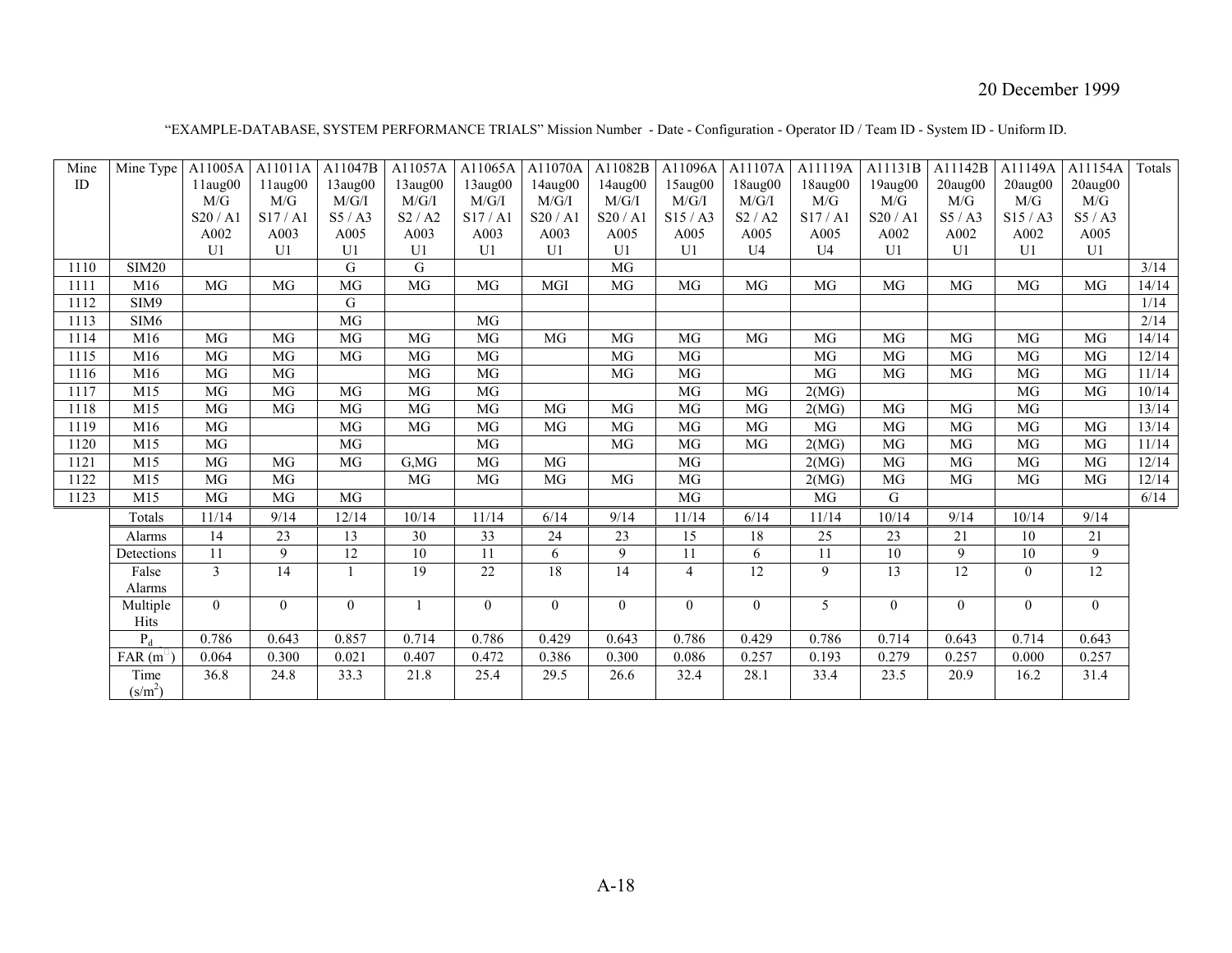NOTE: For the sample spreadsheet, the important variables that uniquely describe a given pass down a lane appear at the top of each column. These include the following: mission number; date; configuration, operator (contractor), team, and system ID; and uniform ID. The mine ID and mine type appear at the left of each table. An alphanumeric entry in one of the boxes indicates the mine was detected and which sensor detected it. Multiple hits are included as well. Totals for each mine ID appear at the right side of the table, and totals for a given test run appear at the bottom of each table.

Statistics for each test run appear at the bottom of each column. "Alarms" are all sensor target declarations that occurred within the lane, "Detections" are mines for which the sensor indicated an alarm within the ##-cm halo, "false alarms" are all alarms not within ##-cm of the edge of an emplaced mine, and "multiple hits" are redundant detections. The sum of detections, false alarms, and multiple hits is equal to the number of alarms.  $P_d$  is the number of detections divided by the number of mines emplaced in the lane. FAR is the number of false alarms divided by the area of the lane in which a false alarm can occur. The time to scan one square meter of ground is given in seconds per meter squared.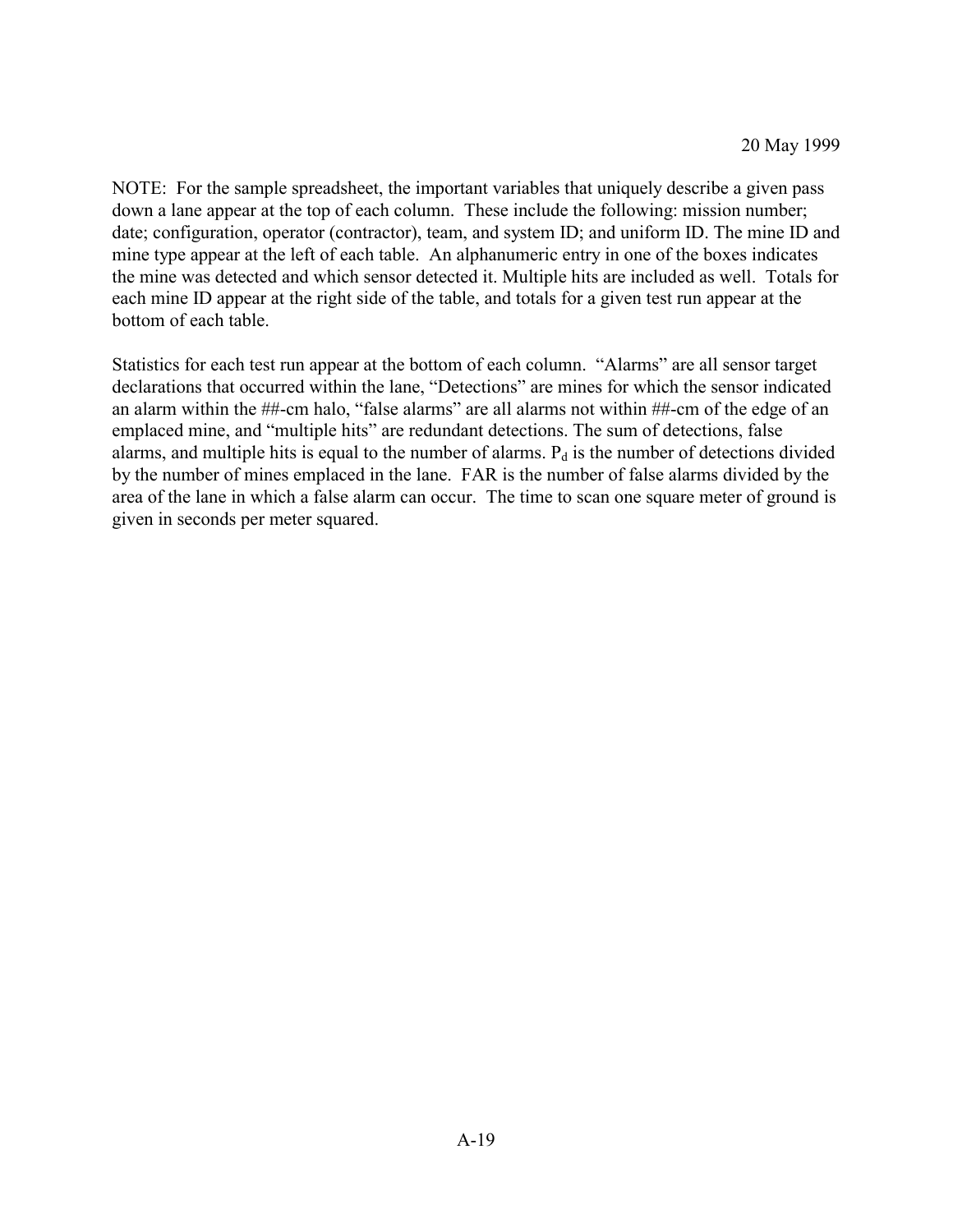# APPENDIX A2. SAMPLE TEST DESIGN FOR EXPERIMENTAL TRIALS OF MAGNETIC INDUCTION AND GROUND PENETRATING RADAR DETECTION SYSTEM.

# 1. SCOPE.

# 1.1 Introduction.

This Appendix provides sample guidance on procedures that may be used in the detectability performance testing of mine detection equipment for demining equipment (handheld or vehicle mounted). Specific test procedures guidance for other testing such as reliability, ruggedness, human factors, etc. is not addressed.

## 1.2 Limitations.

The Appendix provides a narrative outline for testing of portable or handheld detection equipment using magnetic induction and ground penetrating radar (GPR) sensors. With review and/or slight modification this guidance may also be suitable for vehicle mounted detection systems and detection systems using IR or other sensors.

The Appendix is provided for testing detection equipment in Sensor Experimentation Facilities. With review and/or slight modification this guidance may also be suitable for sensor verification area or minefield test area testing.

The Appendix is provided for testing of detection equipment using simulant mine (SIM) standard test targets (STT's). With review and/or slight modification this guidance may also be suitable for testing using surrogate mine (SUM) STT's or live mine targets (LMT's). The types of targets are described in document "Target standardization for demining testing" Other similar targets are described in references 7 and 8 of Appendix D.

# 2. TESTING.

## 2.1 Sensing Envelop Testing.

Record equipment response when passing directly over a surface emplaced target at the manufacturers recommended head operating height. Repeat test passing at increasing offset distances from the target centerline until the target is no longer detectable. Increase distances from the target centerline in either 2 or 4cm increments. For non-symmetrical targets repeat testing along other target axis's. Repeat testing with different size targets and/or targets containing different amounts of metal.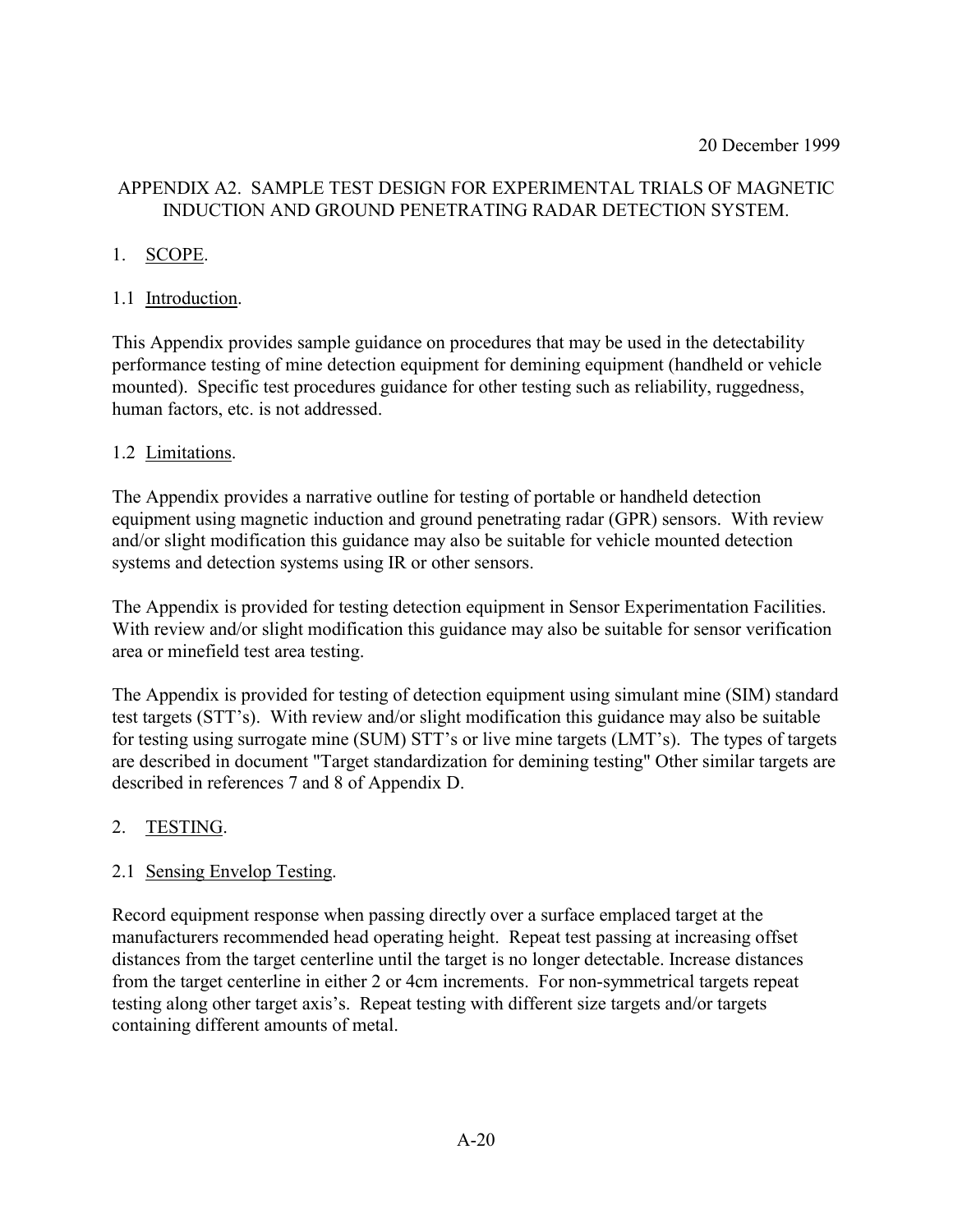# 2.2 Target Depth Testing.

Record equipment response when passing directly over a surface emplaced target at the manufacturers recommended head operating height. Repeat test with the same target at increasing burial depths recommended in document "Target standardization for demining testing"until the target is no longer detectable. Repeat testing with different size targets and/or targets containing different amounts of metal.

## 2.3 Target Size Testing.

Record equipment response when passing directly over a surface emplaced target at the manufacturers recommended head operating height. Repeat testing with different size targets and/or targets containing different amounts of metal until the target is no longer detectable. Repeat testing at increasing burial depths recommended in document "Target standardization for demining testing"

## 2.4 Test Excursions.

Conduct the above tests with changes to the following variables:

- a. Different head/antenna operating heights and tilts
- b. Faster or slower sweep velocities
- c. Wet detector heads/antennas (mist or immersion)
- d. Batteries in varying state of charge
- e. Time or temperature effect on sensitivity drift/stability
- f. Different sensitivity or control settings on the equipment under test

## 2.5 Soil/Overburden.

2.5.1 Soil Type Selection. Depending on the type of equipment under test repeat above testing with different type soils. At a minimum consider the following or similar type soils:

- a. Dry sand
- b. Wet clay/loam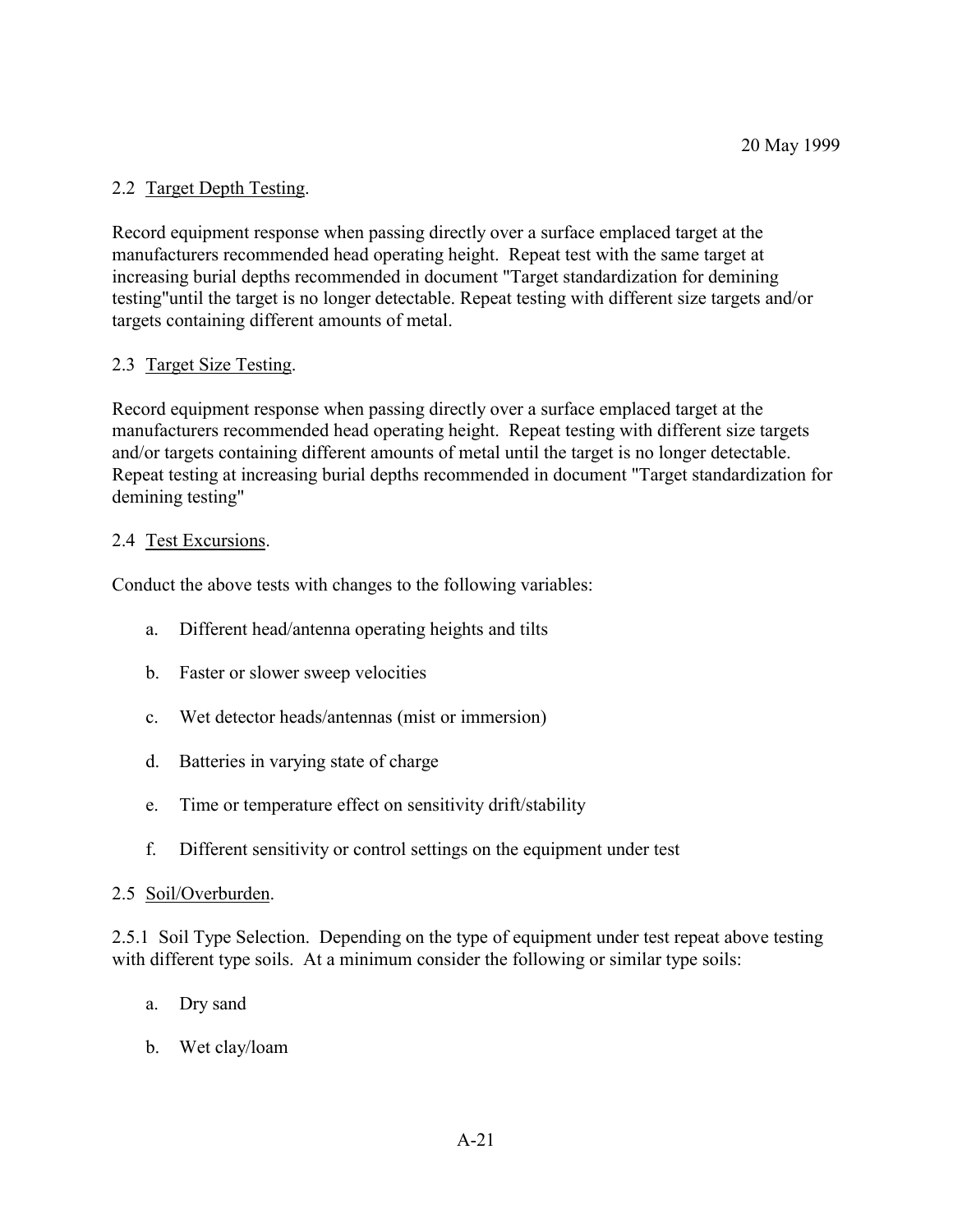c. Magnetite sand (30%)

2.5.2 Soil Conditions. Consider testing in soils ranging from very dry to those completely saturated from high water table conditions. Consider that some detection equipment may be required to operate in soil with high levels of salts. Soil moisture may be non-homogeneous. Natural or artificial ice/snow can be placed on the soil. The soil may be frozen ranging from just a few centimeters to far below the test targets. The soil surface can be misted or soaked to simulate conditions shortly after a rainfall. Consider that the degree of soil surface roughness can strongly influence the performance of some GPR sensors. Consider that the detection system may have to operate on unimproved roads that may be gravel rather than soil. Consider that the soil may support vegetation.

2.5.3 Soil/Overburden Clutter. Clutter is an object or feature that interacts with a detection sensor in a way similar to or identical to a mine. Clutter can be that naturally existing at the test area or emplaced there just for test purposes. Clutter can be natural or manmade. Clutter location, like target location, can be documented. However if the test site selected is left undisturbed this creates a dilemma in that the natural clutter location might have to be determined using various detection sensors. Clutter includes pieces of magnetic and nonmagnetic metal, roots, holes, rocks of various composition and size, unusual soil/overburden stratifications and discontinuities, wood, plastic, etc. The discrimination of mines from clutter is perhaps the most challenging component of effective detection system design.

2.5.4 Soil Condition/Clutter Selection. The ratio of probability of detection to false alarms rates (Pd/FAR) is frequently used as the final measure of detection system performance. This ratio is primarily dependent on the detection equipment capability, its sensitivity settings, the type, number and emplacement of targets in the test area, the soil or overburden, the considerations in paragraph 2.4, and the clutter. To systematically address these variables it is recommended that detection equipment performance first be tested and baselined in homogenous soil conditions (without clutter or any property stratification). Keep the surface soil smooth and without vegetation or clutter. Address equipment performance and test excursions (paragraph 2.4) in different soil types and moisture conditions before introducing other conditions or variables.

## 3. TEST DESIGN.

# 3.1 Detection Equipment Testing.

Detection equipment testing should progress logically and systematically from laboratory experimental and sensor experimentation facility testing through sensor verification area and minefield test area testing. Test program phases should be planned together to be synergistic and support each other. Progression through the test program should provide increasing confidence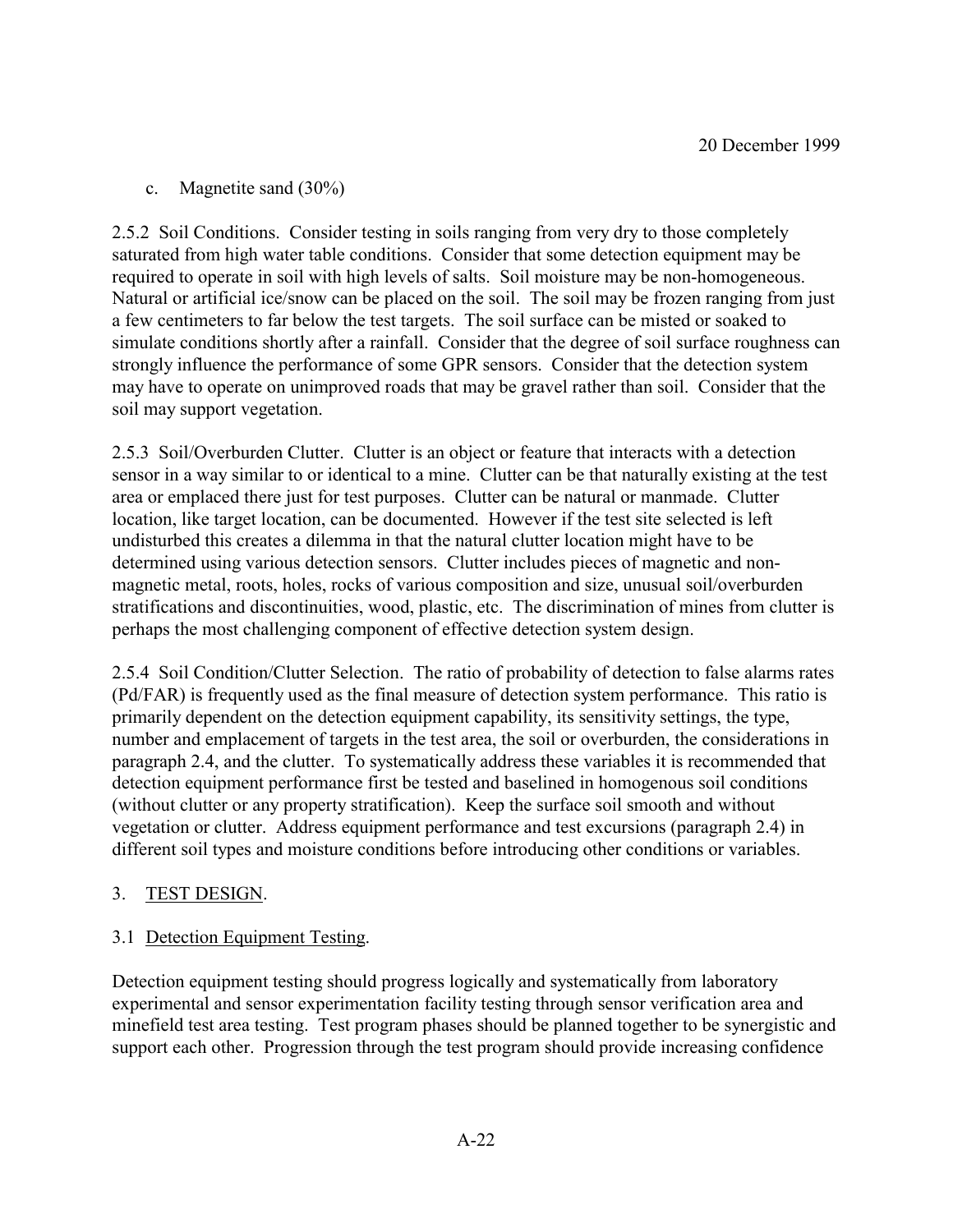# 20 May 1999

that the capabilities and limitations of the equipment under test are defined and understood better and better.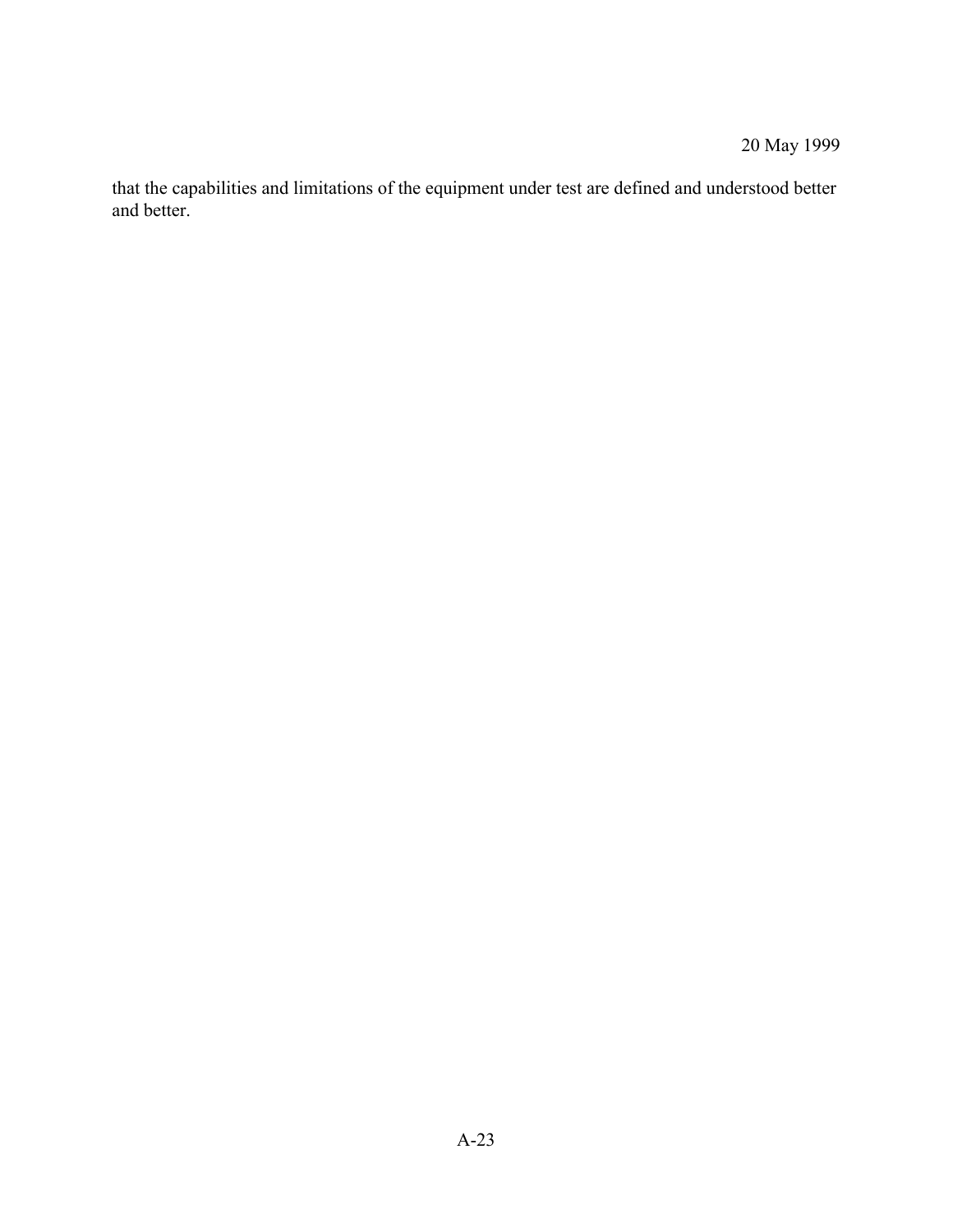## 3.2 Testing Objectives.

Testing objectives will impact on the test design. Some examples of testing objectives are as follows:

- a. To benchmark system or subsystem performance.
- b. To determine if a change to equipment design has improved performance.
- c. To determine what piece of equipment performs better.
- d. To determine if a piece of equipment meets minimum performance characteristics.

e. To determine with a very high degree of confidence the exact performance capabilities of the equipment.

f. Quality control/sampling type testing.

Test objectives will impact on what test data should be collected and number of data points required to achieve the desired degree of statistical confidence.

The results from earlier phases of testing can be used to design later phases of testing. For example if targets are undetectable under ideal lab type conditions it is usually not worthwhile to obtain data under more difficult real world type environments. Conversely if targets are known to be easily detectable don't design a test to obtain numerous data points providing redundant verification of this. Keep in mind that certain levels of performance (or test objectives) may require more or less tolerance in accuracy of data than others. If the  $P_d$  is 35  $\pm$ 15% this may be accurate enough. The performance might be unacceptable across the range from 20 - 50%. Why run encounter after encounter vs. a target if the initial data was 0/10? It may be possible to truncate the test at that point. If initial testing indicates that  $P_d$  is 84  $\pm$ 12% under a particular condition, that is a condition that needs more encounters. A real/actual Pd of 96% is very good but an actual  $P_d$  of 72% may be far short of acceptable.

Laboratory experiments, sensor experimentation facility testing and sensor verification area testing will be conducted with the targets in locations either known or unknown to equipment operators depending on test objectives.

document "Target standardization for demining testing" including surface emplacement, has a maximum of 6 burial depths. The detection SIM's in document "Target standardization for demining testing" are available in 6 sizes and each size has 6 different levels of metal inserts. To obtain test data against the compete range of SIM/emplacement combinations would require a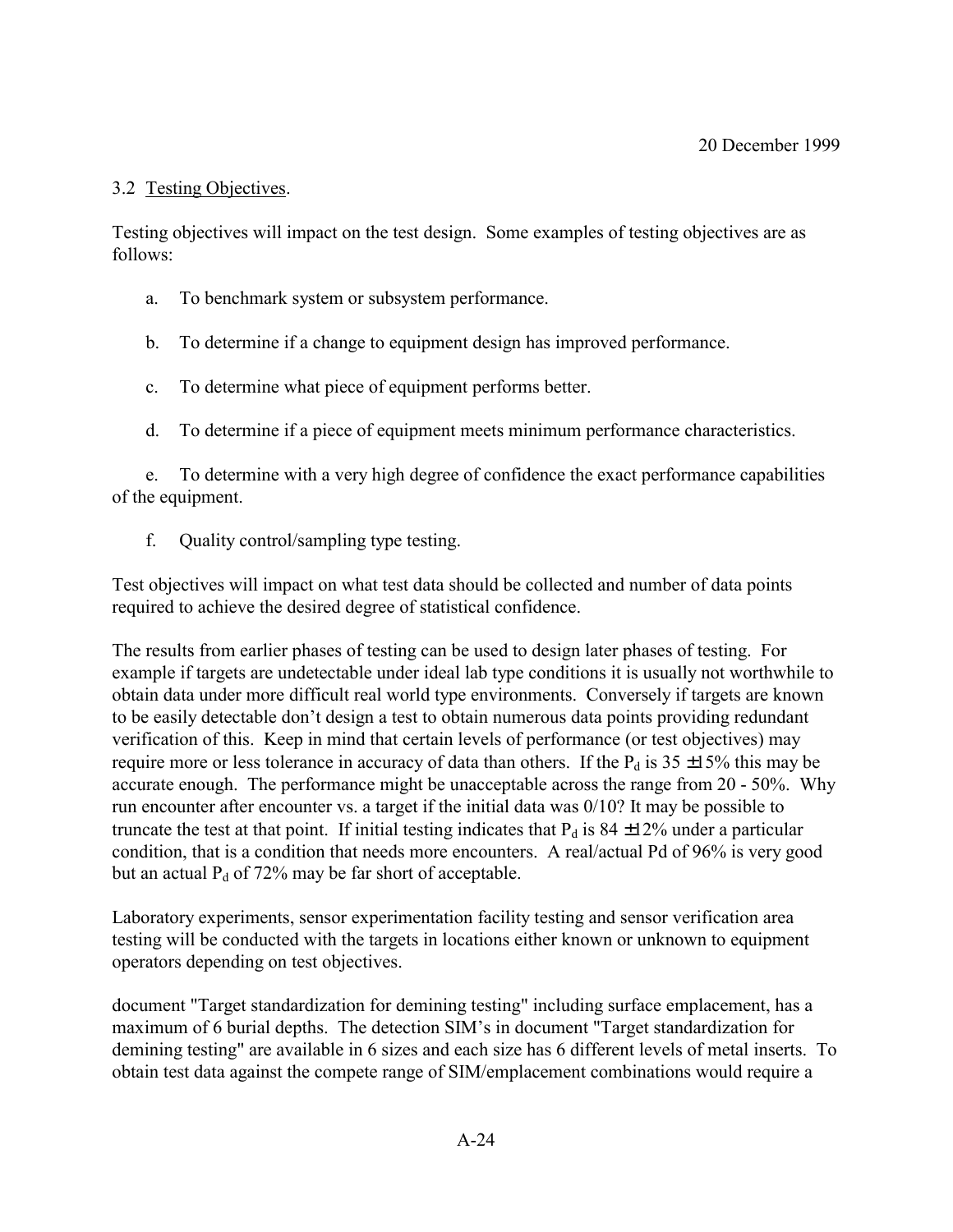matrix of 6x6x6 for a total of 216 variations. This results in a large number of data points if more than one encounter were required at each of the 216 conditions. However each condition is not independent. Each of the points (voxels) in the 6x6x6 matrix has 26 neighbor voxels so a good degree of statistically valid data can be obtained with only one target encounter at each condition.

The 6x6x6 matrix can also be reduced by limiting the number of metal inserts and burial depth conditions. Mines on the surface may not be a concern. AP mines can be limited to 2 burial depths since they are usually emplaced close to the surface to be sure the fuse properly activates. AT mines can be limited to 3 depths since burial at 20 and 30cm is rare. By judiciously limiting the number of test conditions the matrix can be reduced to something smaller (e.g. 6x3x3). However this is a tradeoff since more encounters may be required for each condition to achieve the necessary degree of statistical confidence since the voxels are more independent conditions and there will be more voxels at the edge of the matrix with less neighbors.

As testing progresses from the laboratory experiments to the minefield test area test phase work should be progressing in defining the complete possible volume of target/depth/soil parameter conditions as black or white (green/red, easy/can<sup>2</sup>t do). The more expensive time consuming minefield test area tests might be able to focus on the encounters in the yellow area and in the known red or green areas where a high degree of statistical confidence is necessary.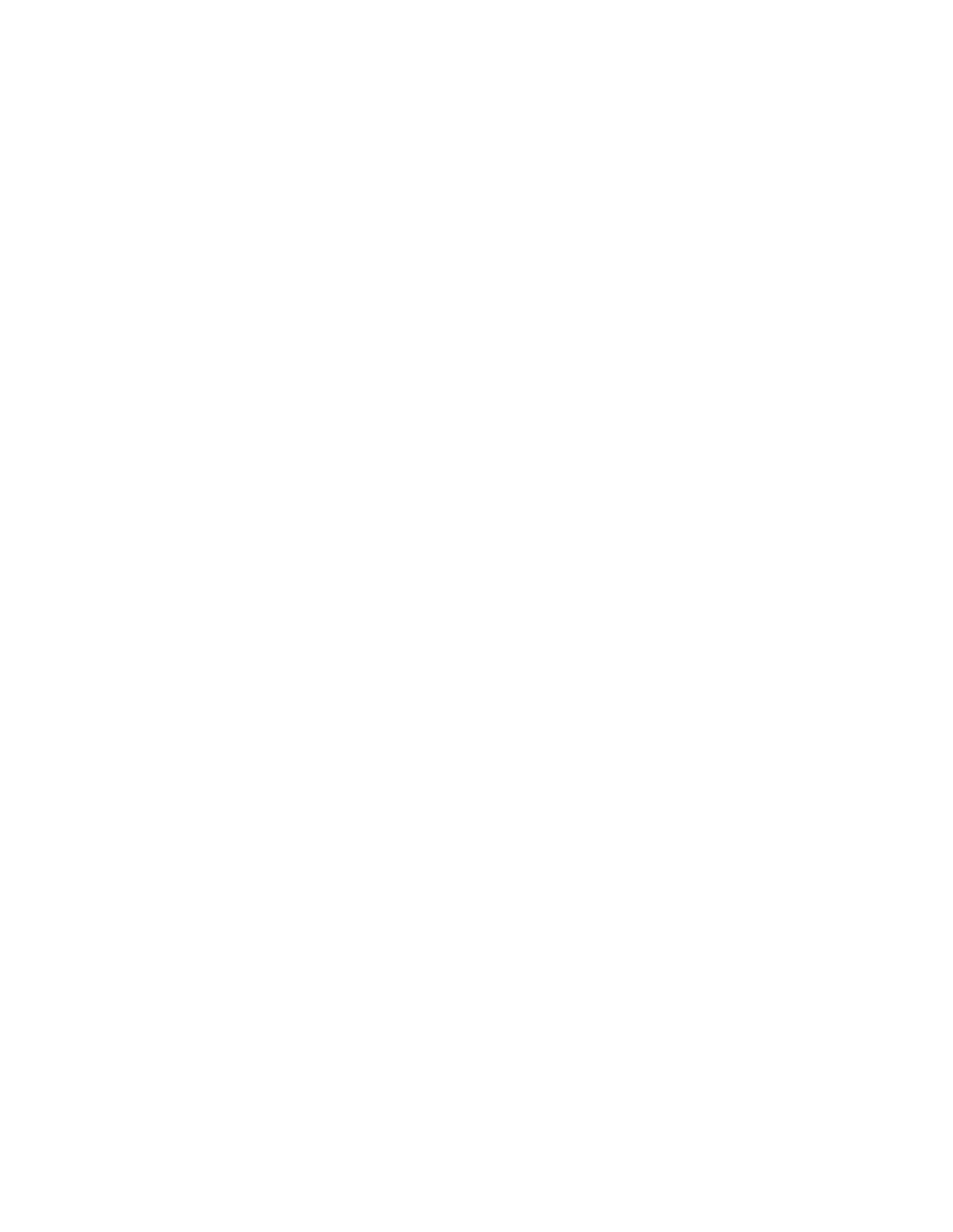# APPENDIX B. ABBREVIATIONS.

| Aa            | <b>Additional Accurate Detection</b>              |
|---------------|---------------------------------------------------|
| <b>BIT</b>    | <b>Built-In Test</b>                              |
| <b>BITE</b>   | <b>Built-In Test Equipment</b>                    |
| <b>EDRS</b>   | <b>Electronic Detection Reporting System</b>      |
| <b>EMD</b>    | <b>Engineering and Manufacturing Design</b>       |
| FA            | False Alarm                                       |
| <b>FAR</b>    | <b>False Alarm Rate</b>                           |
| <b>HHA</b>    | <b>Health Hazard Assessment</b>                   |
| <b>ILS</b>    | <b>Integrated Logistics Support</b>               |
| <b>ILSP</b>   | <b>Integrated Logistic Support Plan</b>           |
| IR            | Infrared                                          |
| <b>IRIG</b>   | Intra-Range Instrumentation Group                 |
| <b>LBE</b>    | Load-Bearing Equipment                            |
| <b>MFP</b>    | Materiel Fielding Plan                            |
| <b>MOE</b>    | Measure Of Effectiveness                          |
| <b>MOP</b>    | Measure Of Performance                            |
| <b>MTBEFF</b> | Mean Time Between Essential Function Failures     |
| <b>MTTR</b>   | Mean Time To Repair                               |
| OMS/MP        | Operational Mode Summary/Mission Profile          |
| <b>OOTW</b>   | Operations Other Than War                         |
| <b>ORD</b>    | <b>Operational Requirements Document</b>          |
| <b>PCA</b>    | Point of Closest Approach                         |
| $P_d$         | Probability of Detection                          |
| <b>PMCS</b>   | <b>Preventive Maintenance Checks and Services</b> |
| <b>RAM</b>    | Reliability, Availability, and Maintainability    |
| <b>RCRIT</b>  | <b>Critical Radius</b>                            |
| <b>SSP</b>    | <b>System Support Package</b>                     |
| <b>TIR</b>    | <b>Test Incident Report</b>                       |
| <b>TM</b>     | <b>Technical Manual</b>                           |
| <b>TMDE</b>   | Test, Measurement, and Diagnostic Equipment       |
| <b>TP</b>     | <b>Test Participant or Player</b>                 |
| <b>TTZ</b>    | <b>Target Tolerance Zone</b>                      |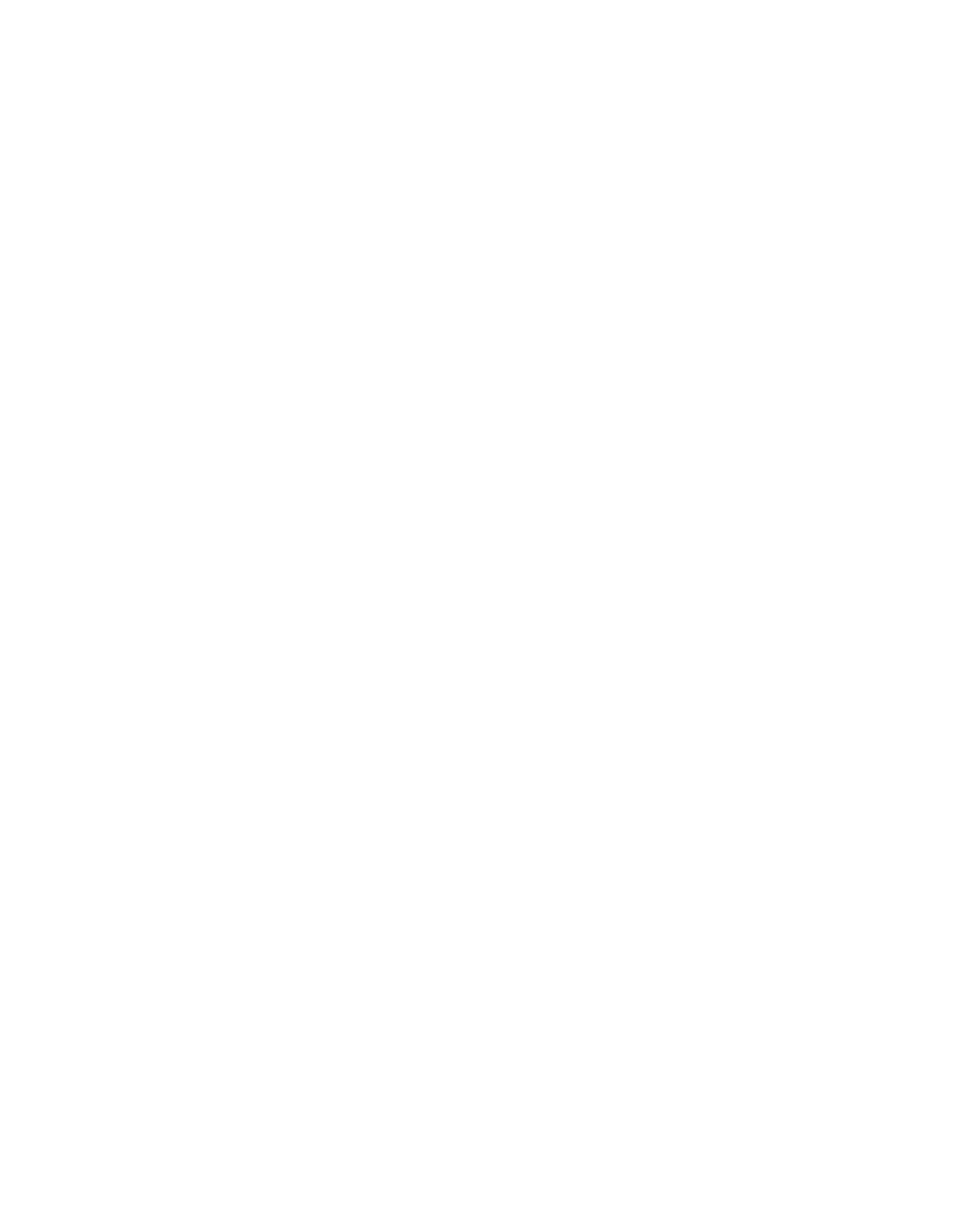## APPENDIX C. DEFINITIONS OF SENSOR PERFORMANCE AND SUGGESTED ANALYTICAL METHODS.<sup>7</sup>

1. Definitions of Sensor Performance and Suggested Analytical Methods are not yet standardized internationally. Certain key definitions of interest to the evaluation of sensor performance and the tempo or efficiency of detection operations are presented below in 1.1-1.7. Specific definitions and sensor performance analytical methodologies are presented in paragraphs 3, 4 (pending), and 5, to provide a starting point for definition of key mine detection parameters or events and analysis of mine detection data in a manner relevant to human or vehicle-platform mounted systems. For detection systems, other than mine detection systems, the term mine may be used interchangeably with ordnance or projectiles without affecting the definitions or analytical methods below.

1.1 ROA = Rate of Advance = Area/Unit of Time (Human Platform)

1.2 ScR = Scan Rate = Area Scanned or Covered/Unit of Time

1.3 SwR = Sweep Rate = Distance Traveled (lateral sweep)/Unit of Time;

 $AR = Advance Rate = Linear Forward Progress/Unit of Time$ 

1.4 Detection Probabilities:

 $P_{d(true)}$  = Number of Mines Detected/Number of Mines (N)<sup>see note 1</sup> in Lane or Swept Area

 $P_{d(measured)} =$  Number of Declarations that meet the rcrit (mine+halo) criteria/(N)<sup>see note 2</sup>

Note 1:  $P_{d(true)}$  implies that lucky matches may occur.

Note 2:  $P_{d(measured)}$  implies that due to target merging, two targets may appear as one or that multiple declarations may need to be rescored as one declaration after review of truth and test data.

1.5 FAR = False Alarm Rate = False Alarms/Unit Area or False Alarms/Linear Distance along a specified track or front width.

1.6  $P_{FA}$  = Probability of False Alarm

1.7  $r_{\text{crit}}$ =Critical Radius or "halo"<sup>see note 3</sup>.

Note 3: Each detector will have a critical radius or "halo" in which a detection can occur at a distance relative to the center of the detector head. This implies that a detection can occur with a standoff distance between the center of the detector head and the edge of the mine(s). The "halo"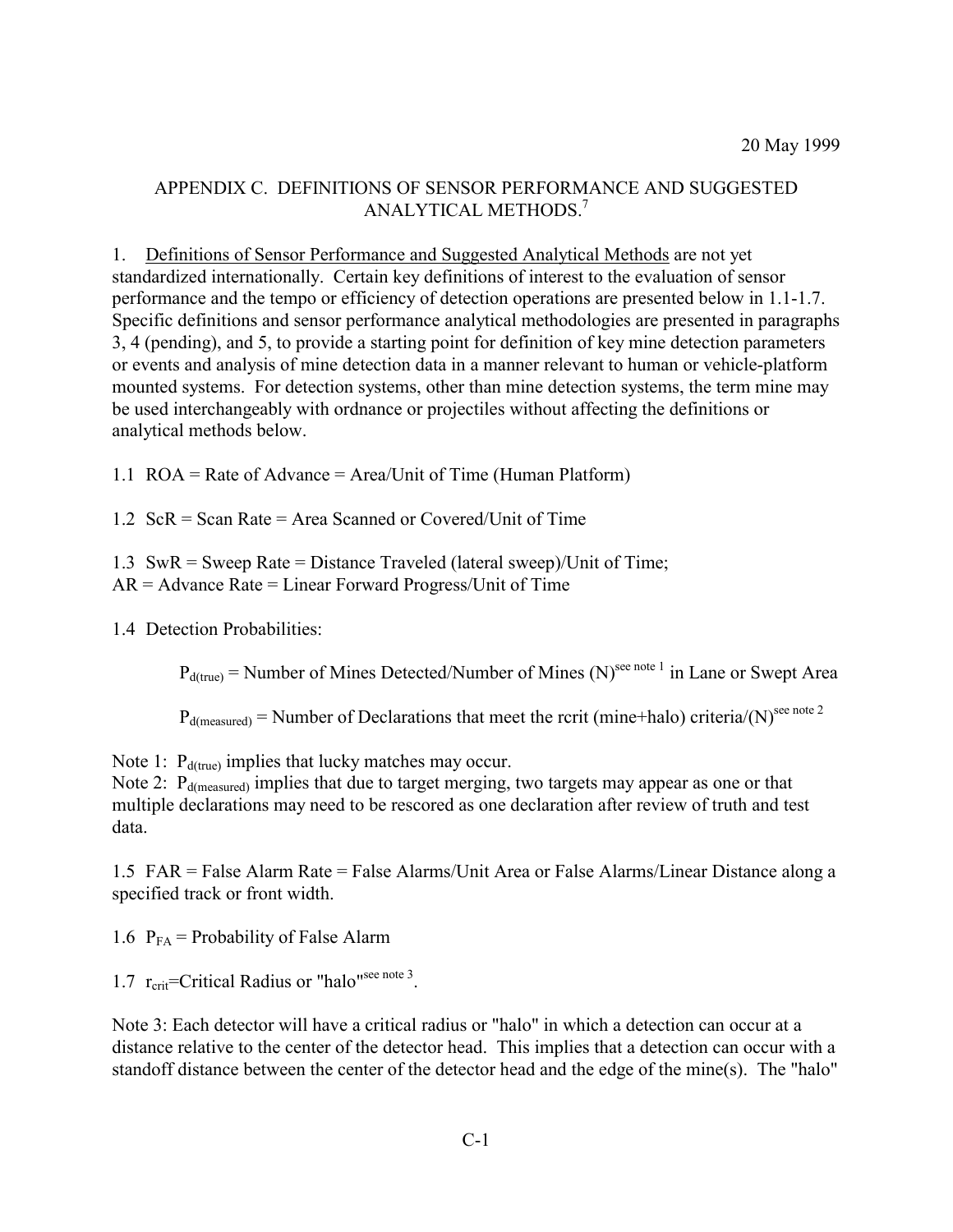performance envelope is determined experimentally for each integrated sensor type. It may be circular (implying an equidistance in all directions) or perhaps an irregular footprint area when overlaid on the surface of the ground. Therefore, rcrit or "halo" implies the distance or footprint area in which a detection alert can occur with reasonable probability (see example illustration, Appendix A1, Part III, Figure A-2 Sample Mine Detection System Performance Trials). Hence, a marked detection that occurs within the rcrit or "halo" is scored as a valid alert.

## 3. Method 1-Definition of Sensor Performance and Suggested Analytical Methods for a Teleoperated Vehicle-Platform Mounted System (Reference 9, Appendix D (unpublished)).

3.1 Analytical Design Concept. In the mine-detection test and analysis arena for a Teleoperated Vehicle-Platform Mounted System which uses a route reconnaissance search method, some determination must be made regarding the "scoring" of reported detections as valid or invalid. The accuracy criterion will be used to make this determination; i.e., if the location of the detection declaration is within a "halo" about the perimeter of the mine that is the distance of the accuracy requirement away from the mine, the detection is considered valid. Thus, all valid detections will, by definition, meet the location accuracy requirement. The method for scoring the accuracy of results will or may be by an electronic detection reporting system (EDRS) that each of the candidates is or may be required to provide; i.e., a recorded output from the detection system which precisely tracks where the detection occurred and can be compared with the ground truth. This EDRS will not necessarily be a part of a fielded system but may be the scoring tool for the test and analysis. The rationale is that the detection capability will be more truly indicated by the EDRS than a physical mark and that detection capability is the focus of the analysis.

3.2 Definitions. Note that, although it is possible for there to be more than one accurate detection of a single mine (more than one indicator within the accuracy requirement), for calculation of the probability of detection  $(P_d)$  only one detection per encounter will be counted. This is because  $P_d$  is a probability which must be accumulated on a per encounter basis; if the total number of accurate detections (which could be more than one per encounter) and the total number of encounters are merely accumulated, the result might show a higher  $P_d$  than was actually demonstrated (the calculated  $P_d$  could conceivably be greater than one). However, a count will be kept of the number of additional accurate detections (Aa) per mine encounter and the results will be reported. Although this is or may not be directly related to a user requirement, it is a useful measure, in addition to the false alarm rate (FAR), of the degree to which an overly sensitive system might impede the vehicle's forward movement. It is intended that  $P_d$ , FAR, and Aa be analyzed as a function of operator, soils, climate, light condition, vehicle advance rate, vehicle type, mine type(s), etc. The following defined parameters apply for the detection tests:

E = an encounter of a mine by the sensor ( $\Sigma$ E=N see 1.4)

 $R = a$  reported detection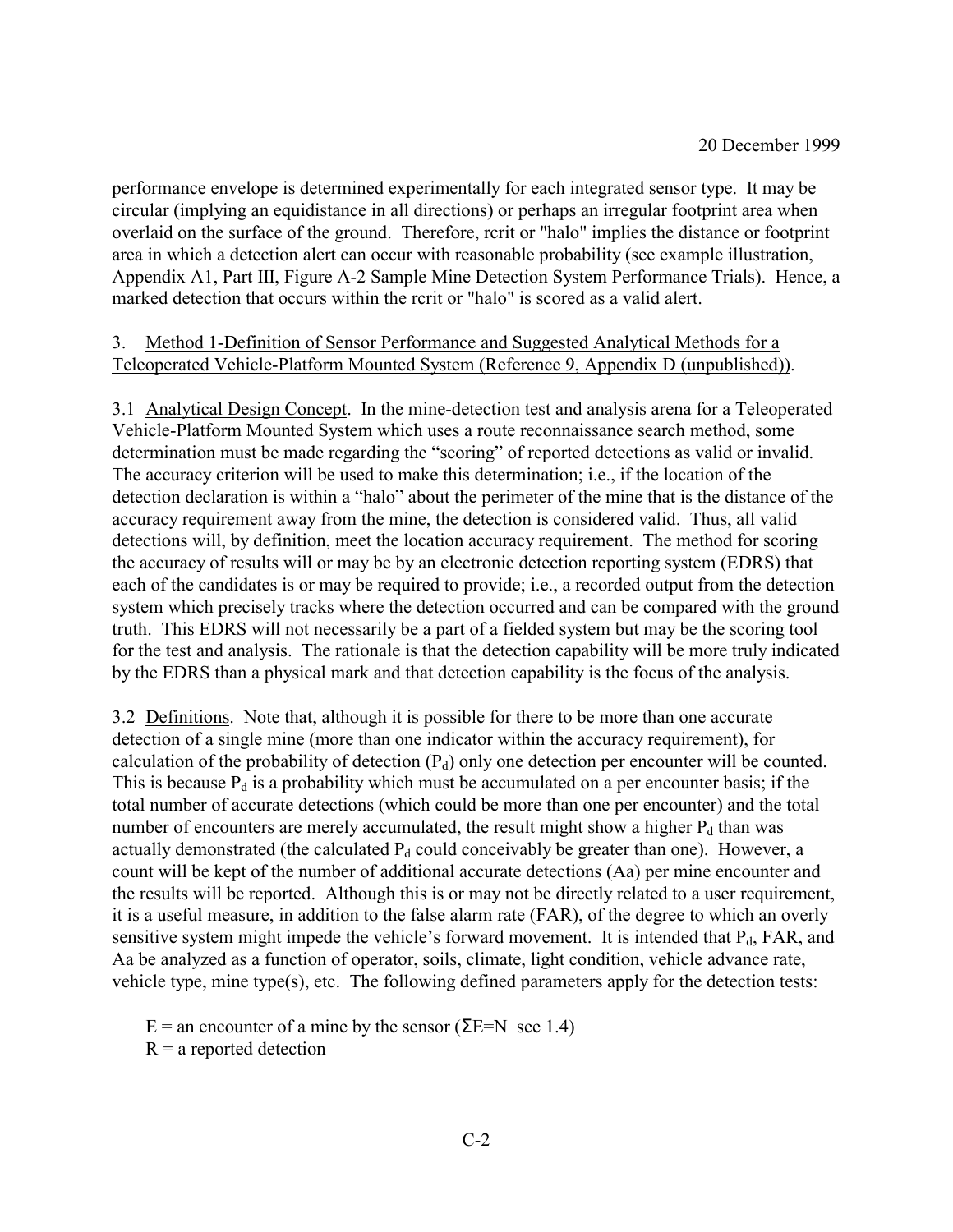$A =$  an accurate detection; i.e., a reported detection within the required accuracy (defined by the critical radii (rcrit)) or "halo" of any mine detection system)

 $S = a \text{ single}$ , "scored" accurate detection for a single encounter

 $Aa$  = an additional accurate detection

FA = False alarm: a reported detection outside the allowed accuracy (defined by the critical radii (rcrit)) or "halo" of any mine detection system)

FAR = the sum of FAs per linear km searched

Thus,

 $P_d^* = \Sigma S / \Sigma E$  (where  $P_d \le 1$ )  $\Sigma Aa = \Sigma(A - S)$  $\Sigma$ FA =  $\Sigma$ R –  $\Sigma$ A  $FAR = \Sigma FA/km$  or unit area

 $*$  P<sub>d</sub> for any minefield test area with a given set of conditions should be presented in test reports as a numerical ratio, rather than a point estimate. This will allow for statistical tests and combining of data where possible. For the test, an accepted confidence bound (such as 80%) will be compared with the requirement.

4. Method 2-Definition of the Discriminating Power for a Detection System .

4.1 Definition: The discriminating power of a detection system characterises the distance between two targets under which the detection system can only detect one target instead of two. This distance is also called the discriminating distance. Determining the discriminating distance may be useful to evaluate, for instance, the ability of a system to detect a AP mine buried near a AT mine in order to slow down the demining operations.

4.2 Method: How the test will be conducted depends on the nature of the detection system under test (GPR, magnetic sensor, etc.) and on the mean used by the system to deliver the information to the operator (sound, spot on computer screen, etc.).

Indeed, in the case of a magnetic hand held detection system the test consists in moving the sensor above two targets separated by a variable distance. The aim is to determine the distance separating the two targets under which the detection system deliver only one continuous sound that doesn't allow to say that there are in fact two targets. In the case of a more sophisticated system, such as a GPR, the system deliver the information through a computer screen. The test consists in moving the antenna above the two targets. The aim is to determine the distance separating the two targets under which the operator can see only one spot on the screen, and therefore can't say that there are two targets.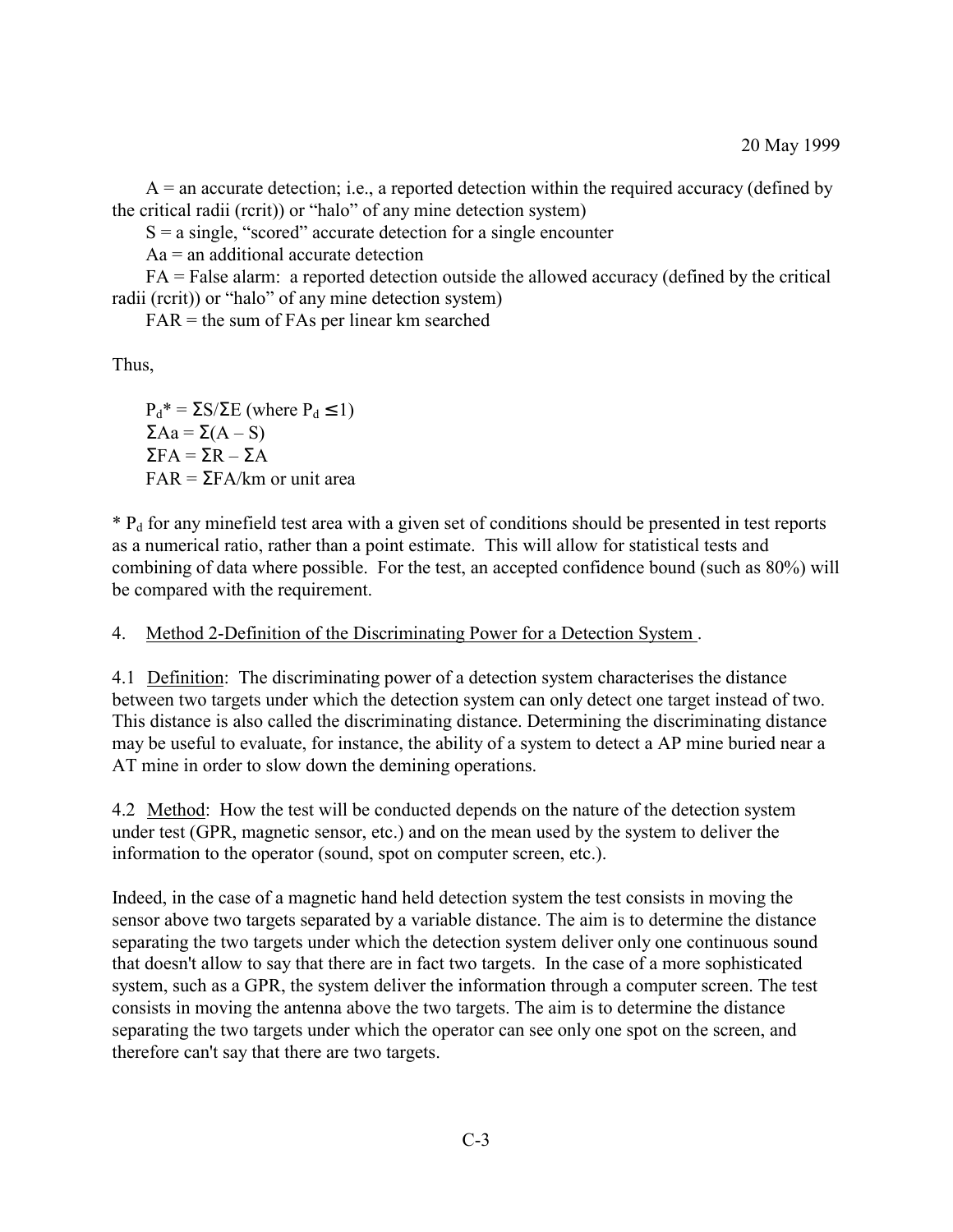4.3 In practice, repeat the test several times and change the following parameters:

Burial depths, The distance between the two targets, Soil composition and texture, Types of targets (size, material...).

First the two targets are the same (see Figure C-1). Just change the soil composition, the burial depth, and the distance between the targets. Then, in accordance with the results, use two different targets (see Figure C-2). Below are examples of implementation used for testing a hand held detection system (magnetic sensors):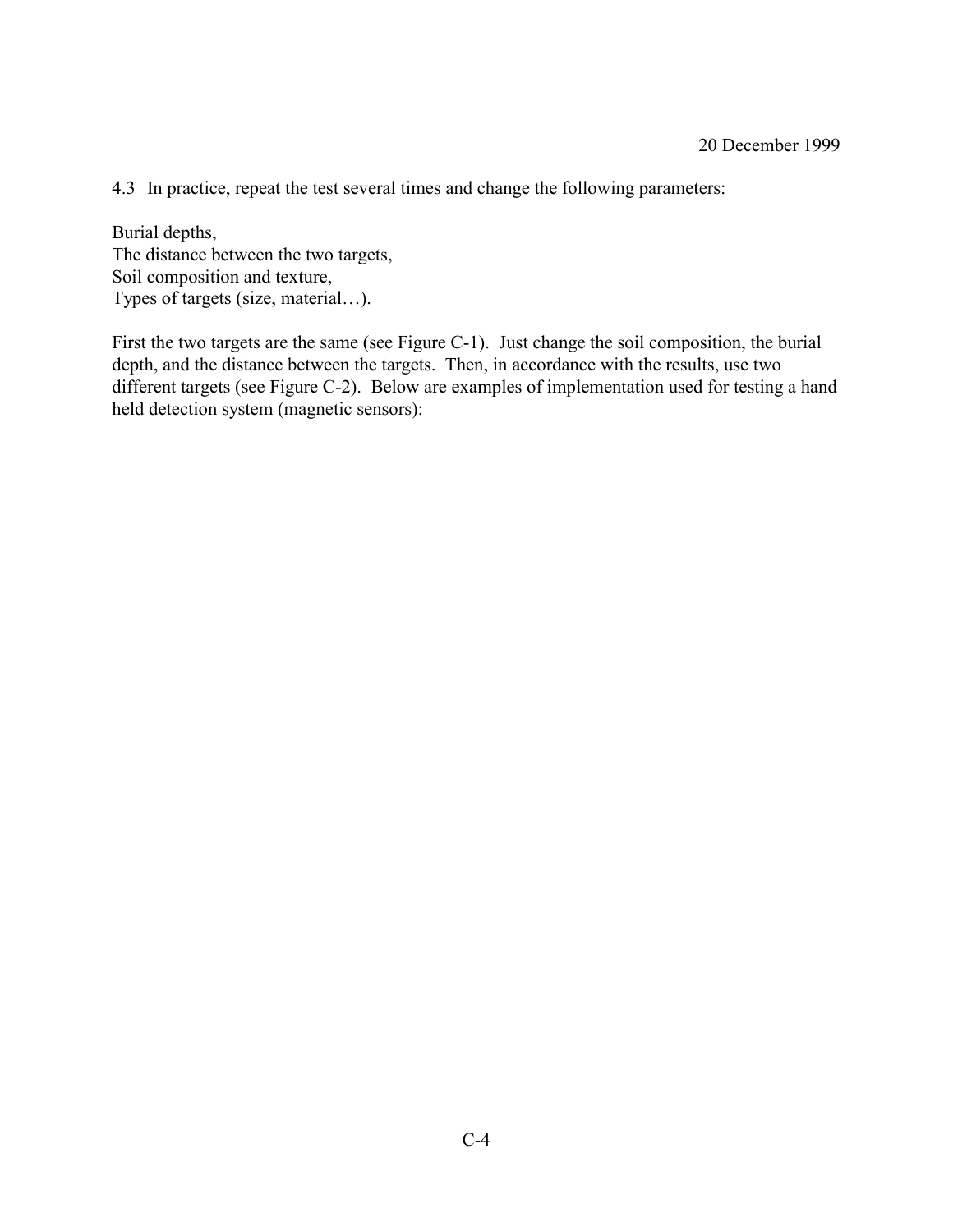

For all tests, targets are the same.

Trial No. 1: 2 spheres, 10 mm diameter, steel

Trial No. 2: 2 spheres, 5 mm diameter, steel

Trial No. 3: 2 spheres, 5 mm diameter, magnetic method

Trial No. 4: 2 spheres, 10 mm diameter, magnetic method

Trial No. 5: 2 spheres, 10.319 mm diameter, non-magnetic method

Trial No. 6: 2 spheres, 5 mm diameter, non-magnetic method

Trial No. 7: 2 spheres, 9.85 mm diameter, brass

Figure C-1. Test Layout for Detection of Identical Targets.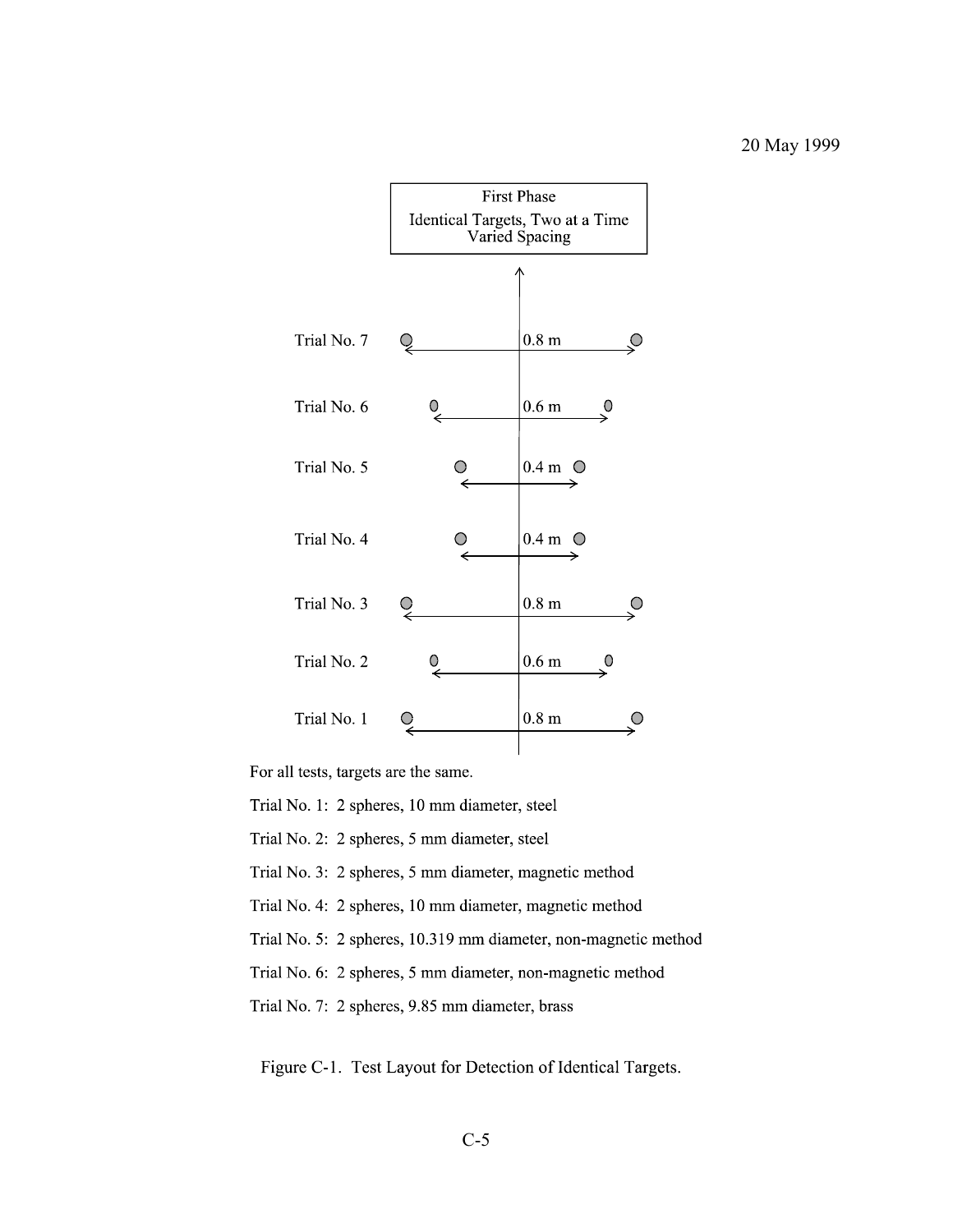

For all tests, targets are different.

| Trial No. 2:<br>target 2.G: sphere 10 mm diameter, steel<br>target 2.D: sphere 5 mm diameter, steel<br>Trial No. 3:<br>target 3.G: sphere 5 mm diameter, steel<br>target 3.D: sphere 5 mm diameter, magnetic method<br>Trial No. 4:<br>target 4.G: sphere 10 mm diameter, magnetic method<br>target 4.D: sphere 5 mm diameter, magnetic method<br>Trial No. 5:<br>target 5.G: sphere 10 mm diameter, steel<br>target 5.D: sphere 9.85 mm diameter, brass<br>Trial No. 6:<br>target 6.G: sphere 10.319 mm diameter, non-magnetic method<br>target 6.D: sphere 9.85 mm diameter, brass | Trial No. 1: | target 1.G: sphere 10 mm diameter, magnetic method<br>target 1.D: sphere 10.319 mm diameter, non-magnetic method |
|--------------------------------------------------------------------------------------------------------------------------------------------------------------------------------------------------------------------------------------------------------------------------------------------------------------------------------------------------------------------------------------------------------------------------------------------------------------------------------------------------------------------------------------------------------------------------------------|--------------|------------------------------------------------------------------------------------------------------------------|
|                                                                                                                                                                                                                                                                                                                                                                                                                                                                                                                                                                                      |              |                                                                                                                  |
|                                                                                                                                                                                                                                                                                                                                                                                                                                                                                                                                                                                      |              |                                                                                                                  |
|                                                                                                                                                                                                                                                                                                                                                                                                                                                                                                                                                                                      |              |                                                                                                                  |
|                                                                                                                                                                                                                                                                                                                                                                                                                                                                                                                                                                                      |              |                                                                                                                  |
|                                                                                                                                                                                                                                                                                                                                                                                                                                                                                                                                                                                      |              |                                                                                                                  |

Figure C-2. Test Layout for Detection of Different Targets.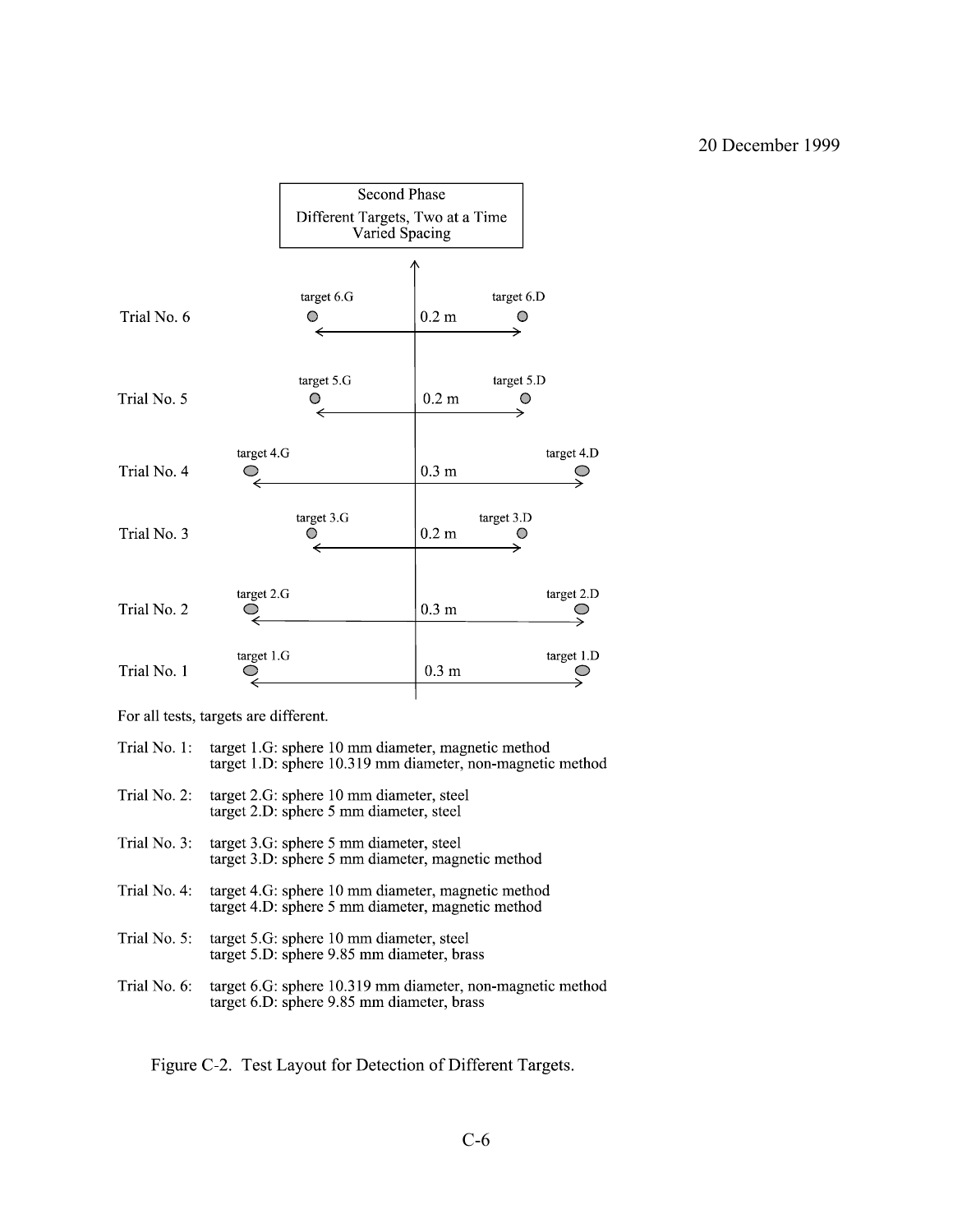# 5. Method 3- Definitions and Suggested Analytical Methods for Determination of Effective Range for Vehicle Platforms.

5.1 Analytical Design Concept. This technique is suggested as a means to measure the characteristics necessary to quantify the performance of a detection system in respect of range. It is of relevance to systems that may be classed as "high vulnerability" such as vehicle mounted systems for which detection of a target requires a quick alteration to the search pattern. For such situations, the detection range is a vital parameter, because it regulates the search rate, it being an absolutely necessity that an alarm is raised in time for the platform to take evasive action. The foregoing gives rise to the following definitions:

# 5.2 Definitions.

5.2.1 Detection Range  $R_d$ . The distance from a target to the detection sensor at which a given probability of detection,  $P_d$  will be achieved.  $P_d$  refers to the probability of detecting mines when no distinction between mines and non-mine objects such as battlefield scrap is drawn, and refers to the probability of detecting an anomaly (mine or spurious target) when there is a classification stage following the detection of an anomaly.

5.2.2 Detection Annunciation Time,  $T_{ad}$ . The average time taken from initiating a detection system at a distance  $R_d$  from a target to the annunciation of an alarm, it being assumed that the detection system either operates by "staring", or, if by scanning, then scanning is limited to crossrange scanning over a narrow beamwidth, such that the scanning time is insignificant in comparison with  $T_{ad}$ . In situations where there is a classification capability,  $T_{ad}$  refers to the time to annunciate the detection of an anomaly, but not to classify it.

5.2.3 Classification Range,  $R_c$ . The distance from a target to the detection sensor at which a given probability of classification, the probability of correctly classifying a landmine when nonlandmine anomalies are also present,  $P_c$ , will be achieved.

5.2.4 Classification Annunciation Time,  $T_{ac}$ . The average time taken from initiating a detection system at a distance  $R_c$  from a target to the annunciation of a classified landmine target, it being assumed that the detection system either operates by "staring", or, if by scanning, then scanning is limited to cross-range scanning over a narrow beamwidth, such that the scanning time is insignificant in comparison with  $T_{ac}$ .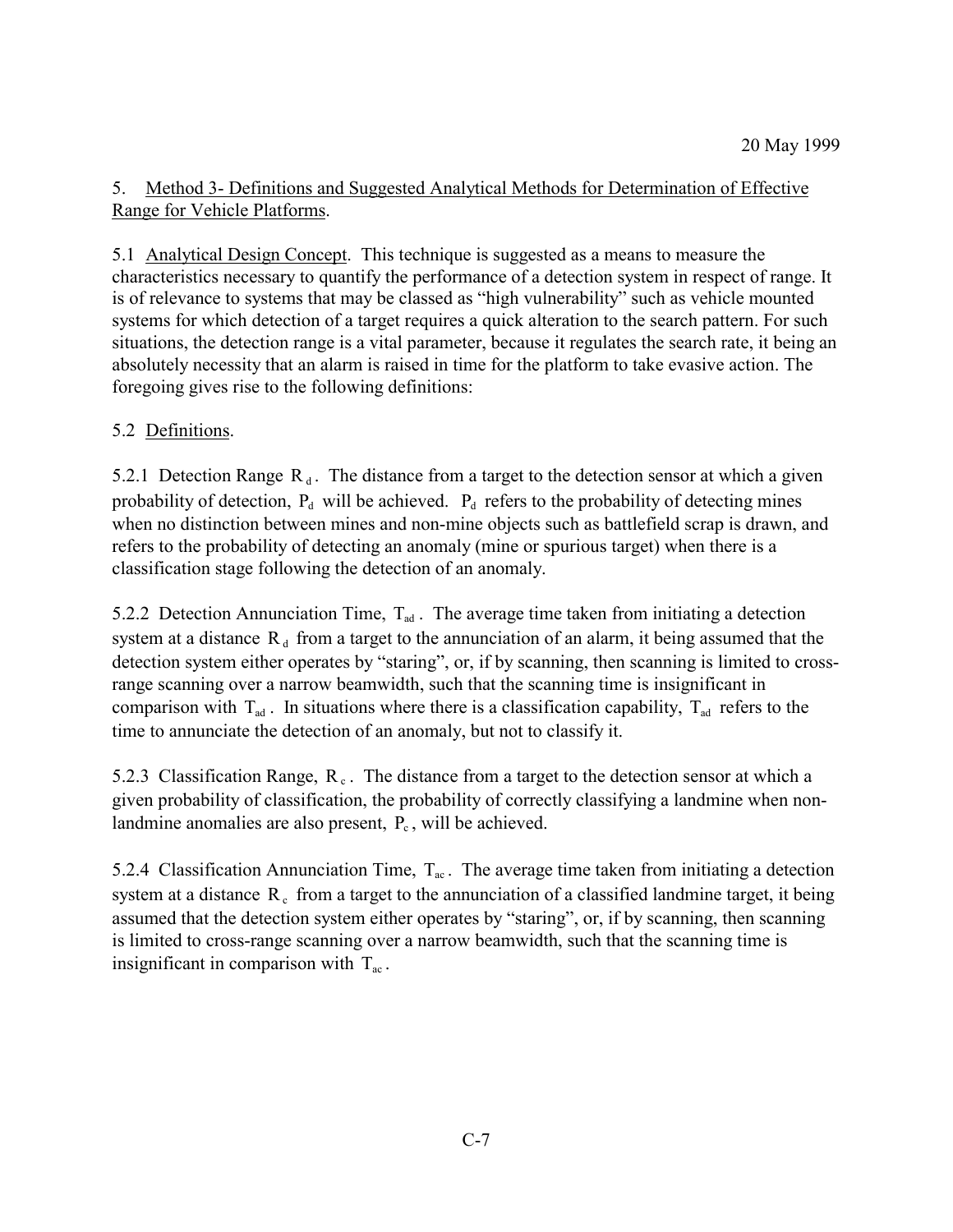5.3 From the foregoing, the concept of effective range, and further definitions, follow:

5.3.1 Effective Detection Range,  $R_{ed}$ : The distance of the sensor from the anomaly when the presence of the anomaly is signalled. Evidently,

$$
R_{\rm ed} = R_{\rm d} - T_{\rm ad} . V \tag{1}
$$

(Where V is the vehicle speed towards the anomaly). This situation is illustrated in Figure C-3.

5.3.2 Effective Classification Range,  $R_{ec}$ : The distance of the sensor from a landmine when, following anomaly detection and classification, the presence of the landmine is signalled. Evidently,

$$
R_{ec} = R_c - T_{ac}.V
$$
 (2)

The significance of the distinction between  $R_{ec}$  and  $R_{ed}$  is that a search rate based of the use of  $R_{\text{ed}}$  would require the platform to avoid all anomalies detected, even any subsequently classifies as non-mine, whereas a search rate based on  $R_{ec}$  would allow a platform to continue unless a landmine target were detected.

5.4 A methodology for determining the detection range and related parameters is required; not all these can easily be measured directly. One possibility is to conduct several tests for which the platform is moved towards a mine target at differing speeds,  $V_1$ , and  $V_2$ . Equation (1) shows that this will generate two effective ranges,  $R_{\text{ed1}}$  and  $R_{\text{ed2}}$ , which can be measured directly, given suitable instrumentation. Application of equation (1) gives:

$$
R_{\text{ed1}} = R_{\text{d}} - T_{\text{ad}} V_1 \tag{3}
$$

$$
R_{\rm ed2} = R_d - T_{\rm ad} . V_2 \tag{4}
$$

Subtraction of these equations yields:

$$
R_{\text{ed1}} - R_{\text{ed2}} = T_{\text{ad}} (V_2 - V_1) \tag{5}
$$

As the speeds will be known,  $T_{ad}$  can be determined, from which  $R_d$  can then be determined.  $R_c$  can be determined from measurement of  $R_{ec}$  at different speeds in an analogous manner.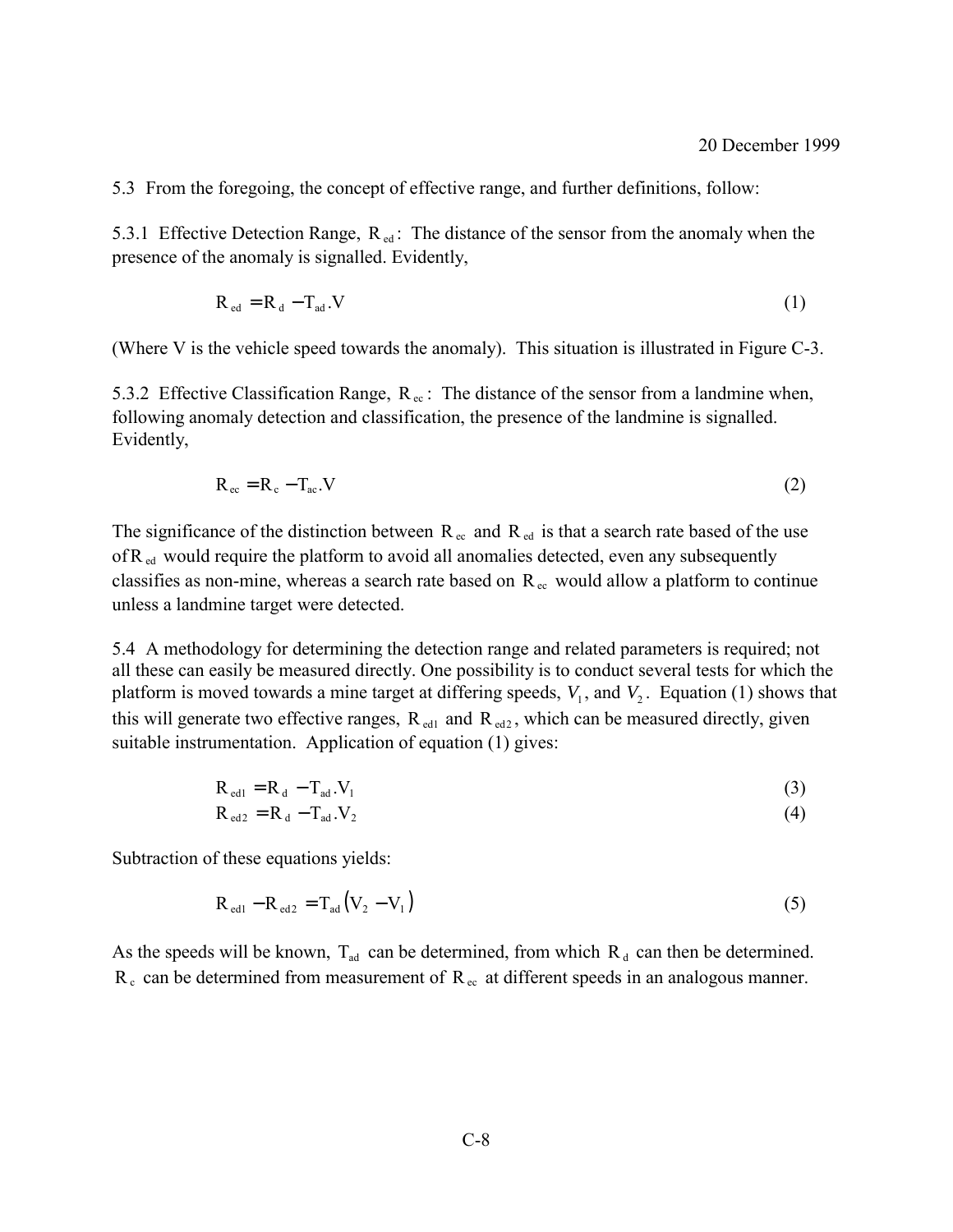

Figure C-3. Effective Detection Range.